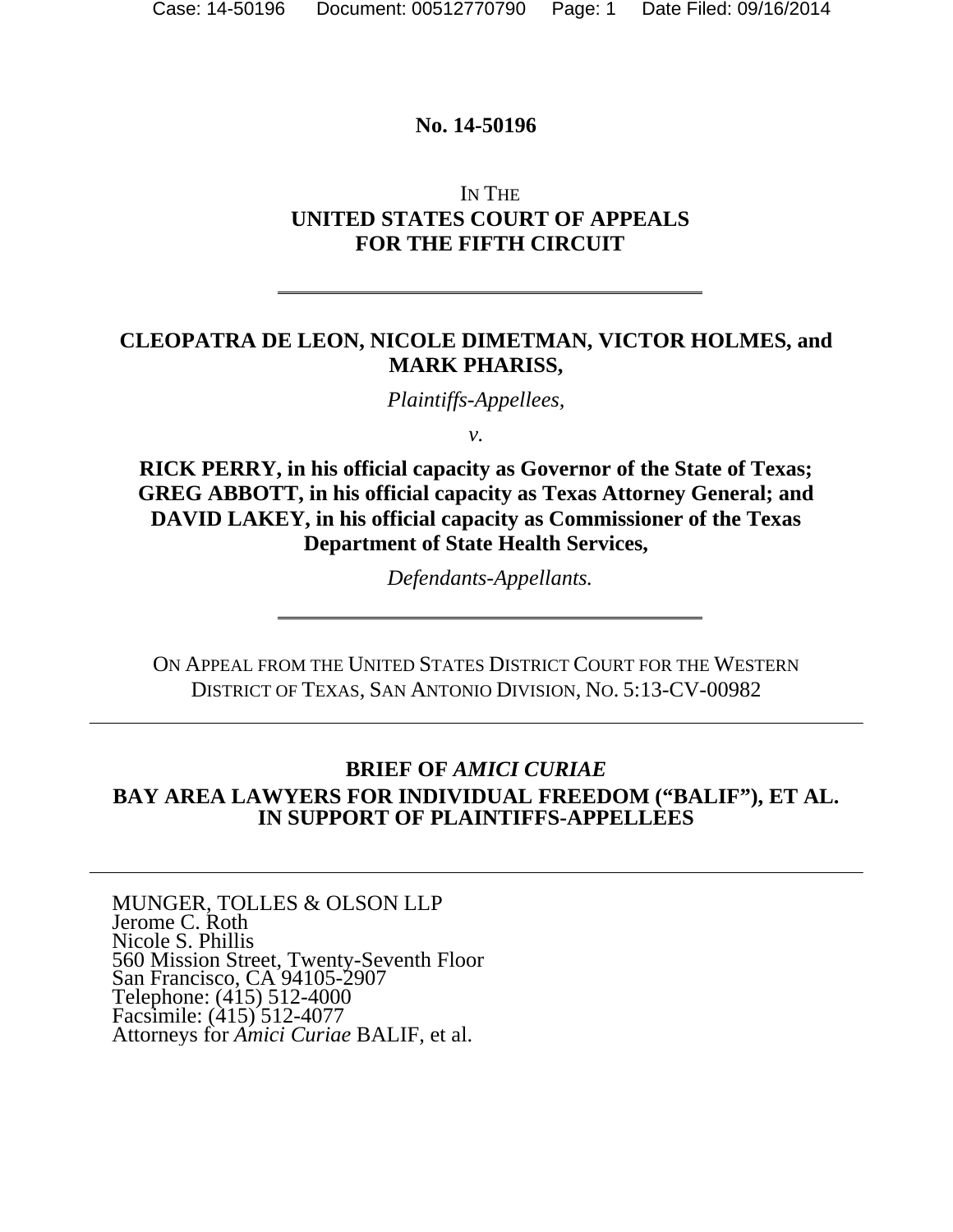#### **CERTIFICATE OF INTERESTED PERSONS**

*De Leon, et al. v. Perry, et al,* No. 14-50196

The undersigned counsel of record certifies that the following listed persons and entities as described in the fourth sentence of Rule 28.2.1 have an interest in the outcome of this case. These representations are made in order that the judges of this court may evaluate possible disqualification or recusal.

#### PLAINTIFFS / APPELLEES AND COUNSEL:

Plaintiffs / Appellees: Attorneys:

DeLeon, Cleopatra; Dimetman, Nicole; Holmes, Victor; Phariss, Mark

Barry Alan Chasnoff Akin Gump Strauss Hauer & Feld, L.L.P. Suite 1600 300 Convent Street NationsBank Plaza San Antonio, TX 78205

Jessica M. Weisel Akin Gump Strauss Hauer & Feld, L.L.P. Suite 2400 2029 Century Park, E. Los Angeles, CA 90067-0000

Michael P. Cooley Akin Gump Strauss Hauer & Feld, L.L.P. Suite 4100 1700 Pacific Avenue Dallas, TX 75204

Daniel McNeel Lane, Jr. Akin Gump Strauss Hauer & Feld,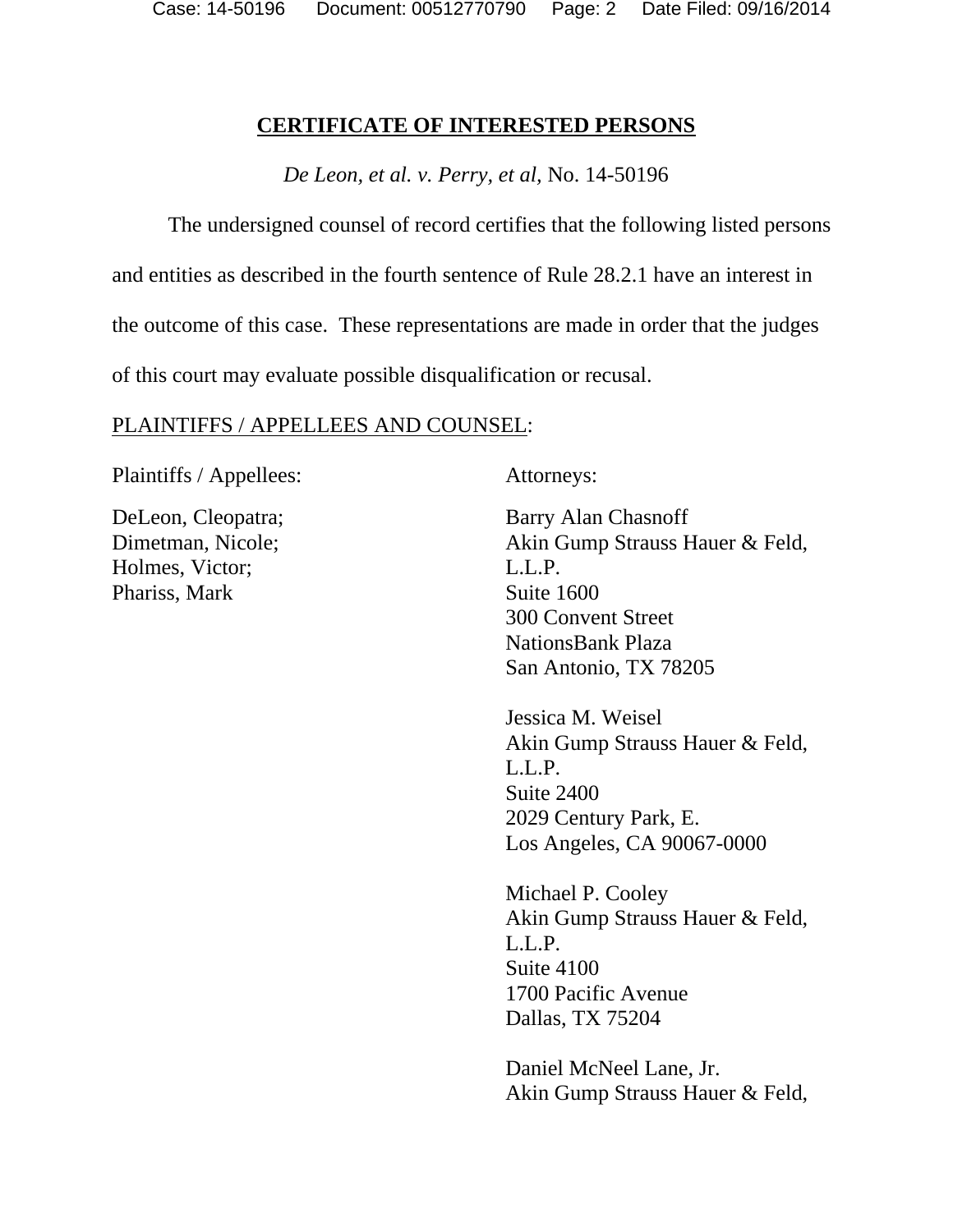L.L.P. Suite 1600 300 Convent Street NationsBank Plaza San Antonio, TX 78205

Matthew Edwin Pepping Akin Gump Strauss Hauer & Feld, L.L.P. Suite 1600 300 Convent Street NationsBank Plaza San Antonio, TX 78205

Andrew Forest Newman Akin Gump Strauss Hauer & Feld, L.L.P. Suite 4100 1700 Pacific Avenue Dallas, TX 75204

#### DEFENDANTS / APPELLANTS AND COUNSEL:

Defendants / Appellants: Attorneys:

Perry, Rick; Abbott, Greg; Lakey, David

Michael P. Murphy Office of the Attorney General Office of the Solicitor General P.O. Box 12548 (MC 059) Austin, TX 78711-2548

Beth Ellen Klusmann Office of the Attorney General Office of the Solicitor General P.O. Box 12548 (MC 059) Austin, TX 78711-2548

Jonathan F. Mitchell Office of the Solicitor General for the State of Texas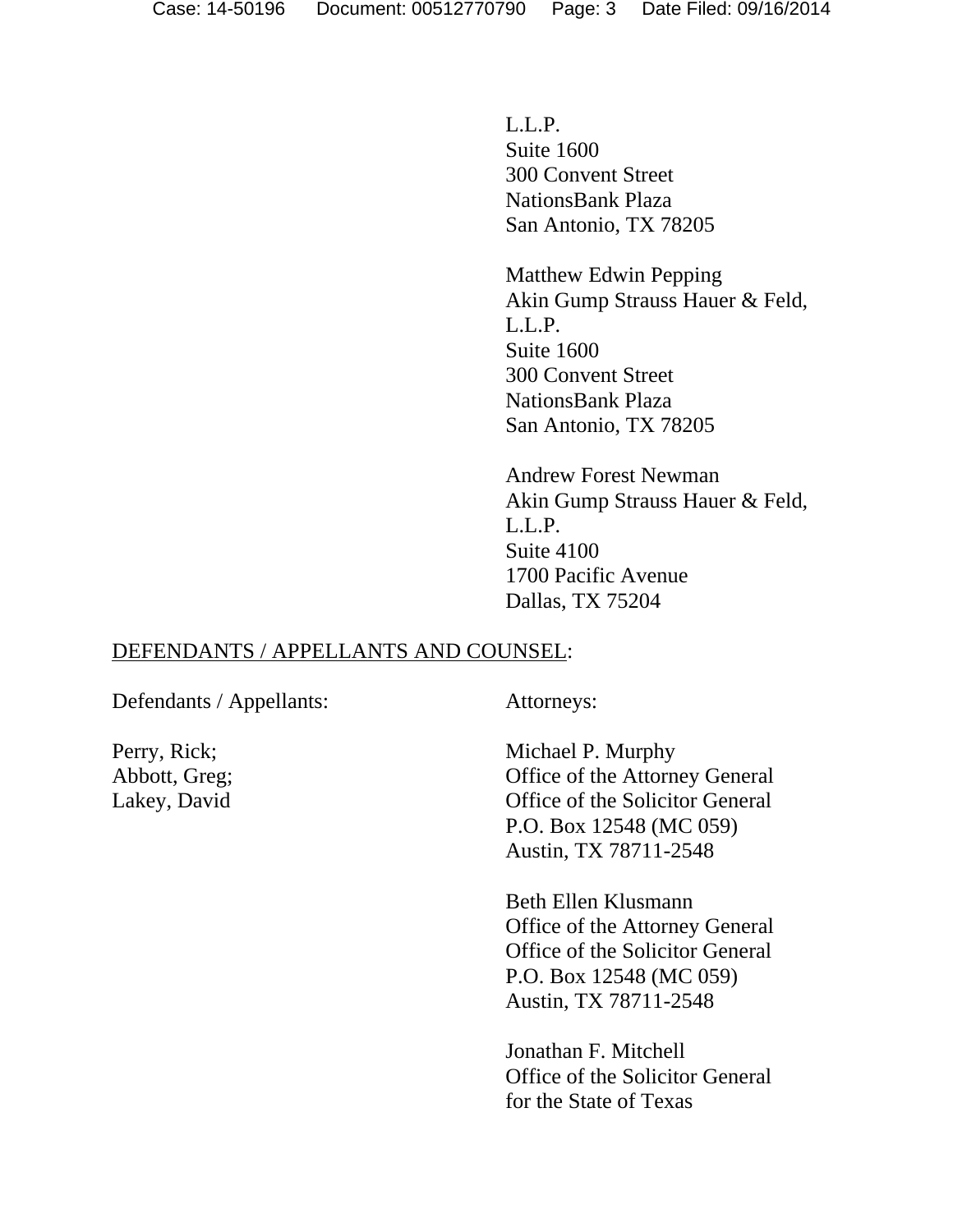7th Floor MC-059 209 W. 14th Street Austin, TX 78701-0000

### *AMICI CURIAE* INTERESTED IN THE OUTCOME OF THIS APPEAL AND

#### COUNSEL:

*Amici Curiae*: Attorneys:

North Carolina Values Coalition; Liberty, Life, and Law Foundation;

David Christopher Boyle; Katy Faust; B.N. Klein; Robert Oscar Lopez; Dawn Stefanowicz;

Deborah Jane Dewart, Attorney 620 E. Sabiston Drive Swansboro, NC 28584-9674

David Christopher Boyle Direct: 734-904-6132 P.O. Box 15143 Long Beach, CA 90815

Liberty Counsel; Mathew D. Staver, Esq. Liberty Counsel 2nd Floor 1053 Maitland Center Commons Maitland, FL 32751-7214

> Mary Elizabeth McAlister Liberty Counsel Suite 2775 100 Mountain View Road Lynchburg, VA 24502-0000

Anita Leigh Staver, Esq. Liberty Counsel 2nd Floor 1053 Maitland Center Commons Maitland, FL 32751-7214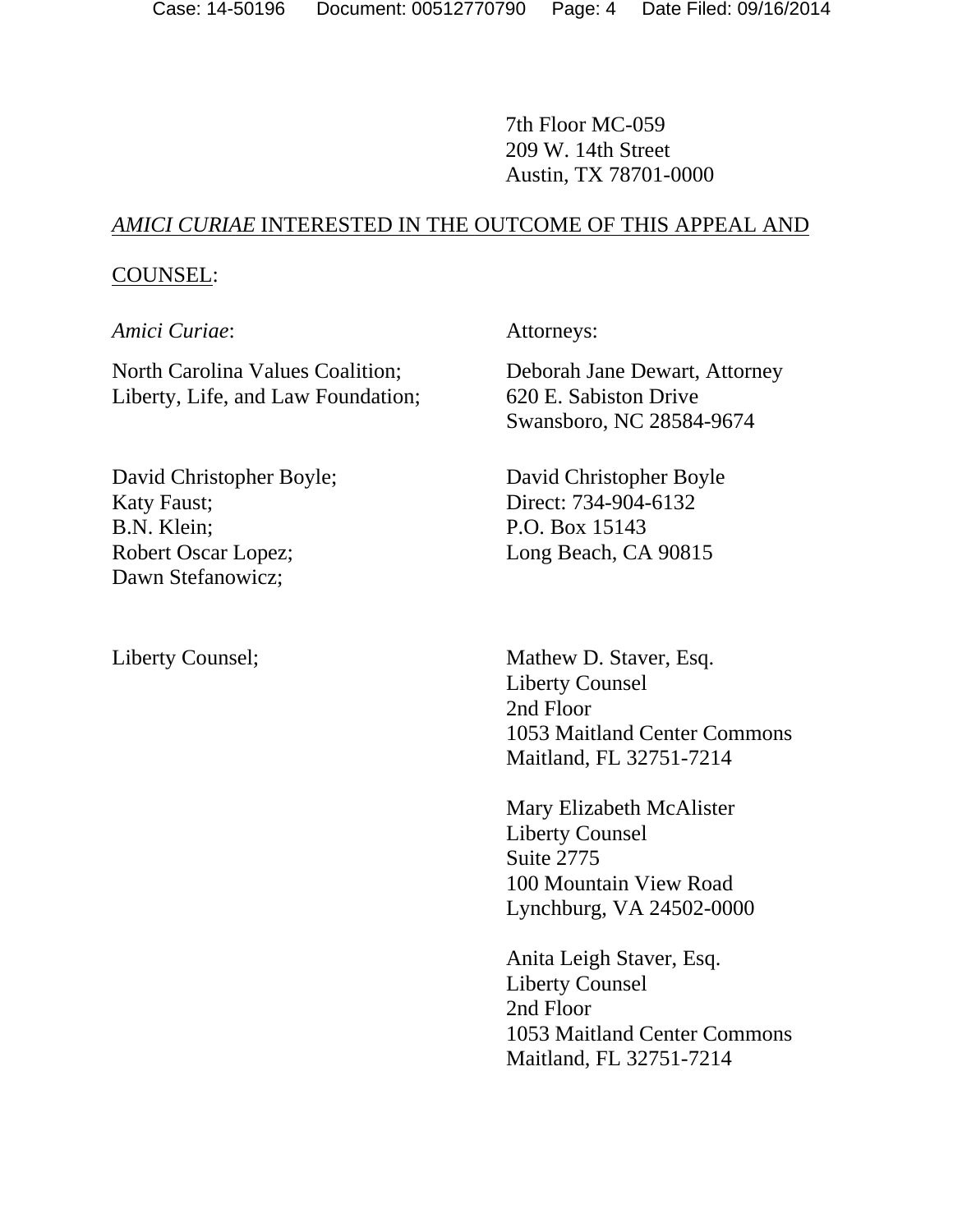Social Science Professors; Jon Roy Ker, Esq.

State of Indiana; State of Alaska; State of Arizona; State of Colorado; State of Idaho; State of Montana; State of Oklahoma; State of South Carolina; State of South Dakota; State of Utah;

Professor Alan J. Hawkins; Professor Jason S. Carroll;

United States Conference of Catholic Bishops; National Association of Evangelicals; Church of Jesus Christ of Latter-Day Saints; Ethics & Religious Liberty Commission of the Southern Baptist Convention; Lutheran Church Missouri Synod;

Paul McHugh; Kevin Trent Snider, Chief Counsel Pacific Justice Institute Suite 115 9851 Horn Road Sacramento, CA 95827

> 400 N. Hewitt Drive Hewitt, TX 76643-0000

Thomas Molnar Fisher, Solicitor General Office of the Attorney General for the State of Indiana IGCS 5th Floor 302 W. Washington Street Indianapolis, IN 46204

Robert Smead Hogan, Esq. Hogan Law Firm, P.C. 1801 13th Street Lubbock, TX 79401-0000

Richard Arthur Bordelon Denechaud & Denechaud, L.L.P. Suite 3010 1010 Common Street New Orleans, LA 70112-0000

Ralph Joseph Aucoin, Sr. Denechaud & Denechaud, L.L.P. Suite 3010 1010 Common Street New Orleans, LA 70112-0000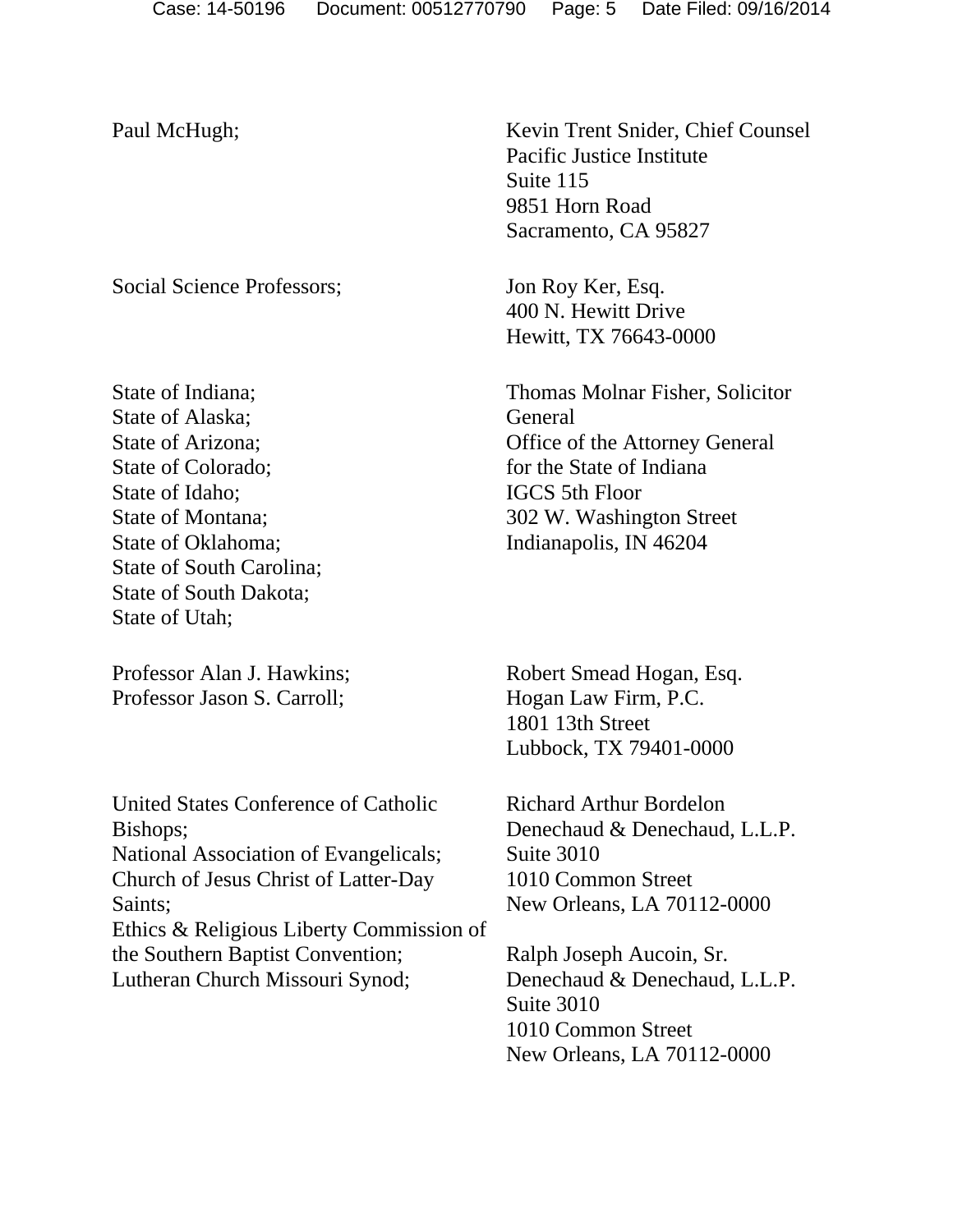| Texas Eagle Forum;<br>Eagle Forum Education and Legal Defense<br>Fund; | Lawrence John Joseph<br>Suite 200<br>1250 Connecticut Avenue, N.W.<br>Washington, DC 22102-0000                                                      |
|------------------------------------------------------------------------|------------------------------------------------------------------------------------------------------------------------------------------------------|
| <b>Texas Values;</b><br>Louisiana Family Forum;                        | David Robert Nimocks, Esq.<br><b>Alliance Defending Freedom</b><br>Suite 509<br>801 G Street, N.W.<br>Washington, DC 20001                           |
|                                                                        | <b>Robert Paul Wilson</b><br>Law Offices of Robert P. Wilson<br>Suite 150<br>26545 Interstate 10, W.<br>Boerne, TX 78006                             |
| Concerned Women for America;                                           | Steven W. Fitschen, Esq., Counsel<br><b>National Legal Foundation</b><br>Suite 204<br>2224 Virginia Beach Boulevard<br>Virginia Beach, VA 23454-0000 |
| 23 Scholars of Federalism and Judicial<br>Restraint;                   | Dean John Sauer<br>Clark & Sauer, L.L.C.<br>Suite 625<br>7733 Forsyth Boulevard<br>Saint Louis, MO 63105                                             |
| Becket Fund for Religious Liberty;                                     | Eric C. Rassbach<br><b>Becket Fund for Religious Liberty</b><br>Suite 220<br>3000 K Street, N.W.<br>Washington, DC 20007                             |
| State of Louisiana;                                                    | <b>Stuart Kyle Duncan</b><br>Duncan, P.L.L.C.<br>Suite 300                                                                                           |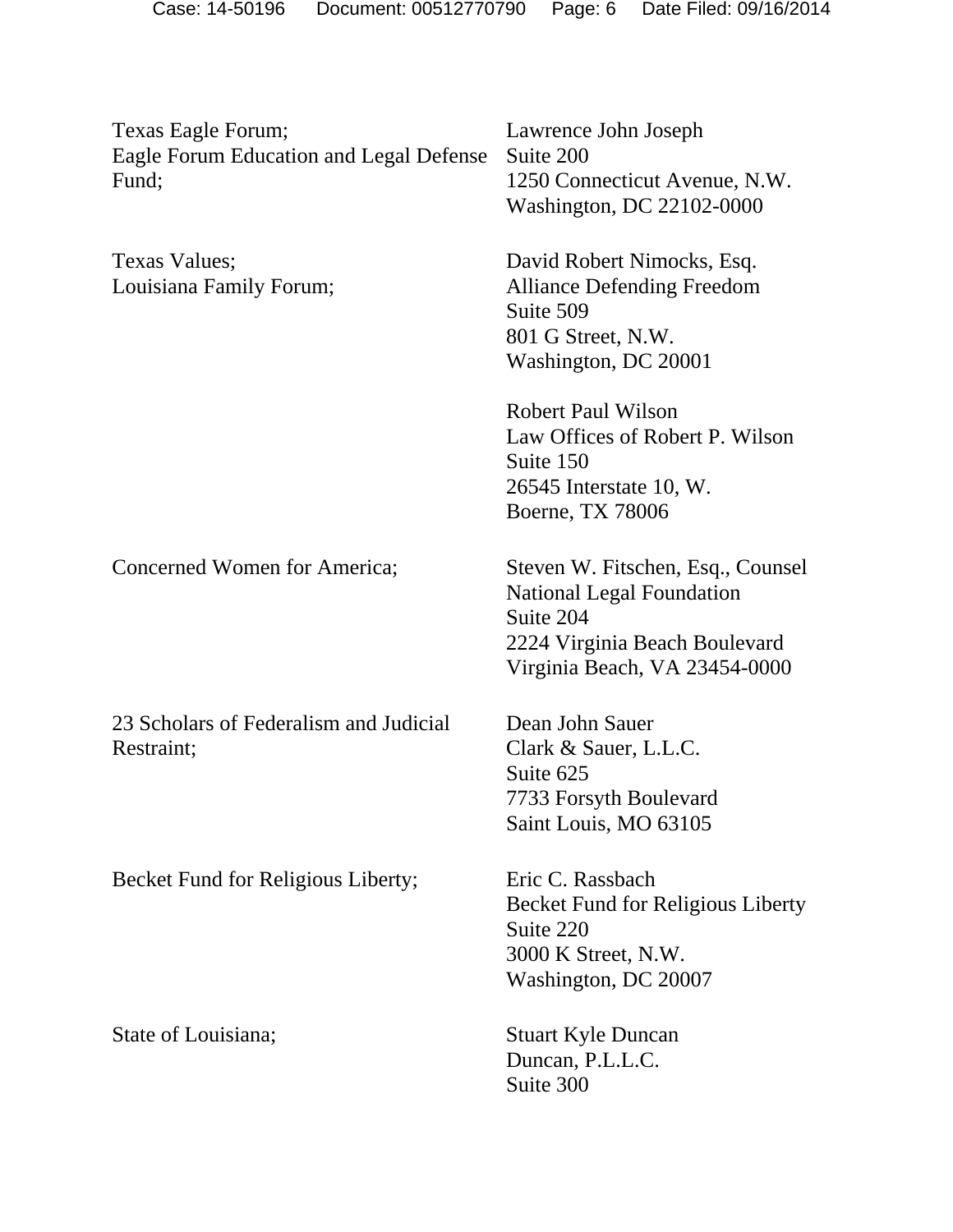1629 K Street, N.W. Washington, DC 20006

Helen M. Alvare; Steven James Griffin, Esq. Daniel, Coker, Horton & Bell, P.A. Suite 400 4400 Old Canton Road Jackson, MS 39211

> Marriage Law Foundation 1868 N. 800, E. Lehi, UT 84043

Michael Francis Smith Smith Appellate Law Firm Suite 1025 1717 Pennsylvania Avenue, N.W. Washington, DC 20006

Texas Conservative Coalition Suite 450 919 Congress Avenue Austin, TX 78701

Cecilia M. Wood Suite 830 919 Congress Avenue Capitol Centre Building Austin, TX 78701

P.O. Box 780 North Haven, CT 06473

David Robert Upham; David Robert Upham, Esq. University of Dallas

Marriage Law Foundation; William C. Duncan

Robert P. George; Sherif Grigis; Ryan T. Anderson;

Texas Conservative Coalition; Russell Henry Withers

Center for the Preservation of American Ideals;

David Robinson; David Robinson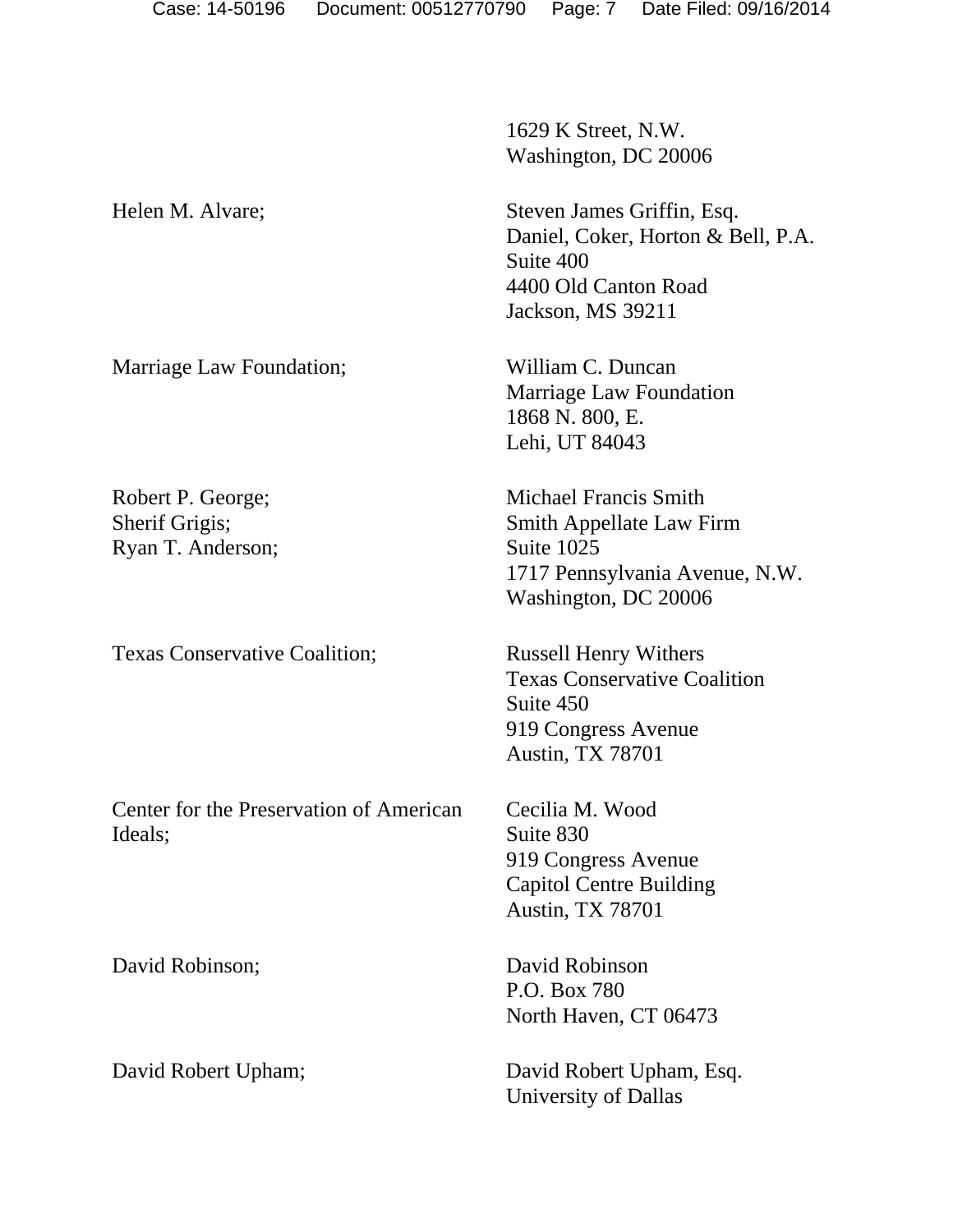United Stated Pastor Council; Coalition of African American Pastors;

Law Enforcement Officers, First Responders, and Organizations;

1845 E. Northgate Drive Irving, TX 75062

Leif A. Olson Olson Firm, P.L.L.C. Suite 300/PMB 188 4830 Wilson Road Humble, TX 77396

George David Carter, Jr. Arent, Fox, Kintner, Plotkin & Kahn 1717 K Street, N.W. Washington, DC 20036

American Psychological Association; Texas Psychological Association; American Psychiatric Association; American Association For Marriage and Family Therapy; National Association Of Social Workers; National Association Of Social Workers Texas Chapter;

Paul March Smith Jenner & Block, L.L.P. Suite 900 1099 New York Avenue, N.W. Washington, DC 20001

Gary J. Gates; Benjamin Gross Shatz Manatt, Phelps & Phillips, L.L.P. 11355 W. Olympic Boulevard Los Angeles, CA 90064-1614

Professor Carlos A. Ball; Jyotin Rustom Hamid, Esq. Debevoise & Plimpton, L.L.P. Suite 30549 919 3rd Avenue New York, NY 10022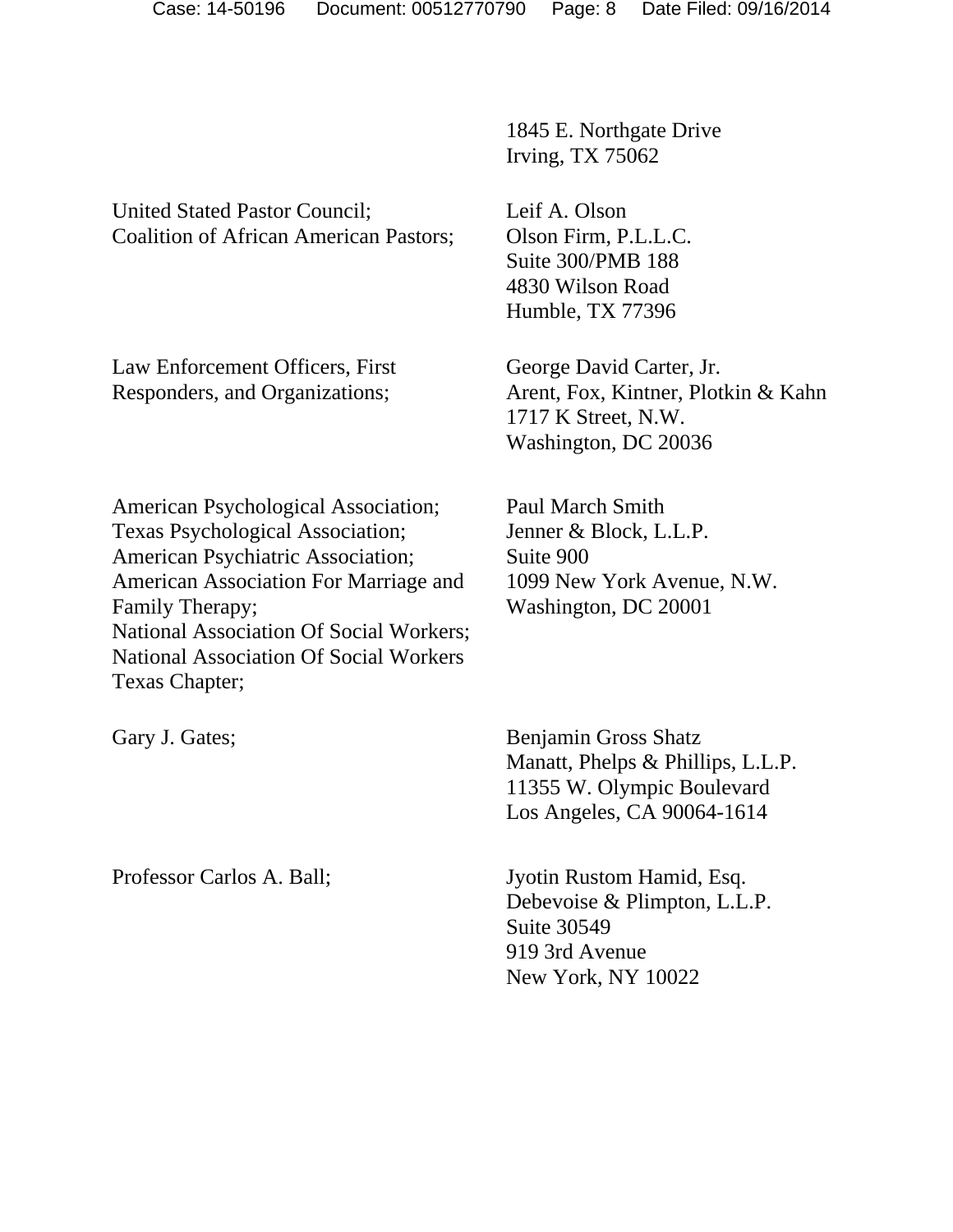Leadership Conference On Civil And Human Rights; Public Interest Organizations; Bar Associations;

GLMA Health Professionals Advancing LGBT Equality

Rebecca L. Robertson, Attorney Suite 250 1500 McGowen Street Houston, TX 77004-0000

Nicholas M. O'Donnell Sullivan & Worcester, L.L.P. 1 Post Office Square Boston, MA 02109

### *AMICI CURIAE* ON THIS BRIEF AND COUNSEL:

| Amici Curiae:                                                                        | Attorneys:                                                        |
|--------------------------------------------------------------------------------------|-------------------------------------------------------------------|
| Bay Area Lawyers for Individual Freedom<br>(BALIF);                                  | Jerome C. Roth<br>Nicole S. Phillis<br>Munger, Tolles & Olson LLP |
| <b>Austin LGBT Bar Association (Austin)</b><br>LGBT Bar);                            | 560 Mission Street, 27th Floor<br>San Francisco, CA 94105-2907    |
| Bar Association of San Francisco (BASF);                                             |                                                                   |
| Central Florida Gay and Lesbian Law<br>Association (CFGALLA);                        |                                                                   |
| Colorado Gay Lesbian Bisexual<br><b>Transgender Bar Association;</b>                 |                                                                   |
| Dallas Gay and Lesbian Bar Association<br>(DGLBA);                                   |                                                                   |
| Freedom to Marry;                                                                    |                                                                   |
| Lambda Law Society of the Indiana<br>University Robert H. McKinney School of<br>Law; |                                                                   |
|                                                                                      |                                                                   |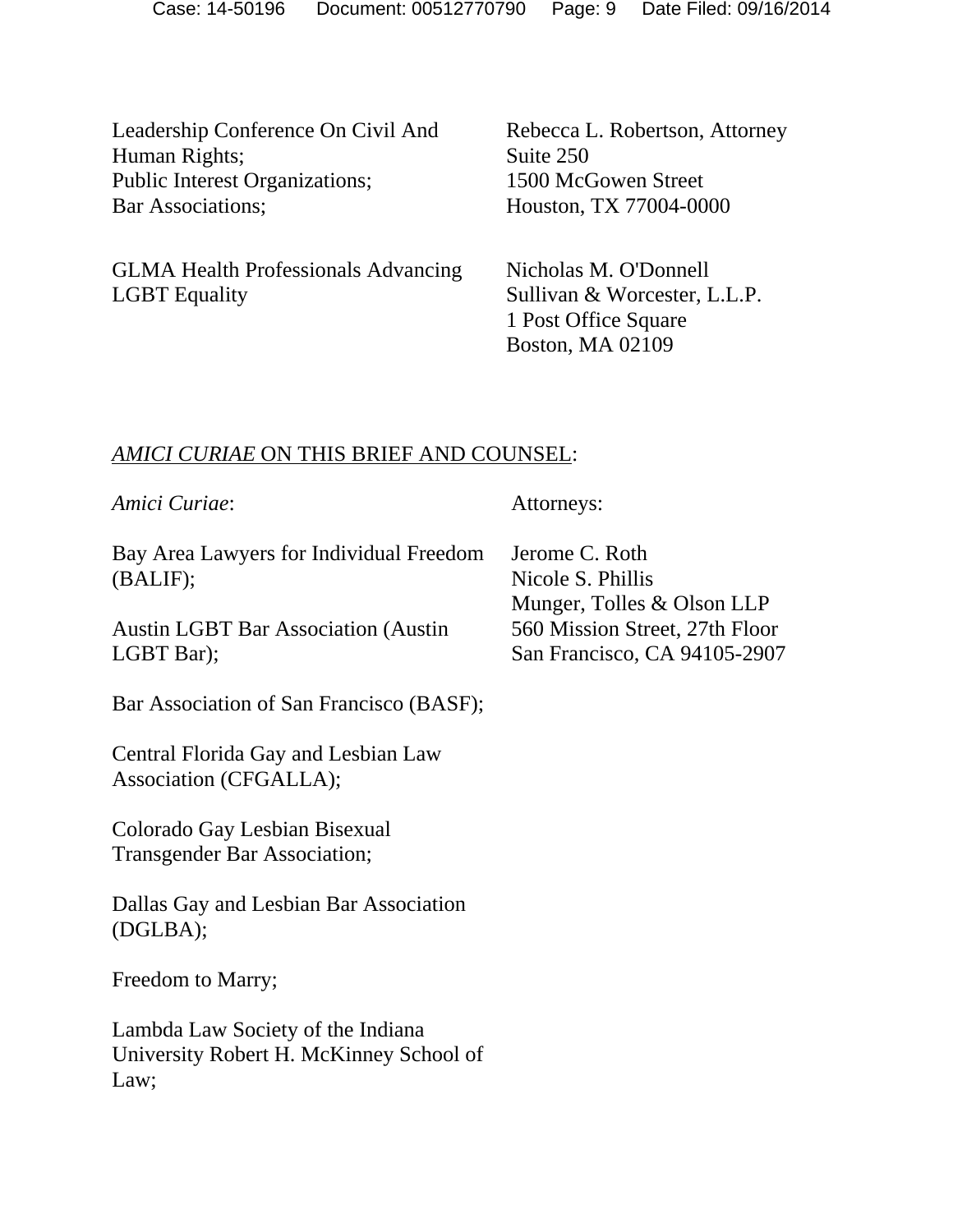LGBT & Allied Lawyers of Utah Bar Association;

LGBT Bar Association of Maryland Love Honor Cherish (LHC);

Marriage Equality USA (MEUSA);

Matthew Shepard Foundation;

Mexican American Bar Association of San Antonio (MABA);

Minnesota Lavender Bar Association (MLBA);

National Asian Pacific American Bar Association (NAPABA);

New Mexico Lesbian and Gay Lawyers Association (NMLGLA);

OGALLA: The LGBT Bar Association of Oregon;

Oklahomans for Equality;

OutLaw - Indiana University Maurer School of Law;

OUTLaw – University of Texas School of Law

OUTLaws – S.J. Quinney School of Law at the University of Utah;

QLaw -the GLBT Bar Association of Washington;

SMU OUTLaw – Southern Methodist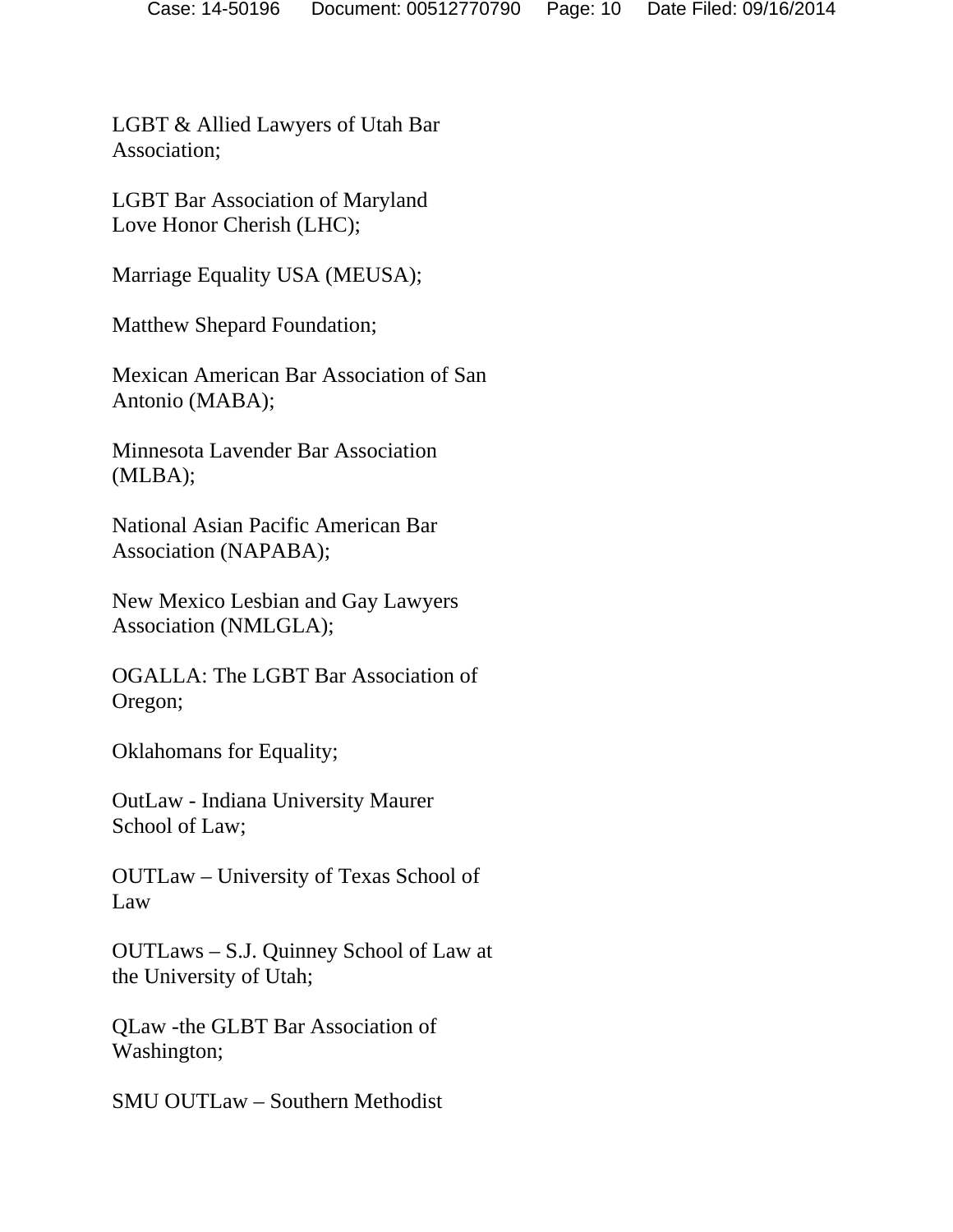University Dedman School of Law;

Stonewall Bar Association of Georgia, Inc.;

Stonewall Law Association of Greater Houston (SLAGH);

Stonewall Bar Association of Michigan

None of *Amici Curiae* (identified in Appendix) has a parent corporation. No

publicly held company owns more than 10% of stock in any of *Amici Curiae*.

DATED: September 16, 2014 MUNGER, TOLLES & OLSON LLP

 JEROME C. ROTH NICOLE S. PHILLIS 560 Mission Street, 27th Floor San Francisco, CA 94105-2907 Telephone: (415) 512-4000 Email: Jerome.Roth@mto.com

s/ Jerome C. Roth

Attorney of record for *Amici Curiae,*  BALIF, et al.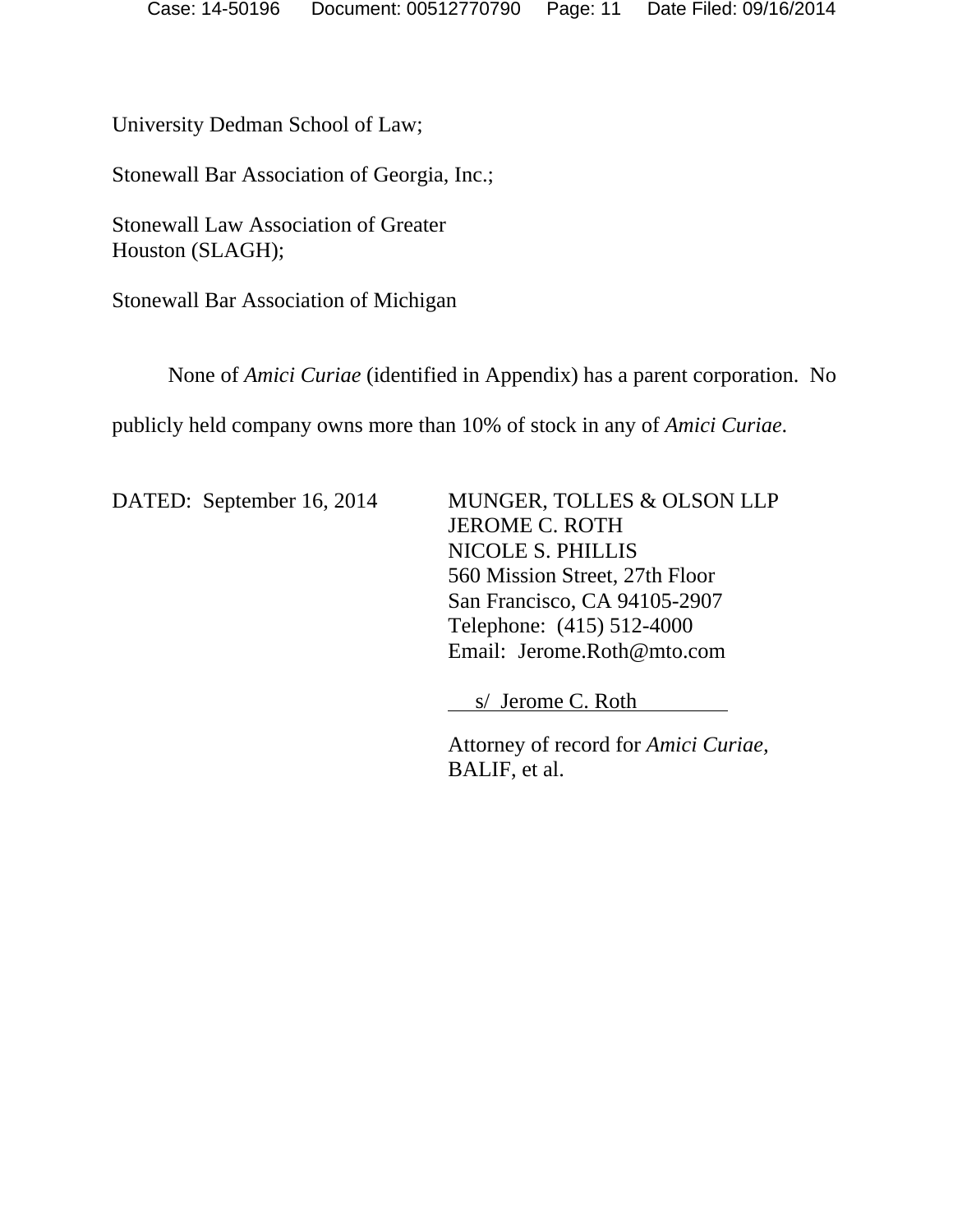# **TABLE OF CONTENTS**

# **Page**

| I. |                 |    | CLASSIFICATIONS THAT SERVE ONLY TO DISADVANTAGE<br>THE BURDENED GROUP FAIL RATIONAL BASIS REVIEW4                                                                              |
|----|-----------------|----|--------------------------------------------------------------------------------------------------------------------------------------------------------------------------------|
| Π. |                 |    | THE MARRIAGE BAN ESTABLISHES AN UNEQUAL, TWO-<br>TIERED REGIME AND HARM GAY AND LESBIAN                                                                                        |
|    | A <sub>1</sub>  |    | The Legalistic Designation of Domestic Partnership Available<br>in Some States Is Patently Inferior to the Revered Institution of                                              |
|    |                 | 1. | Marriage Is a Uniquely Revered Institution in American                                                                                                                         |
|    |                 | 2. | <b>Statutory Schemes that Recognize Domestic Partnership</b><br>and Civil Unions Are Legalistic Mechanisms That Lack<br>the Significance, Stability, and Meaning of Marriage11 |
|    | <b>B.</b>       |    | Excluding Same-Sex Couples From the Institution of Marriage                                                                                                                    |
|    | $\mathcal{C}$ . |    | In the Wake of the Supreme Court's Decision in Windsor, the<br>Tangible Benefits Associated with Marriage Are Even More                                                        |
|    | D.              |    | <b>Excluding Same-Sex Couples from Marriage Perpetuates</b>                                                                                                                    |
|    |                 | 1. | <b>Excluding Same-Sex Couples from Marriage Expresses</b><br>Government Disapproval of Same-Sex Relationships 23                                                               |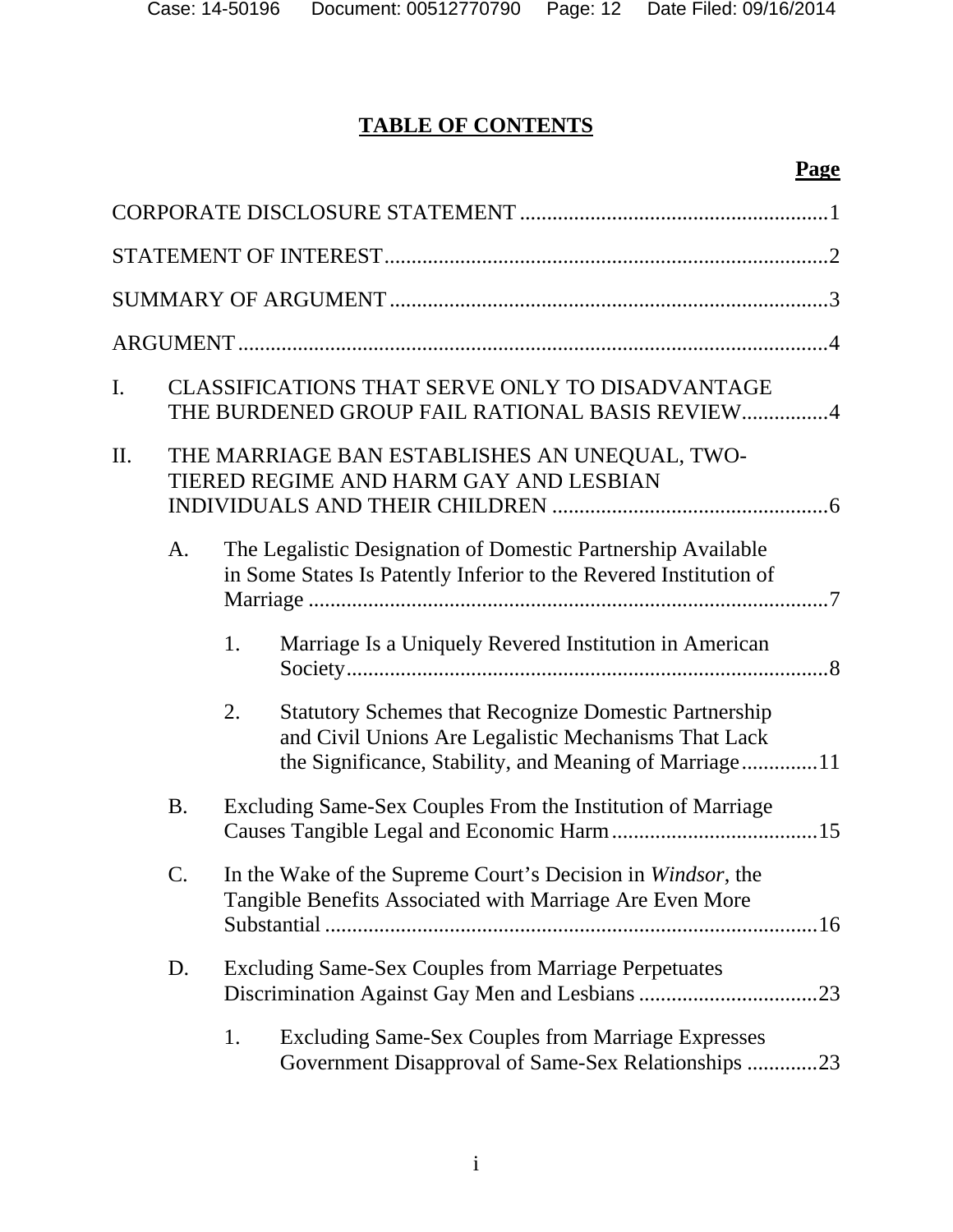# **TABLE OF CONTENTS (continued)**

# **Page**

| 2. | The Stigma Created by the Marriage Ban Causes      |  |
|----|----------------------------------------------------|--|
| 3. | The Stigma Created by the Marriage Ban Perpetuates |  |
|    |                                                    |  |
|    |                                                    |  |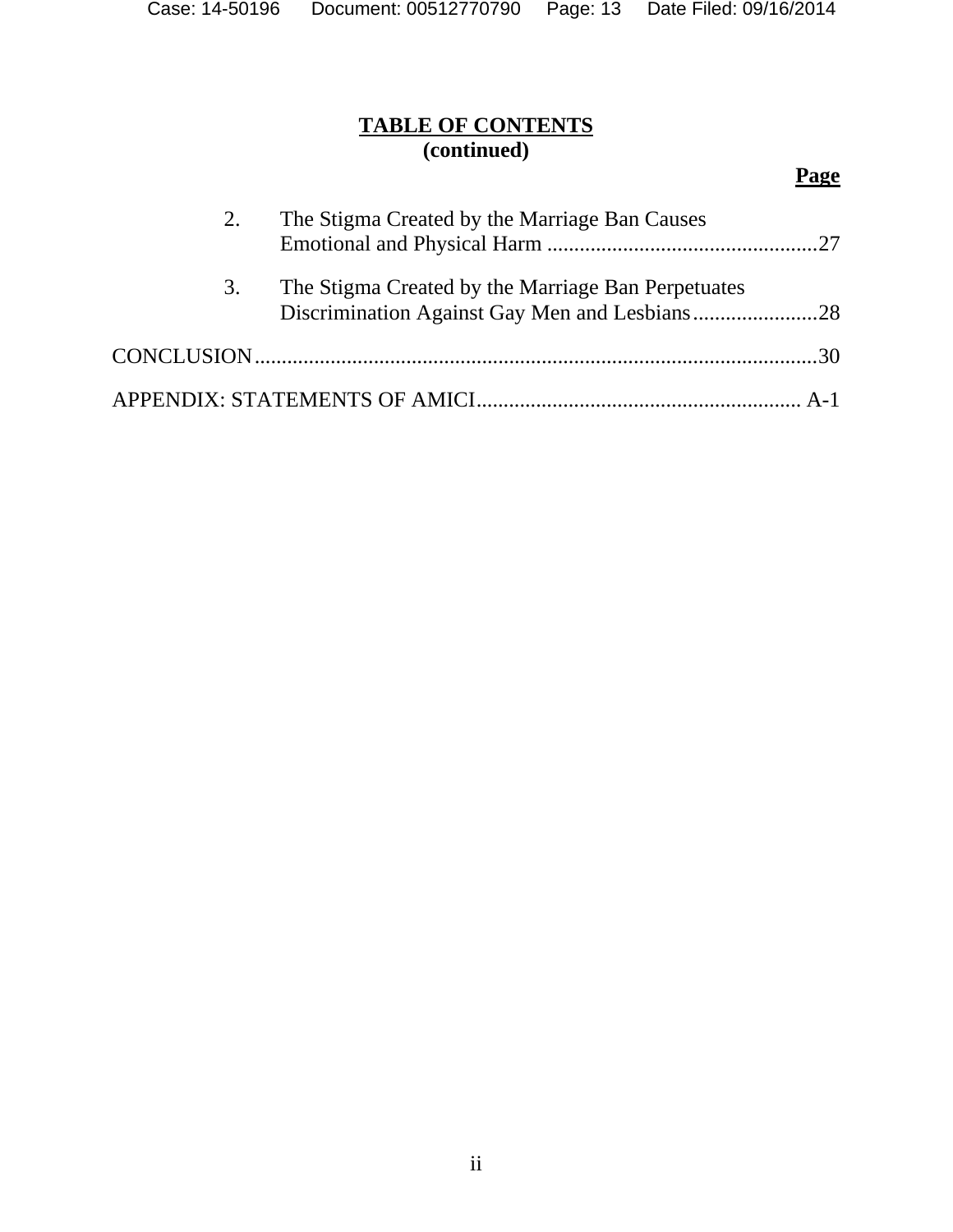# **TABLE OF AUTHORITIES**

# **Page(s)**

# **FEDERAL CASES**

| Baskin, et al. v. Bogan, et al.,                |
|-------------------------------------------------|
| Brown v. Board of Education,                    |
| Brown v. Louisiana,                             |
| City of Cleburne, Tex. v. Cleburne Living Ctr., |
|                                                 |
| DeBoer v. Snyder,                               |
| Dep't of Agric. v. Moreno,                      |
| Eisenstadt v. Baird,                            |
| Gayle v. Browder,                               |
| Griswold v. Connecticut,                        |
| Holmes v. City of Atlanta,                      |
| Jackson v. Abercrombie,                         |
| Lawrence v. Texas,                              |
| Loving v. Virginia,                             |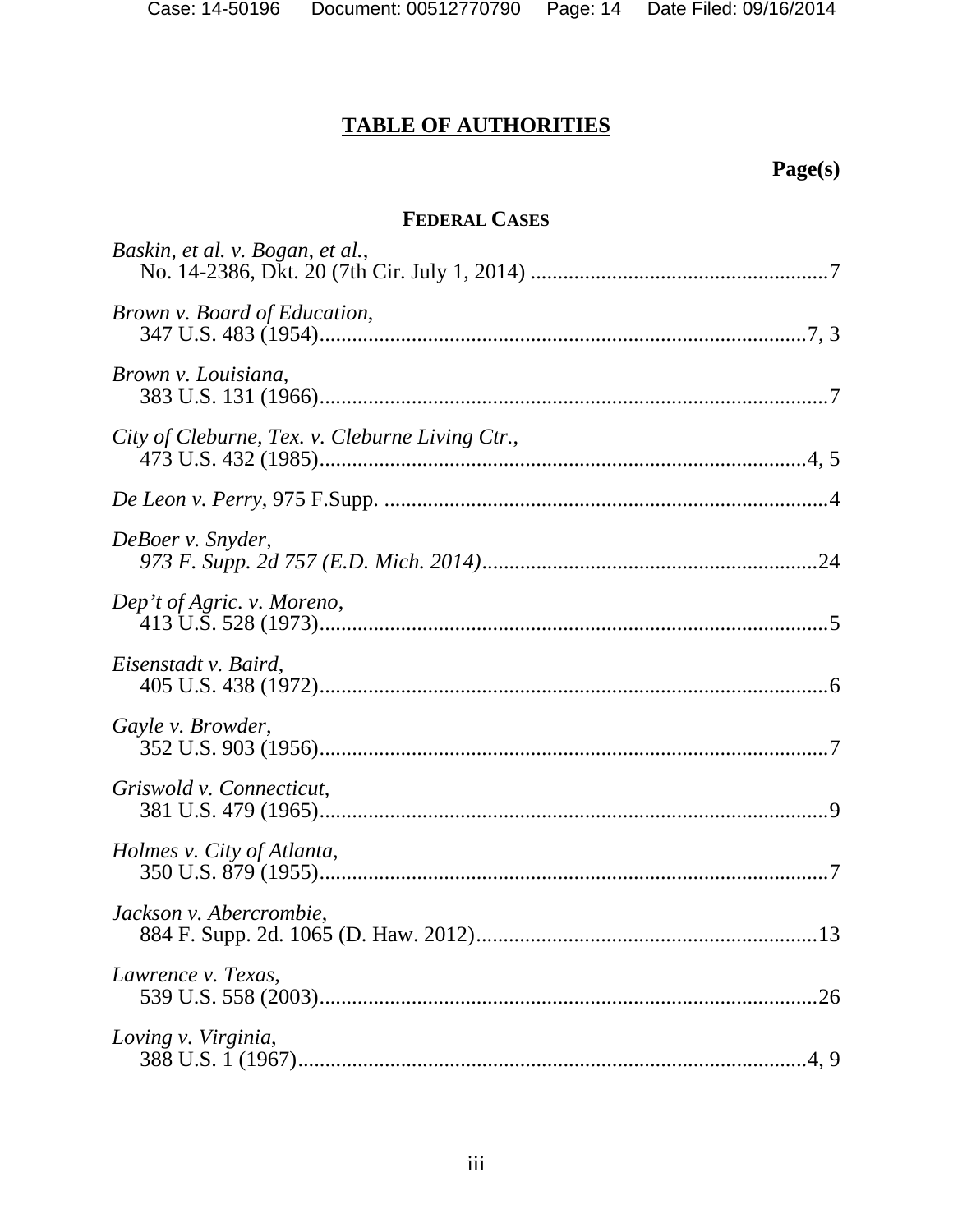# **TABLE OF AUTHORITIES (continued)**

| Mayor & City Council of Balt. v. Dawson,            |
|-----------------------------------------------------|
| New Orleans City Park Improvement Ass'n v. Detiege, |
| Perry v. Schwarzenegger,                            |
| Peterson v. City of Greenville,                     |
| Plessy v. Ferguson,                                 |
| Romer v. Evans,                                     |
| Sevcik v. Sandoval,                                 |
| SmithKline Beecham Corp. v. Abbott Labs.,           |
| Strauder v. West Virginia,                          |
| Sweatt v. Painter,                                  |
| Taylor v. Louisiana,                                |
| Turner v. Safley,                                   |
| United States v. Virginia,                          |
| United States v. Windsor,                           |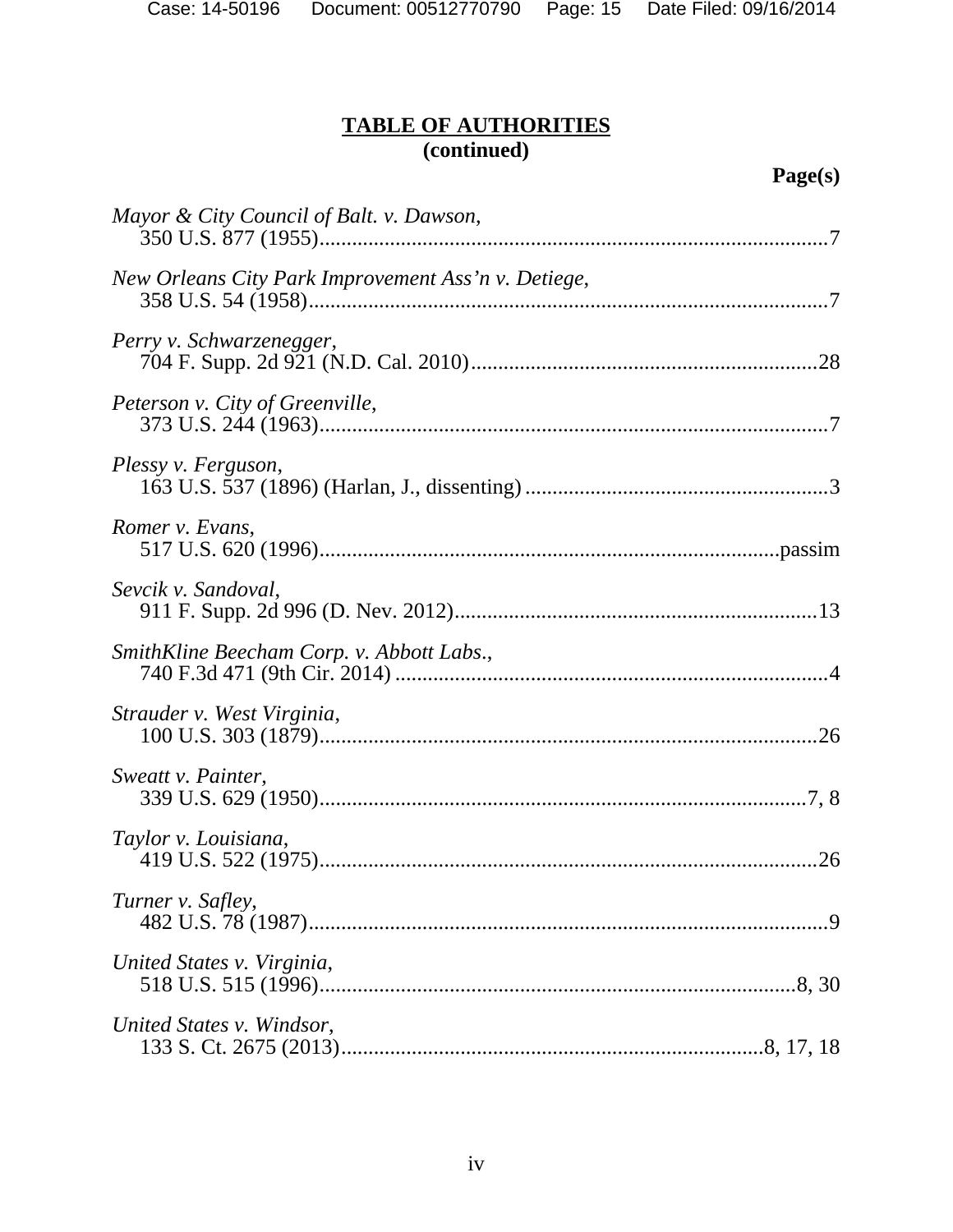# **TABLE OF AUTHORITIES (continued)**

| Williams v. North Carolina,        |
|------------------------------------|
| Windsor v. United States,          |
| <b>STATE CASES</b>                 |
| Garden State Equal. v. Dow,        |
| Goodridge v. Dep't of Pub. Health, |
| In re Marriage Cases,              |
| Kerrigan v. Comm'r of Pub. Health, |
| Perez v. Lippold,                  |
| Varnum v. Brien,                   |
| <b>FEDERAL STATUTES</b>            |
|                                    |
|                                    |
| <b>STATE STATUTES</b>              |
|                                    |
|                                    |
|                                    |
| <b>STATUTES - OTHER</b>            |
|                                    |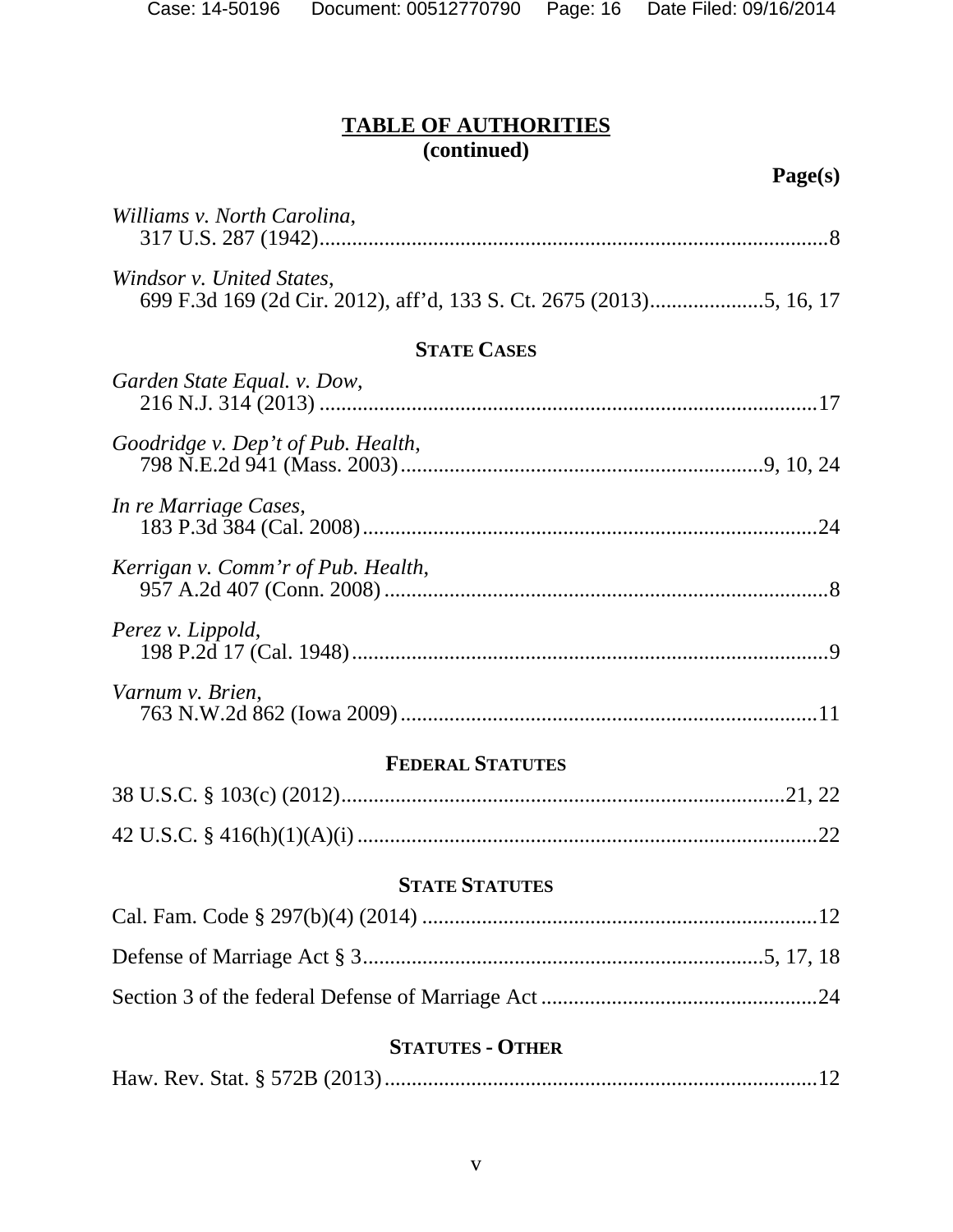| Case: 14-50196 |  |
|----------------|--|
|----------------|--|

# **TABLE OF AUTHORITIES (continued)**

| <b>FEDERAL RULES</b> |  |  |
|----------------------|--|--|
|                      |  |  |
|                      |  |  |
|                      |  |  |
|                      |  |  |
|                      |  |  |
|                      |  |  |

|--|--|

## **FEDERAL REGULATIONS**

# **CONSTITUTIONAL PROVISIONS**

|--|--|

# **OTHER AUTHORITIES**

| Adam W. Fingerhut, Letitia Anne Peplau, & Shelly L. Gable, <i>Identity</i> ,<br>Minority Stress and Psychological Well-Being Among Gay Men and                                      |    |
|-------------------------------------------------------------------------------------------------------------------------------------------------------------------------------------|----|
| Def., Extending Benefits to the Same-Sex Spouses of Military Members at 1<br>(Aug. 13, 2013), available at<br>http://www.defense.gov/home/features/2013/docs/Extending-Benefits-to- |    |
| Elizabeth S. Scott, Social Norms and the Legal Regulation of Marriage, 86                                                                                                           |    |
| Evan Wolfson, Why Marriage Matters: America, Equality, and Gay                                                                                                                      | 14 |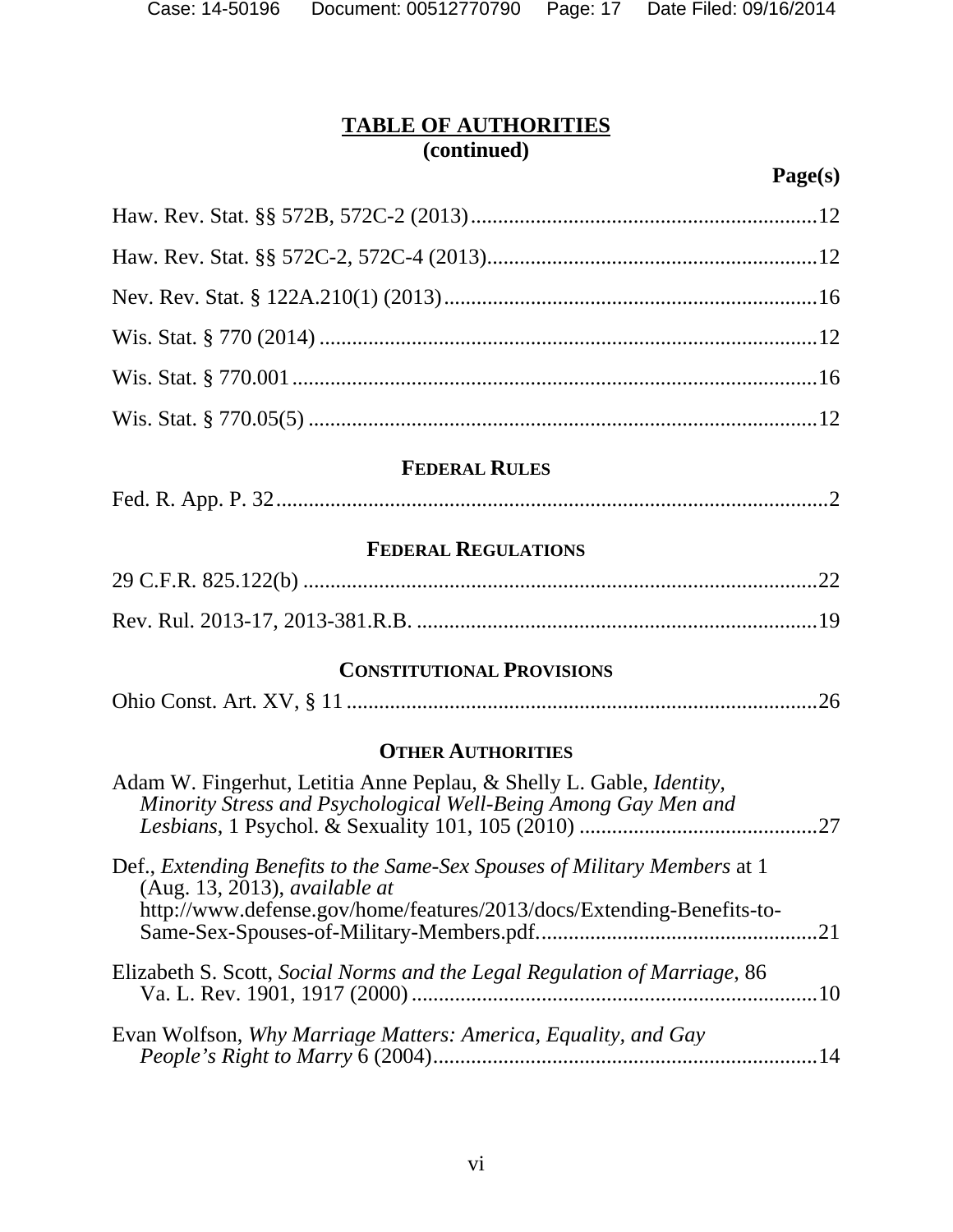Case: 14-50196 Document: 00512770790 Page: 18 Date Filed: 09/16/2014

# **TABLE OF AUTHORITIES (continued)**

# **Page(s)**

| Gilbert Herdt & Robert Kertzner, <i>I Do, But I Can't: The Impact of Marriage</i><br>Denial on the Mental Health and Sexual Citizenship of Lesbians and Gay<br><i>Men in the United States, 3 J. Sexuality Res. &amp; Soc. Policy 33 (2006)27</i> |
|---------------------------------------------------------------------------------------------------------------------------------------------------------------------------------------------------------------------------------------------------|
| Gregory M. Herek et al., Correlates of Internalized Homophobia in a<br>Community Sample of Lesbians and Gay Men, 2 J. Gay & Lesbian Med.<br>.27                                                                                                   |
| Howard A. Sweet, Understanding Domestic Partnerships in Wisconsin, 82                                                                                                                                                                             |
| Ilan H. Meyer, Prejudice, Social Stress, and Mental Health in Lesbian, Gay<br>and Bisexual Populations: Conceptual Issues and Research Evidence,<br>.27                                                                                           |
| Jeffrey M. Adams & Warren H. Jones, The Conceptualization of Marital<br>Commitment: An Integrative Analysis, 72 J. Personality & Soc. Psychol.                                                                                                    |
| Lisa C. Connolly, Anti-Gay Bullying in Schools--Are Anti-Bullying Statutes<br>.28                                                                                                                                                                 |
| M.V. Lee Badgett, The Economic Value of Marriage for Same-Sex Couples,                                                                                                                                                                            |
| Marc R. Poirier, Name Calling: Identifying Stigma in the "Civil Union"/<br>"Marriage" Distinction, 41 Conn. L. Rev. 1425, 1429-30, 1479-89<br>.30                                                                                                 |
| Memorandum from Attorney Gen. Eric Holder to President Barack Obama<br>(June 20, 2014) [hereinafter "Holder Memorandum"], available at<br>http://www.justice.gov/iso/opa/resources/9722014620103930904785.pdf18                                   |
| N.J. Civ. Union Rev. Comm'n, The Legal, Medical, Economic and Social<br>Consequences of New Jersey's Civil Union Law at 14-15 (Dec. 10, 2008),<br>available at http://www.nj.gov/lps/dcr/ downloads/CURC-Final-Report-<br>.29                     |
| Nancy Cott, <i>Public Vows: A History of Marriage and the Nation</i> 4 (2000)30                                                                                                                                                                   |
| News Release from Office of Pub. Affairs, U.S. Dep't of Veterans Affairs<br>(June 20, 2014) [hereinafter "VA News Release"], <i>available at</i><br>http://www.va.gov/opa/pressrel/pressrelease.cfm?id=256222                                     |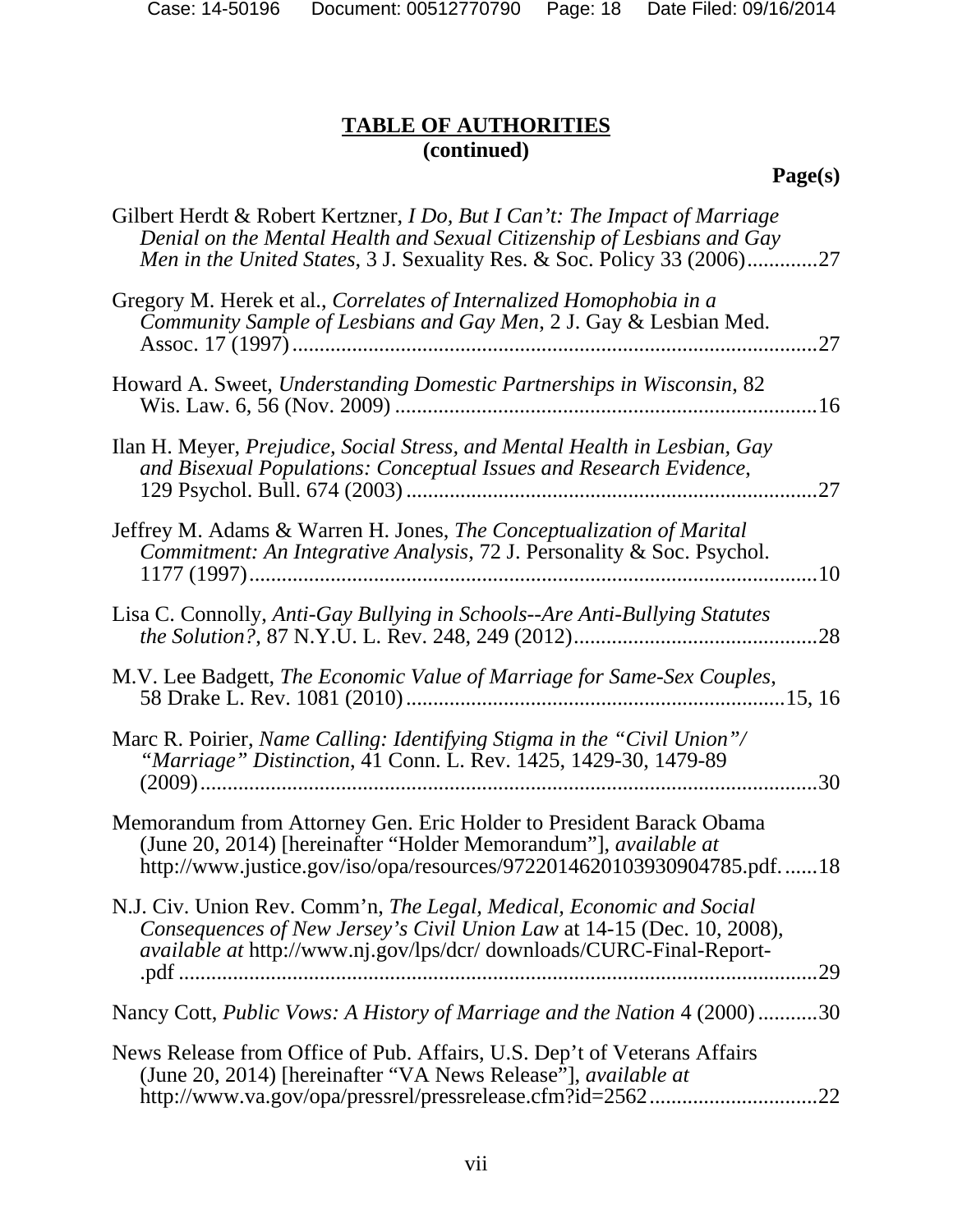Case: 14-50196 Document: 00512770790 Page: 19 Date Filed: 09/16/2014

# **TABLE OF AUTHORITIES (continued)**

| Office of Personnel Management, Benefits Admin. Letter, Coverage of                                                                                                                                                                                            |     |
|----------------------------------------------------------------------------------------------------------------------------------------------------------------------------------------------------------------------------------------------------------------|-----|
| Robert A. Burt, Belonging in America: How to Understand Same-Sex                                                                                                                                                                                               |     |
| Robin A. Lenhardt, Understanding the Mark: Race, Stigma, and Equality in                                                                                                                                                                                       |     |
| State, Announcement on Visa Changes for Same-Sex Couples (Aug. 2,<br>2013), available at<br>http://www.state.gov/secretary/remarks/2013/08/212643.htm.                                                                                                         | .20 |
| Statement by the President on the Supreme Court Ruling on the Defense of<br>Marriage Act (June 26, 2013), available at                                                                                                                                         |     |
| Statement by Secretary of Homeland Security Janet Napolitano on the<br>Implementation of the Supreme Court Ruling on the Defense of Marriage<br>Act (July 1, 2013), available at http:/<br>/www.dhs.gov/news/2013/07/01/statement-secretary-homeland-security- |     |
| Thomas B. Stoddard, Why Gay People Should Seek the Right to Marry,                                                                                                                                                                                             |     |
| U.S. Gov't Accountability Office, GAO-04-353R, Defense of Marriage Act:                                                                                                                                                                                        |     |
| U.S. Visas for Same-Sex Spouses, Dep't of State, available at<br>http://travel.state.gov/content/dam/visas/DOMA/DOMA%20FAQs.pdf                                                                                                                                | 20  |
| USCIS, Same Sex Marriages, at QA 8-9 (updated Apr. 3, 2014) [hereinafter<br>USCIS FAQ], <i>available at http://www.uscis.gov/family/same-sex-</i>                                                                                                              |     |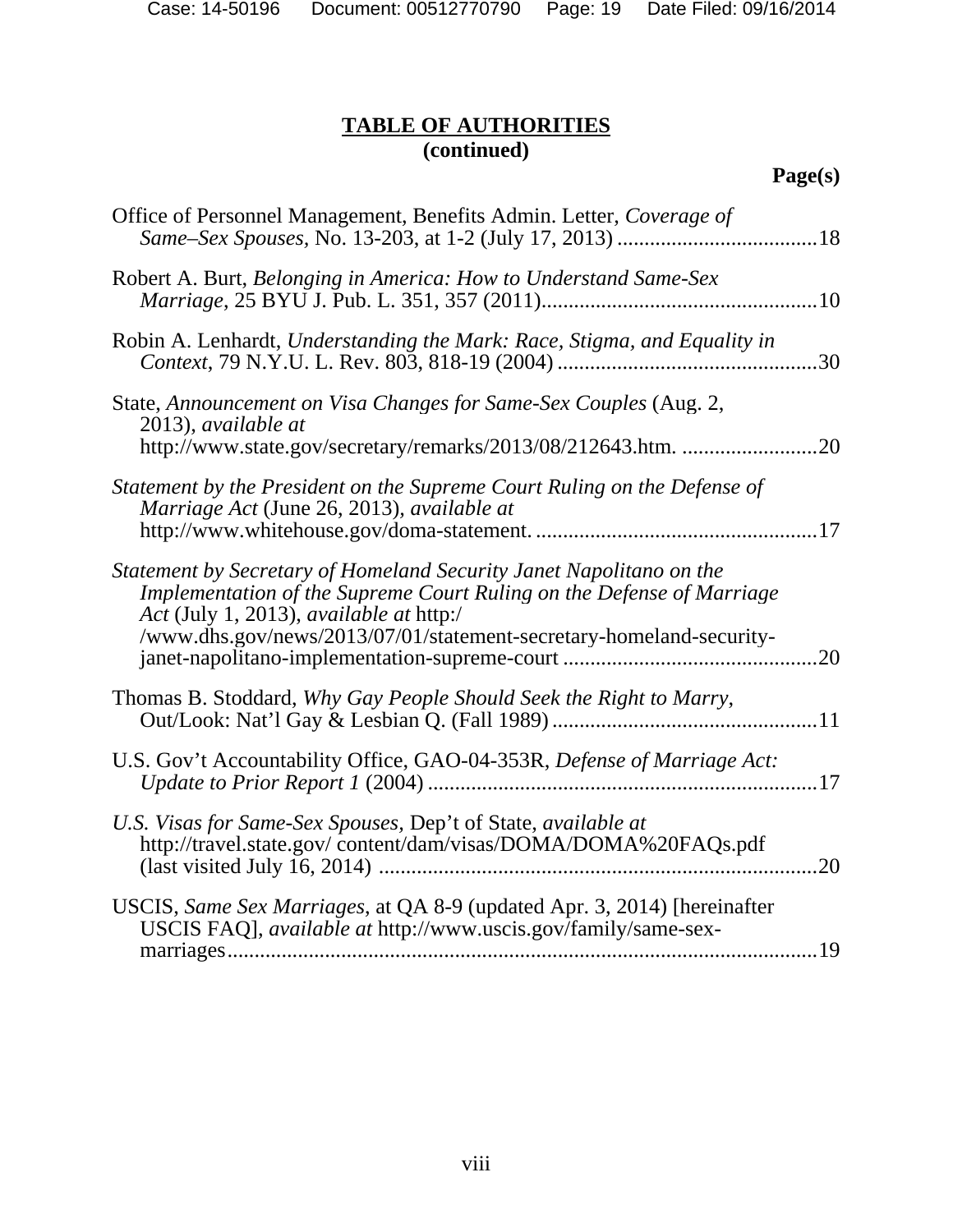Case: 14-50196 Document: 00512770790 Page: 20 Date Filed: 09/16/2014

# **CORPORATE DISCLOSURE STATEMENT**

None of *Amici Curiae* (identified in Appendix) has a parent

corporation. No publicly held company owns more than 10% of stock in any of

*Amici Curiae*.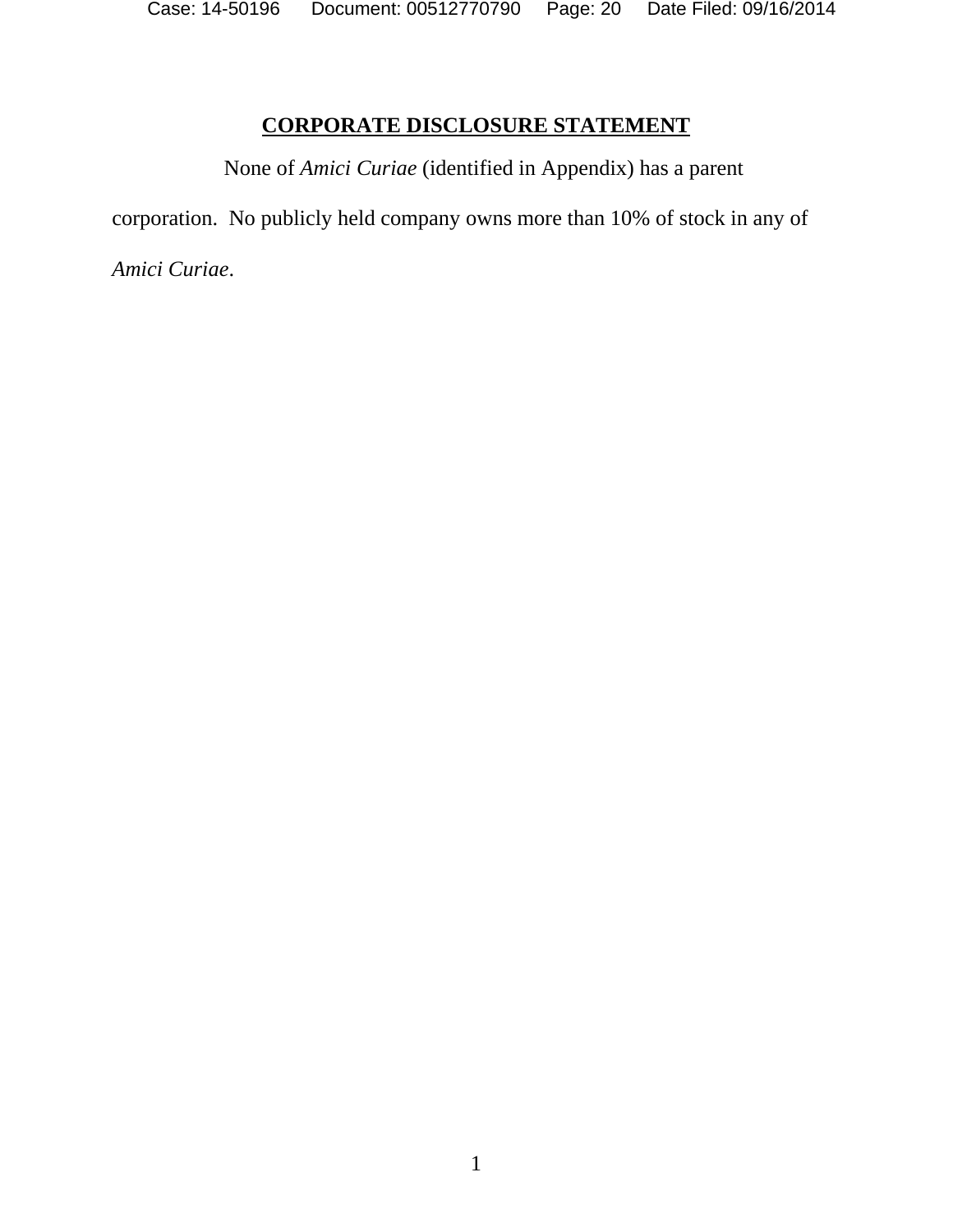$\overline{a}$ 

# **STATEMENT OF INTEREST**

Bay Area Lawyers for Individual Freedom ("BALIF") is a bar association of more than 700 lesbian, gay, bisexual, and transgender ("LGBT") members of the San Francisco Bay Area legal community. As the nation's oldest and largest LGBT bar association, BALIF promotes the professional interests of its members and the legal interests of the LGBT community at large. To accomplish this mission, BALIF actively participates in public policy debates concerning the rights of LGBT individuals and families. BALIF frequently appears as amicus curiae in cases, like this one, where it believes it can provide valuable perspective and argument that will inform court decisions on matters of broad public importance.

Additional *amici* include a broad array of organizations, including national, metropolitan, local, and minority bar associations and national and local non-profit organizations. Each organization supporting this *amicus* brief is dedicated to ensuring that its constituents and all others in this country, including gay men and lesbians, receive equal treatment under the law. *See* Appendix. All parties have consented to *Amici*'s submission of this brief.<sup>1</sup>

<sup>&</sup>lt;sup>1</sup> Pursuant to Federal Rule of Appellate Procedure 32, *Amici Curiae* affirm that no counsel for any party authored this brief in whole or in part, and no counsel or party made a monetary contribution intended to fund the preparation or submission of this brief. No person other than *Amici Curiae*, their members, or their counsel made a monetary contribution to its preparation or submission.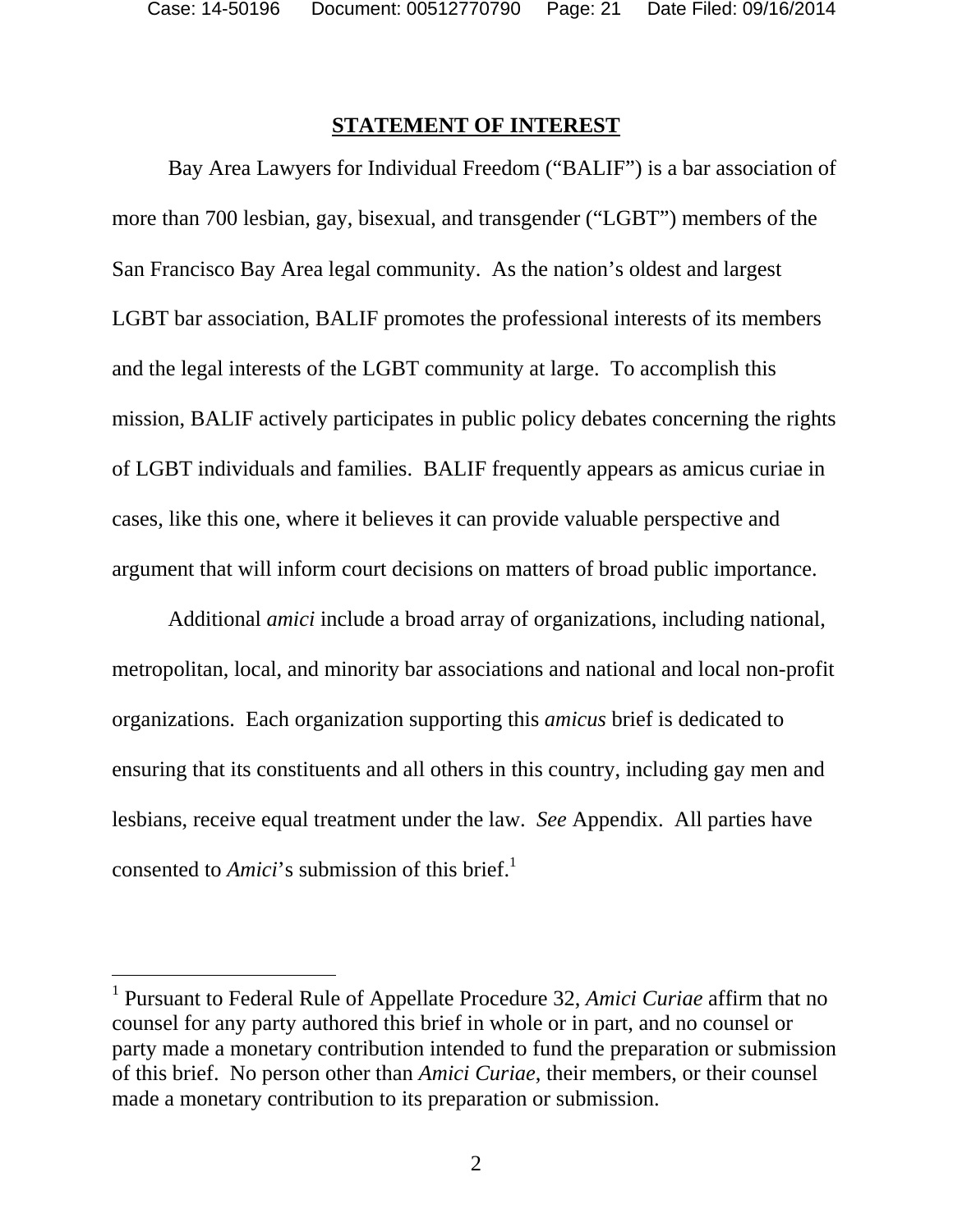#### **SUMMARY OF ARGUMENT**

Foundational to the Equal Protection Clause of the Fourteenth Amendment is the principle that "the Constitution 'neither knows nor tolerates classes among citizens.'" *Romer v. Evans*, 517 U.S. 620, 623 (1996) (quoting *Plessy v. Ferguson*, 163 U.S. 537, 559 (1896) (Harlan, J., dissenting)). In line with this principle, it has long been bedrock law that "separate but equal" treatment does not satisfy the federal Constitution. The very notion is a contradiction in terms: as the Supreme Court has emphasized since *Brown v. Board of Education*, the Constitution's promise of true equality is necessarily breached by government-sponsored separation of a disfavored class. The statutory and constitutional ban (collectively, "the Marriage Ban") that prohibits same-sex couples from marrying in Texas betrays these longstanding values. They exclude a class of people—gay men and lesbians—from the venerated institution of marriage.

This brief explains the harm inflicted on gay men and lesbians as a result of the Marriage Ban's pernicious classification. It also explains how nothing short of or different from marriage itself can cure the constitutional violations. Specifically, this brief discusses why neither civil unions nor domestic partnerships, which are available to same-sex couples in some states (though not in Texas)—would be an adequate or appropriate constitutional remedy. Because the Marriage Ban excludes committed same-sex couples from access to the institution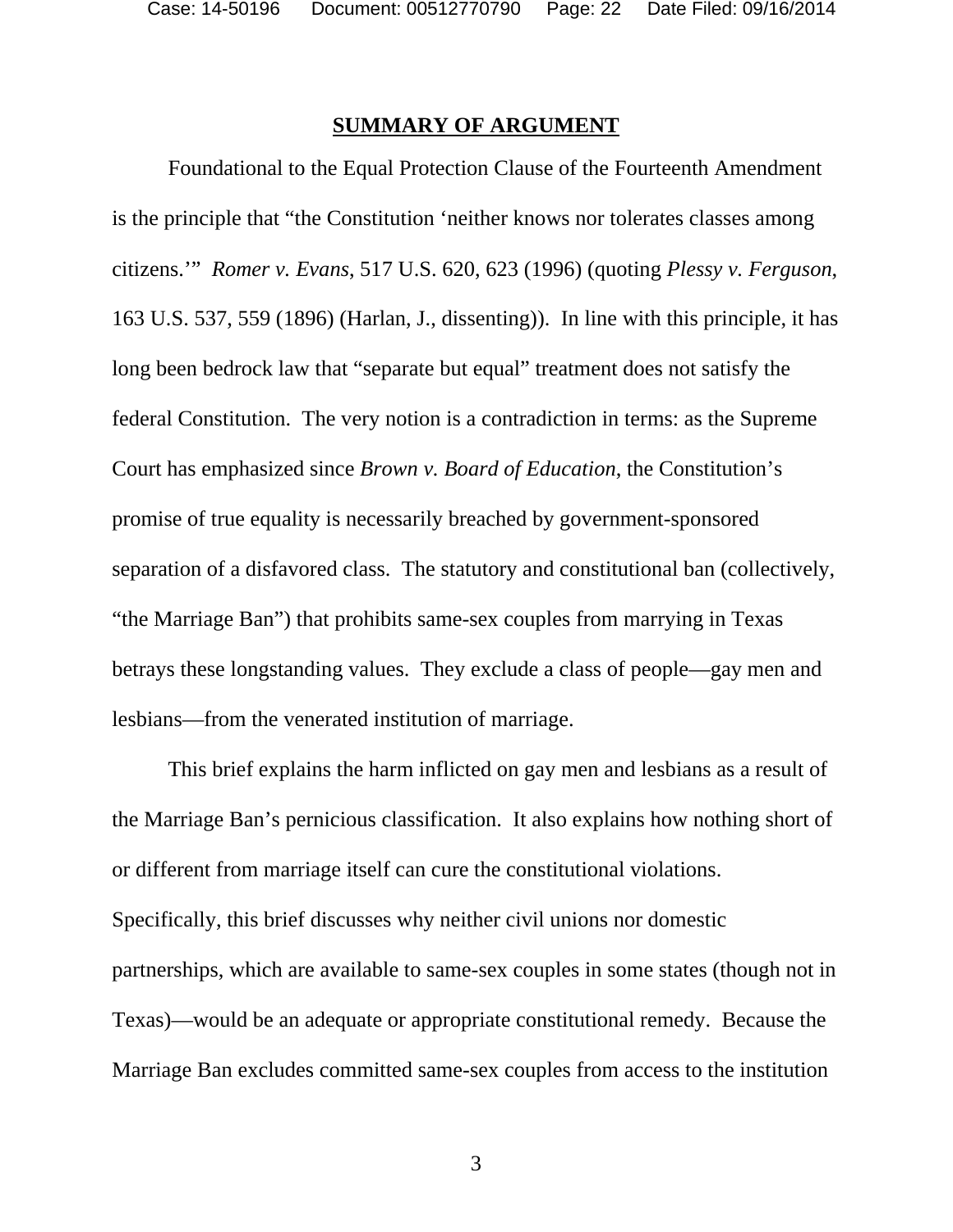of marriage, these couples and their families are separated out, stigmatized, deprived of benefits and responsibilities enjoyed by their heterosexual counterparts, and exposed to increased discrimination. These effects are repugnant to the Constitution's equality guarantee and are in no way mitigated by access to the separate and inherently inferior systems of domestic partnership or civil union. *Amici* urge this Court to uphold the district courts' conclusions and find that the Marriage Ban disadvantages gays and lesbians without any legitimate justification. *See De Leon v. Perry*, 975 F.Supp. 2d 632, 639,40 (W.D. Tex. 2014).

#### **ARGUMENT**

# **I. CLASSIFICATIONS THAT SERVE ONLY TO DISADVANTAGE THE BURDENED GROUP FAIL RATIONAL BASIS REVIEW**

The Equal Protection Clause of the Fourteenth Amendment is "a commitment to the law's neutrality where the rights of persons are at stake." *Romer*, 517 U.S. at 623. The Clause "requires the consideration of whether the classifications drawn by any statute constitute an arbitrary and invidious discrimination." *Loving v. Virginia*, 388 U.S. 1, 10 (1967).Even under the most deferential review—the rational basis test—a state law must be "rationally related to a legitimate state interest." *City of Cleburne, Tex. v. Cleburne Living Ctr.*, 473 U.S. 432, 440  $(1985)$ .<sup>2</sup> "The State may not rely on a classification whose

 $\overline{a}$ 

<sup>2</sup> Plaintiff-Appellee De Leon amply demonstrates, and *amici* agree, that the Marriage Ban should be subject to heightened scrutiny. *See, e.g.*, *Kitchen v.*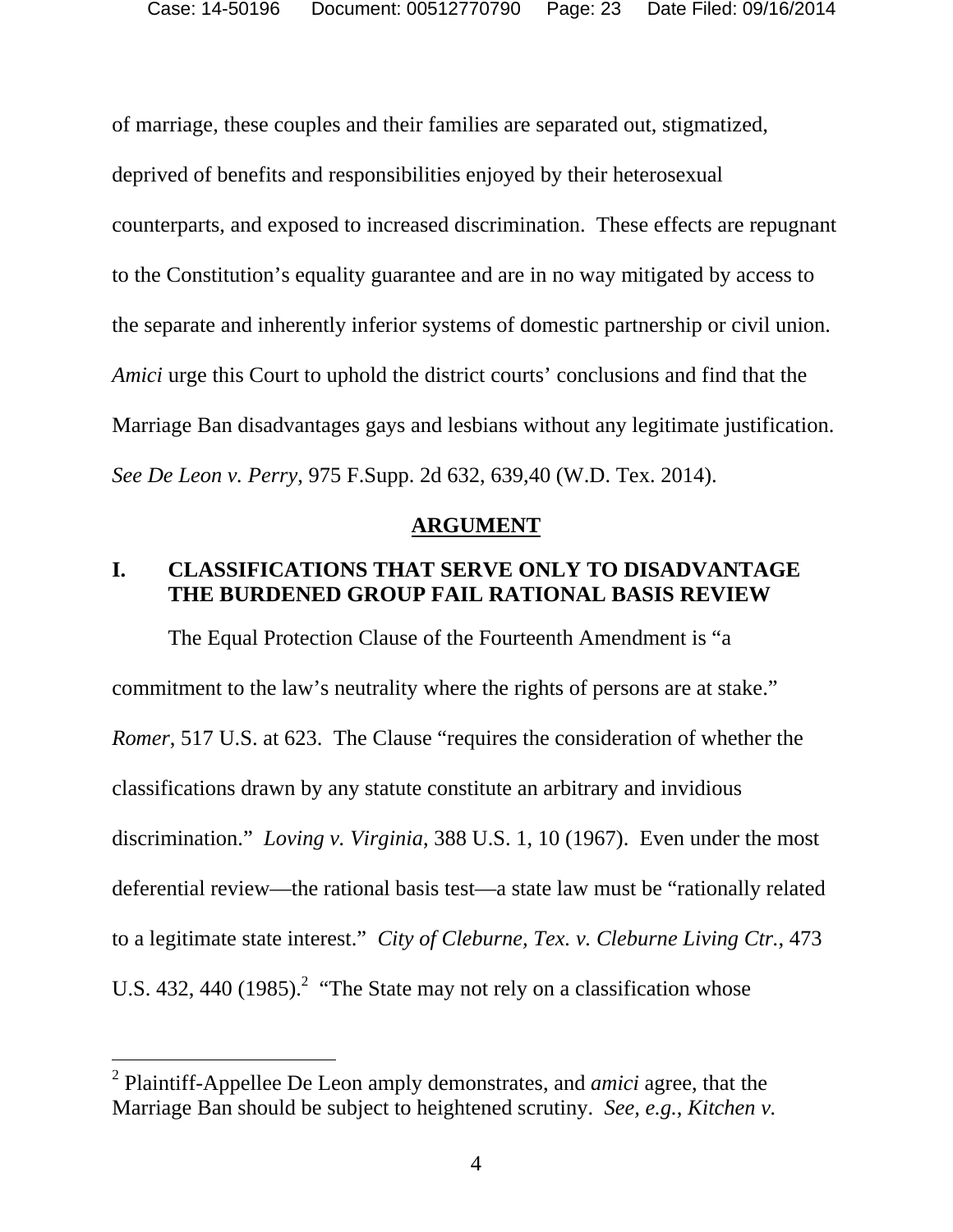relationship to an asserted goal is so attenuated as to render the distinction arbitrary or irrational." *Id.* at 446.

A law that classifies persons for no reason other than to confer disfavored legal status fails even rational basis review because it serves no legitimate governmental purpose. *See Romer*, 517 U.S. at 633-35. As the Supreme Court repeatedly has explained, "[i]f the constitutional conception of 'equal protection of the laws' means anything, it must at the very least mean that a bare . . . desire to harm a politically unpopular group cannot constitute a *legitimate* governmental interest." *Id.* at 634-35 (quoting *Dep't of Agric. v. Moreno*, 413 U.S. 528, 534 (1973)). Accordingly, in *Romer*, the Supreme Court struck down a Colorado constitutional amendment that prohibited governmental protection of gay and lesbian individuals. *Id.* at 635-36.The amendment, the Court found, was a "status-based enactment" that "impose[d] a special disability upon [gays and lesbians] alone." *Id.* at 631, 635. It "inflict[ed] on [gays and lesbians] immediate,

*Herbert*, No. 13-4178, 2014 WL 2868044, at \*21-22 (10th Cir. June 25, 2014) (applying strict scrutiny to Utah Constitution and statutes prohibiting same-sex marriage when evaluating due process and equal protection claims); *SmithKline Beecham Corp. v. Abbott Labs.*, 740 F.3d 471, 480 (9th Cir. 2014), *reh'g en banc denied*, No. 11-17357 (9th Cir. June 24, 2014) (applying heightened scrutiny to peremptory strike of juror based on sexual orientation); *Windsor v. United States*, 699 F.3d 169, 185 (2d Cir. 2012), *aff'd*, 133 S. Ct. 2675 (2013) (applying intermediate scrutiny to equal protection review of Section 3 of the federal Defense of Marriage Act). However, as this brief explains, the Marriage Ban's failure to advance a legitimate governmental purpose causes it to fail under even the most deferential standard of review.

-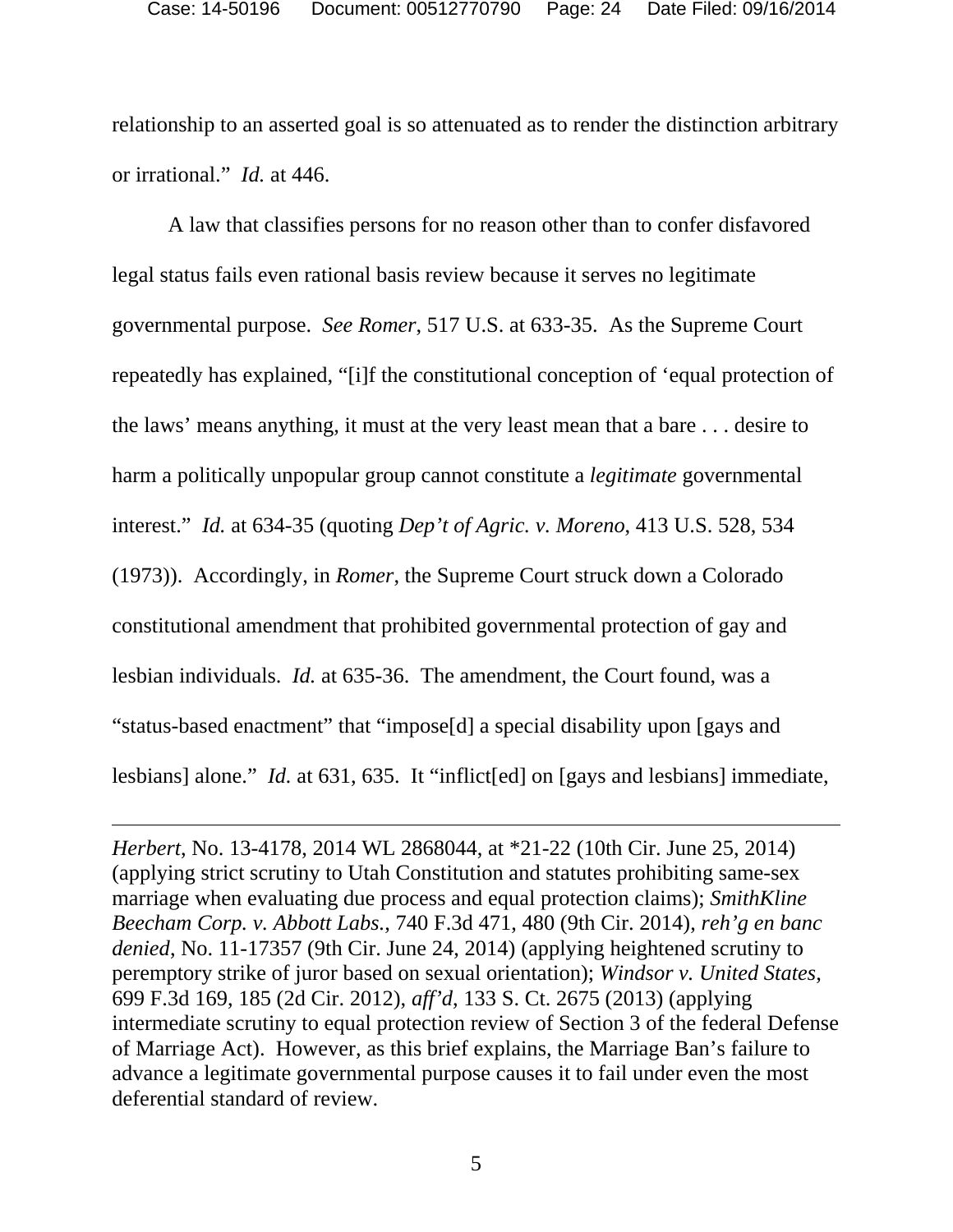continuing, and real injuries that outrun and belie any legitimate justifications that may be claimed for it." *Id.* at 635; *see also Eisenstadt v. Baird*, 405 U.S. 438, 454- 55 (1972) (law prohibiting distribution of contraceptives to unmarried individuals lacked a rational basis and violated the Equal Protection Clause).

So too, here. The injuries that the Marriage Ban inflict upon gay men and lesbians, as *amici* explain below, "outrun and belie" any legitimate governmental purpose that might be claimed for it.

# **II. THE MARRIAGE BAN ESTABLISHES AN UNEQUAL, TWO-TIERED REGIME AND HARMS GAY AND LESBIAN INDIVIDUALS AND THEIR CHILDREN**

The Marriage Ban's overt discrimination against same-sex couples in Texas establishes a regime in which same-sex couples are not simply relegated to secondclass status, but rather are not recognized – and therefore do not "count" – at all. Further, as explained below, the availability of domestic partnership or civil union as exists in some other states would not cure the Marriage Ban's constitutional deficiency. Whether or not such options are available, by excluding same-sex couples from marriage itself, the Marriage Ban causes severe, actual harm to gay and lesbian individuals and their families.<sup>3</sup>

 $\overline{a}$ 

 $3$  In Indiana, a district court issued an emergency interim order holding that Indiana must immediately recognize the validity of the out-of-state marriage of a plaintiff same-sex couple on this basis. In that case,one of the plaintiffs suffered from a terminal illness and only had weeks to live, which highlighted—in especially heartbreaking circumstances—the real, palpable and irreparable harm suffered by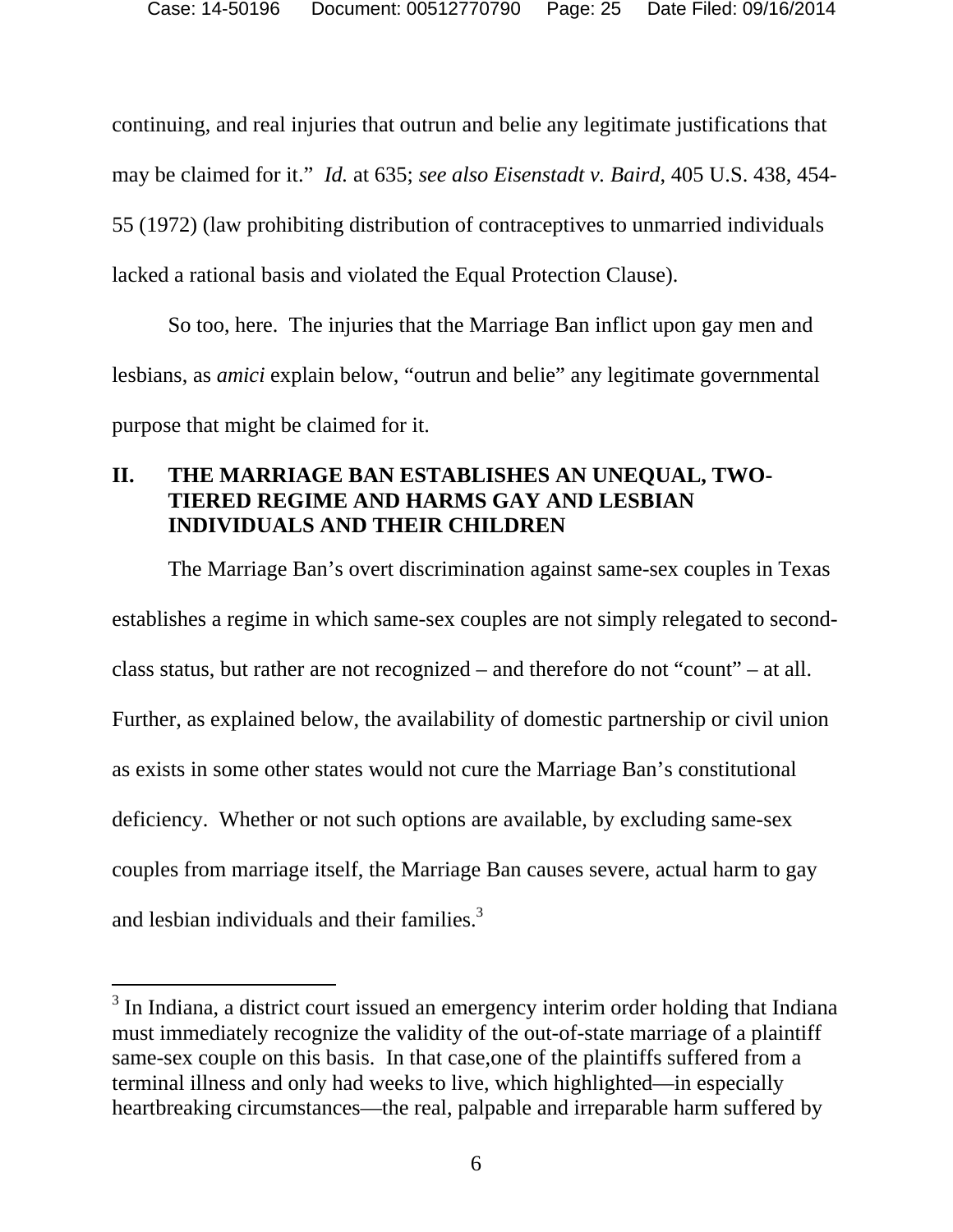## **A. The Legalistic Designation of Domestic Partnership Available in Some States Is Patently Inferior to the Revered Institution of Marriage**

Time-honored precedent establishes that state-created, separate institutions for disfavored groups are inherently unequal. As the Supreme Court has repeatedly recognized since *Brown v. Board of Education*, 347 U.S. 483, 495 (1954), such separate institutions offend the guarantees of the Equal Protection Clause. *See, e.g.*, *Mayor & City Council of Balt. v. Dawson*, 350 U.S. 877 (1955) (public beaches and bathhouses); *Holmes v. City of Atlanta*, 350 U.S. 879 (1955) (public golf courses); *Gayle v. Browder*, 352 U.S. 903 (1956) (public transportation); *New Orleans City Park Improvement Ass'n v. Detiege*, 358 U.S. 54 (1958) (public parks); *Peterson v. City of Greenville*, 373 U.S. 244 (1963) (restaurants); *Brown v. Louisiana*, 383 U.S. 131 (1966) (public libraries).

Even where separate institutions have the trappings of their more wellregarded counterparts, inequalities remain by definition. Though some distinctions may be intangible, their social significance is real, and they remain constitutionally impermissible. *See Sweatt v. Painter*, 339 U.S. 629, 634 (1950) (noting, in striking down Texas's segregated law schools, that "the [all-white] Law School possesses to a far greater degree those qualities which are incapable of objective

-

gay and lesbian couples and their families when their marriages are not immediately recognized by their state of residence. Emergency Order, *Baskin, et al. v. Bogan, et al.*, No. 14-2386, Dkt. 20 (7th Cir. July 1, 2014).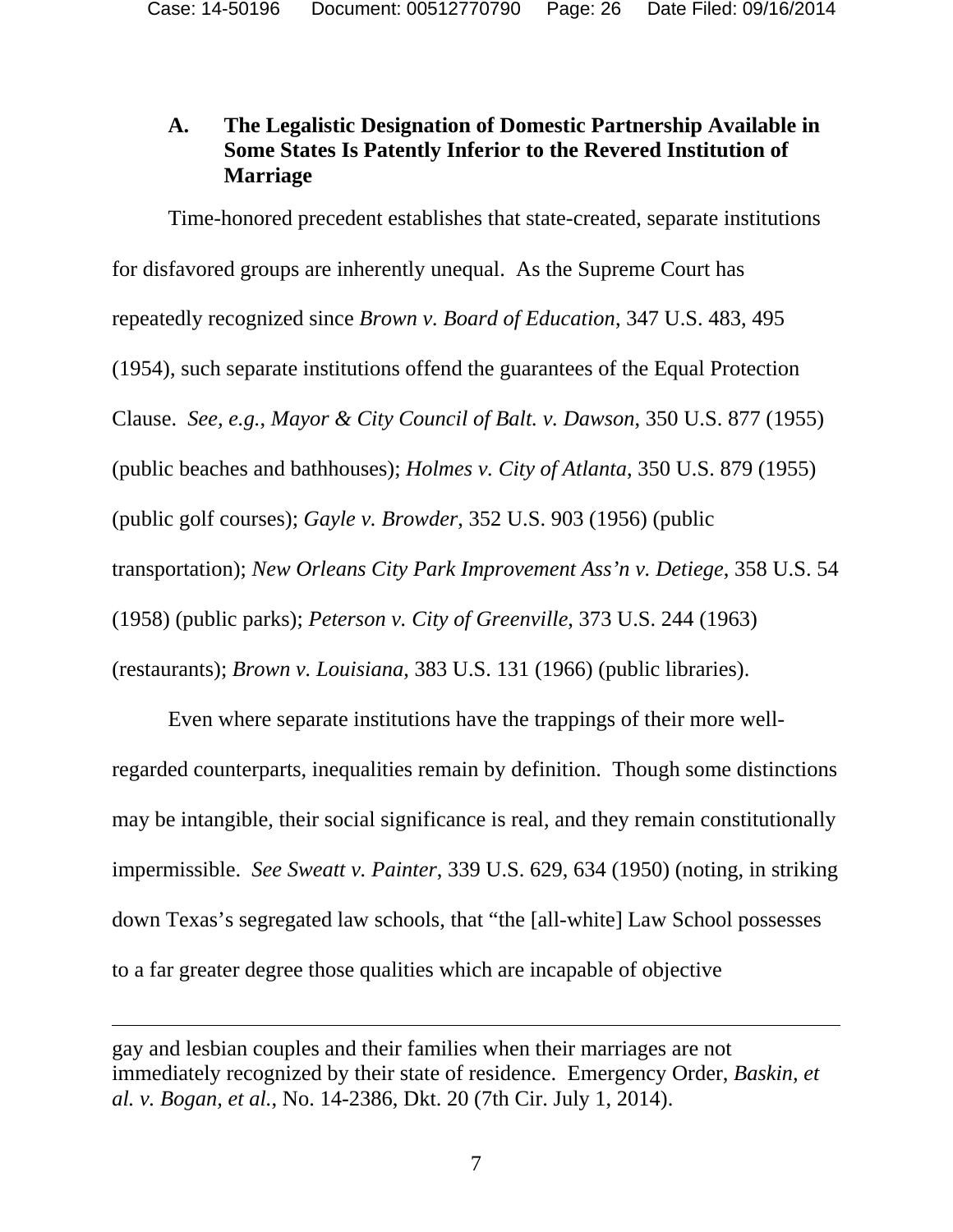measurement but which make for greatness in a law school"); *United States v. Virginia*, 518 U.S. 515, 557 (1996) (holding that Virginia could not restrict women to a military program that lacked, among other features, the "prestige" of Virginia Military Institute).

Nor would the blatant separation wrought by the Marriage Ban be cured by shunting same-sex couples into something short of real marriage, such as the legalistic apparatus of "domestic partnership" or "civil union." Both of these are different from and inferior to marriage. Even if domestic partnership were made available in Texas, that cannot remedy the harm caused by the exclusion from marriage but rather provides a square peg for a round hole. As in *Sweatt,* "[i]t is difficult to believe that one who had a free choice" between domestic partnership and true marriage "would consider the question close." *See* 339 U.S. at 634.

## **1. Marriage Is a Uniquely Revered Institution in American Society**

Marriage holds a hallowed status in our society. As courts repeatedly recognize, marriage can be an essential aspect of the human experience. Far "more than a routine classification for purposes of certain statutory benefits," *United States v. Windsor*, 133 S. Ct. 2675, 2692 (2013), marriage is "an institution of transcendent historical, cultural and social significance," *Kerrigan v. Comm'r of Pub. Health*, 957 A.2d 407, 418 (Conn. 2008), "an institution more basic in our civilization than any other." *Williams v. North Carolina*, 317 U.S. 287, 303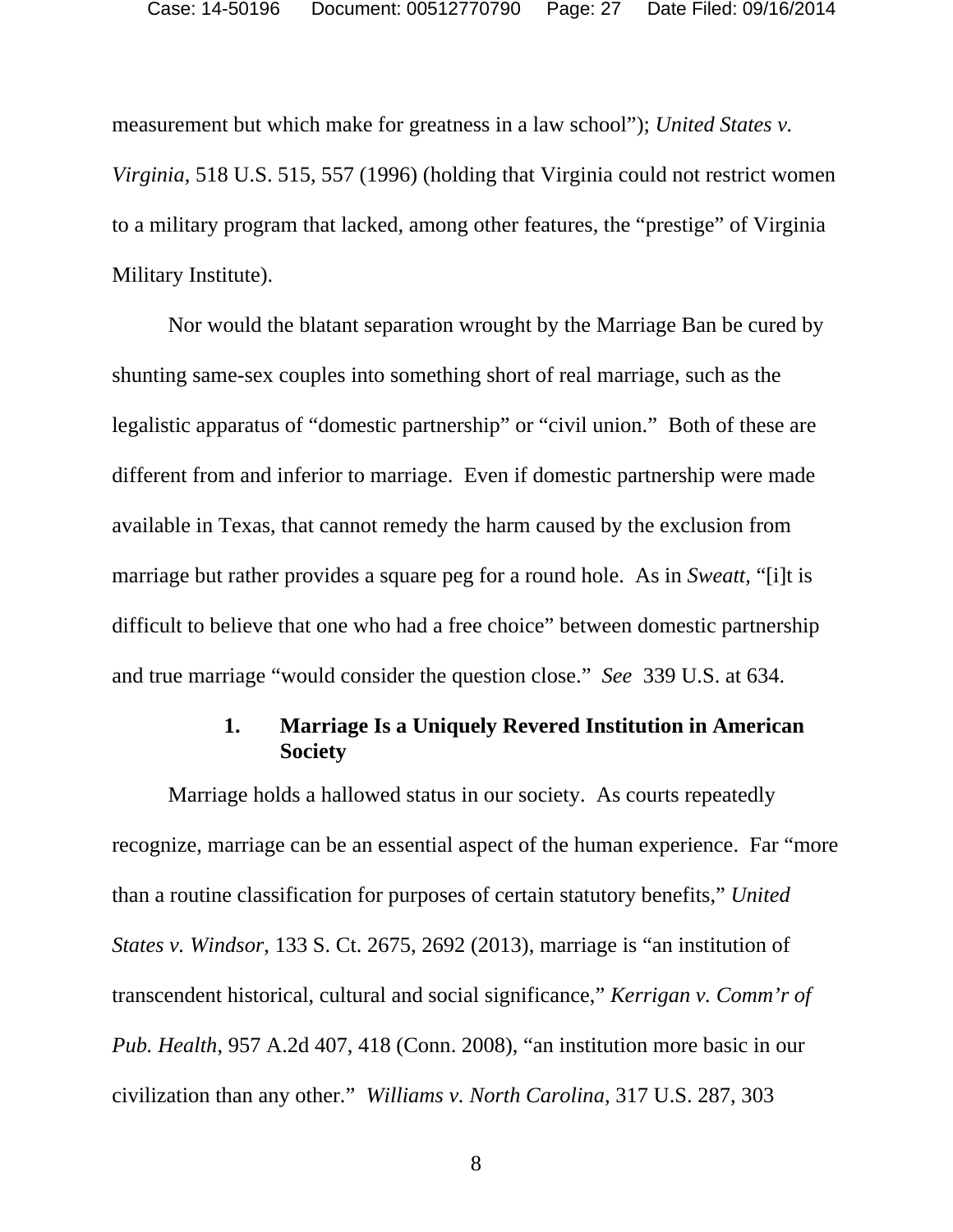(1942). Its significance to the couple involved is unparalleled; it is "intimate to the degree of being sacred." *Griswold v. Connecticut*, 381 U.S. 479, 486 (1965). Furthermore, marriage is a time-honored demonstration to family, friends, and the community of a loving commitment and mutual responsibility between two people and implies a return promise by society to respect that commitment. *See Turner v. Safley*, 482 U.S. 78, 95 (1987) (recognizing that marriage is an "expression[] of emotional support and public commitment"). The institution is "a highly public celebration of the ideals of mutuality, companionship, intimacy, fidelity, and family." *Goodridge v. Dep't of Pub. Health*, 798 N.E.2d 941, 954 (Mass. 2003). The right to marry, accordingly, "has long been recognized as one of the vital personal rights essential to the orderly pursuit of happiness by free men [and women]." *Loving*, 388 U.S. at 12; *see also Perez v. Lippold*, 198 P.2d 17, 18-19 (Cal. 1948) ("Marriage is . . . something more than a civil contract subject to regulation by the state; it is a fundamental right of free men."). The enormous personal and social significance of marriage is, indeed, a core premise of the decision below. *See De Leon v. Perry*, 975 F. Supp. 2d at 659 (noting that marriage is a "personal choice" of enormous significance and that marriage includes important social and financial benefits).

As a result of the special significance of marriage in society, the institution has a critical "signaling" role, apart from the specific legal obligations it entails.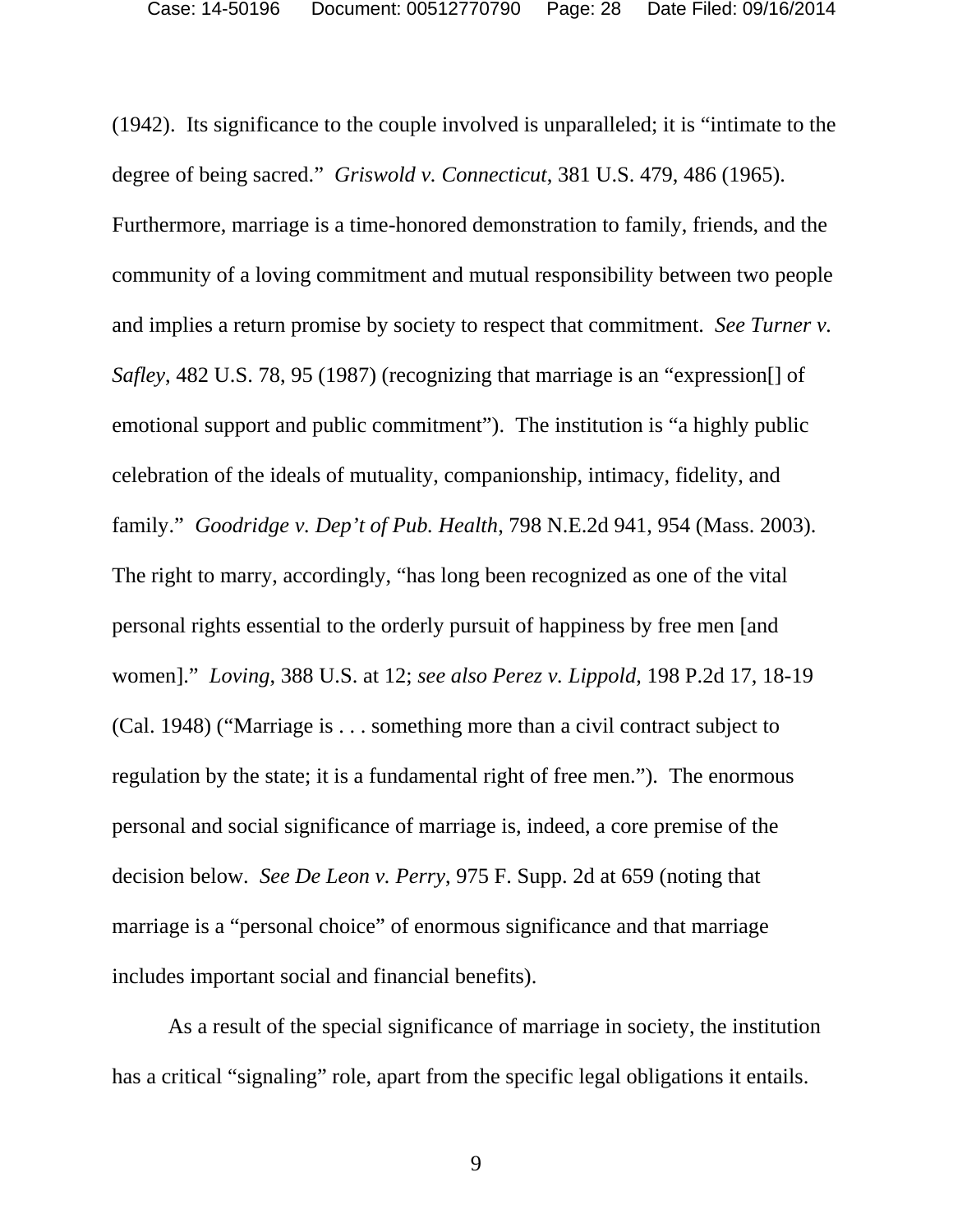Elizabeth S. Scott, *Social Norms and the Legal Regulation of Marriage*, 86 Va. L. Rev. 1901, 1917 (2000). The designation of marriage establishes norms for how the two married individuals conduct themselves and how society behaves toward them.

First, married people understand they are to be emotionally and financially supportive, honest, and faithful to one another. *See* Robert A. Burt, *Belonging in America: How to Understand Same-Sex Marriage*, 25 BYU J. Pub. L. 351, 357 (2011) (noting that "[t]his faithfulness has always been at the core of the marital status for mixed-sex couples"). Although married couples may modify their expectations and behavior over time, they benefit by beginning with a common understanding of the marital relationship, gleaned from a lifetime of participating in society, hearing about marriage, and observing married couples. *See* Jeffrey M. Adams & Warren H. Jones, *The Conceptualization of Marital Commitment: An Integrative Analysis*, 72 J. Personality & Soc. Psychol. 1177 (1997). This shared understanding assists married individuals in meeting their own and their spouse's expectations and motivates them to work through temporary difficulties. *Id.* 

The institution of marriage likewise provides common ground for others in society to understand a couple's relationship. Because marriage is universally recognized, married couples are readily treated in a manner that reflects their personal commitment and concomitant legal and social status. *See Goodridge*, 798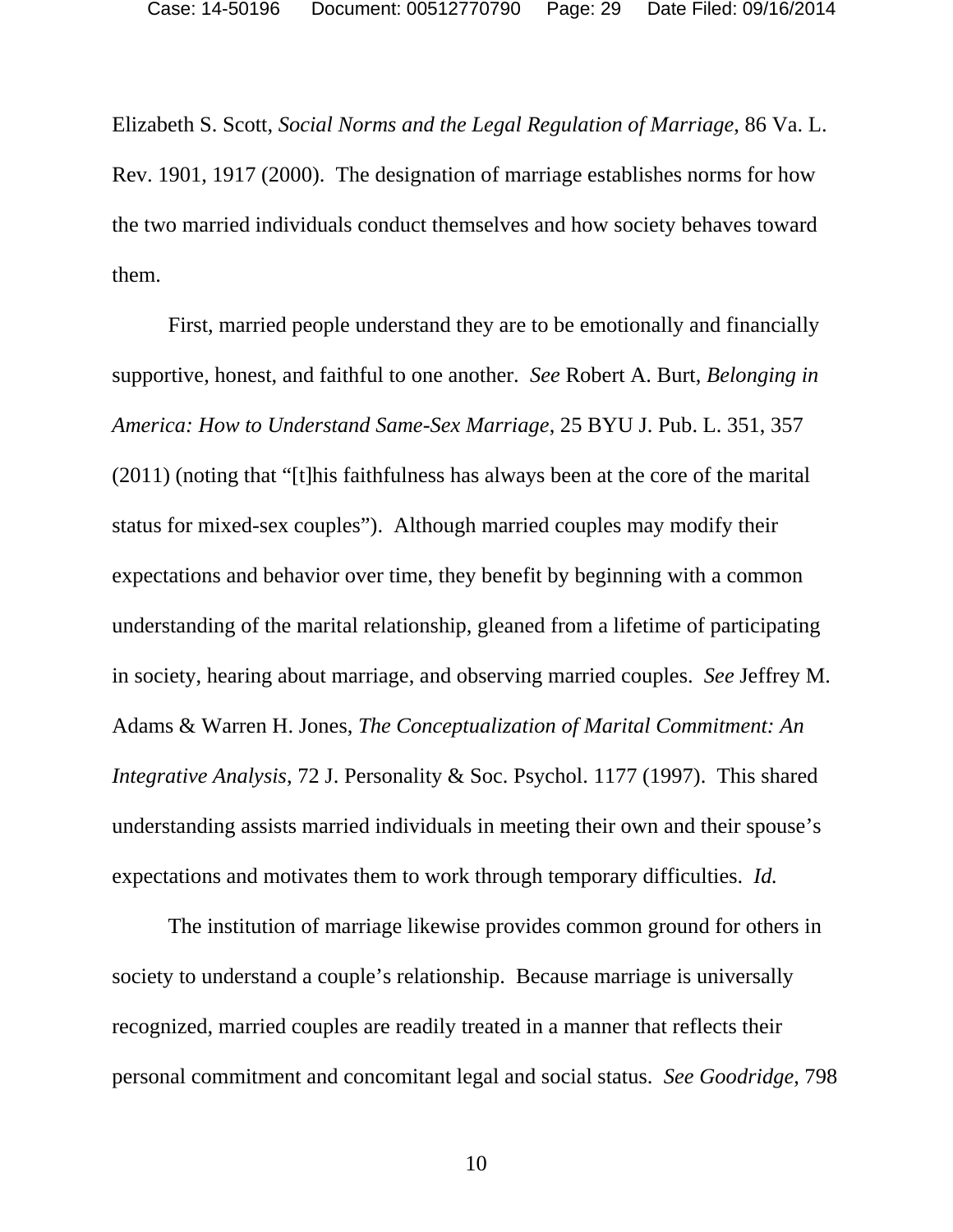N.E.2d at 955 ("Because [marriage] fulfills yearnings for security, safe haven, and connection that express our common humanity, civil marriage is an esteemed institution, and the decision whether and whom to marry is among life's momentous acts of self-definition."). Spouses are understood as family members. When a married couple opens a joint bank account, or checks into a hotel, or applies for a credit card, or attends a parent-teacher conference, or accompanies a child on a plane flight, or jointly rents a car, there is no need for explanation or documentary proof of the relationship. *See generally Varnum v. Brien*, 763 N.W.2d 862, 883-84 (Iowa 2009) ("Iowa's marriage laws" are "designed to bring a sense of order to the legal relationships of committed couples and their families in myriad ways.").

For these reasons and others, many people regard getting married as the most important day in their lives—indeed, marriage "is the centerpiece of our entire social structure." Thomas B. Stoddard, *Why Gay People Should Seek the Right to Marry*, Out/Look: Nat'l Gay & Lesbian Q. (Fall 1989).

## **2. Statutory Schemes that Recognize Domestic Partnership and Civil Unions Are Legalistic Mechanisms That Lack the Significance, Stability, and Meaning of Marriage**

Nor would shifting to a scheme that recognizes domestic partnership and civil unions remedy the harm caused by the exclusion of same-sex couples from the institution of marriage. Domestic partnership and civil unions plainly lack the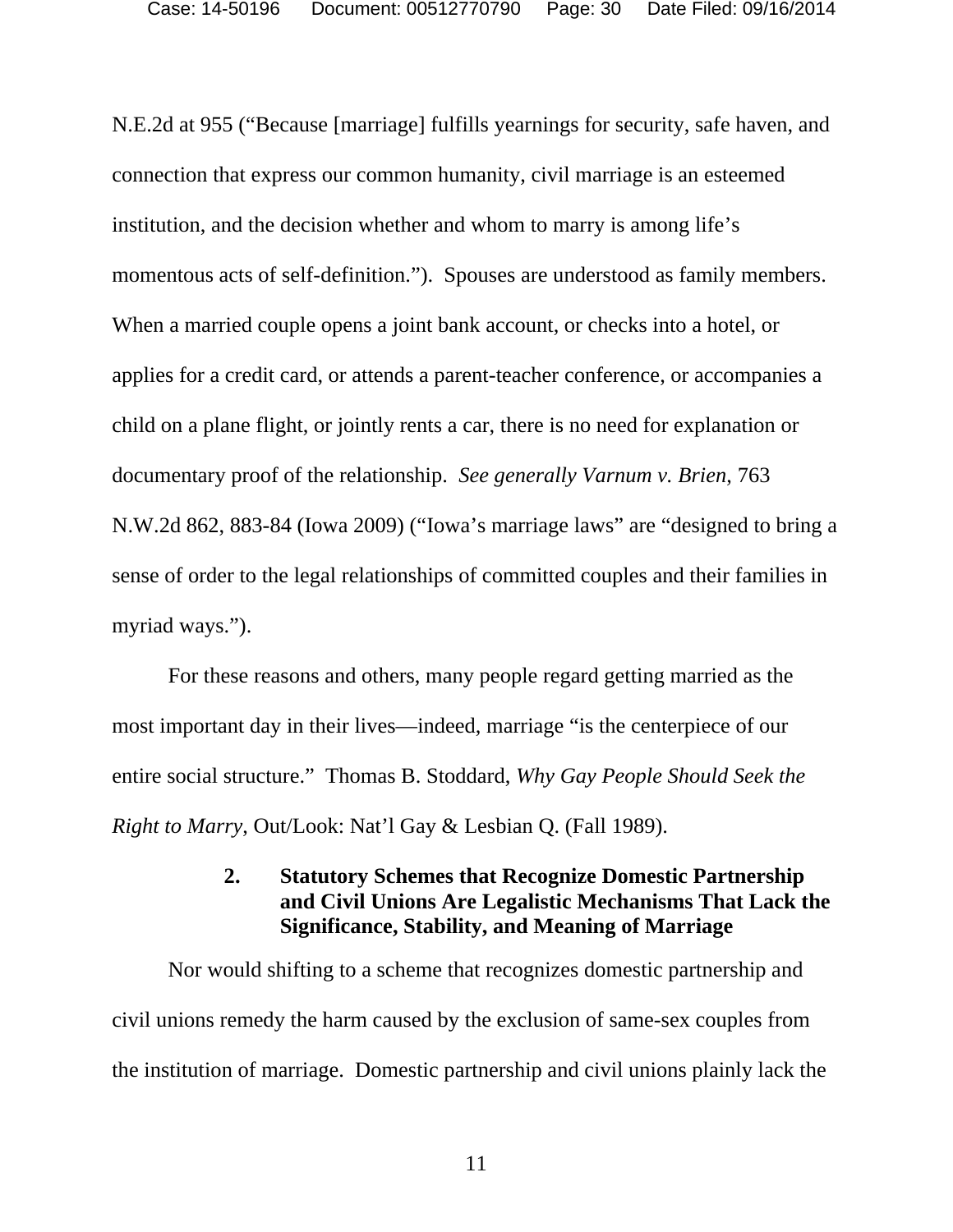status, cultural significance, and social meaning of marriage. Unlike marriage, these legalistic categories are not an effective marker of family relationships. And same-sex couples who have access only to domestic partnerships or civil unions are deprived of many of the tangible and intangible benefits and responsibilities that come with the marital commitment.

First, the legal categories of domestic partnership and civil union are novel and unstable. These categories were invented recently,  $4$  and their meaning is evershifting.<sup>5</sup> Even the name of the category varies from state to state. *Compare* Wis. Stat. § 770 (2014) ("Domestic Partnership") *with* Haw. Rev. Stat. § 572B (2013) ("Civil Union"). In addition, state law varies as to which individuals are permitted to enter a domestic partnership or civil union. In Wisconsin, for example, domestic partnerships are available only to members of the same sex. *See* Wis. Stat. § 770.05(5). In California, opposite-sex couples in which one member is more than sixty-two years old are also eligible to apply for a domestic partnership. *See* Cal. Fam. Code § 297(b)(4) (2014). And in Hawaii, any couple that cannot legally marry ("such as a widowed mother and her unmarried son") may enter a civil union. *See* Haw. Rev. Stat. §§ 572C-2, 572C-4 (2013). These different and

 $\overline{a}$ 

<sup>&</sup>lt;sup>4</sup> The City of West Hollywood enacted the first domestic partnership ordinance in the mid-1980s.

 $<sup>5</sup>$  For example, in 1997, Hawaii's statutory scheme granted same-sex couples sixty</sup> specific rights associated with marriage but recently expanded that number. *See* Haw. Rev. Stat. §§ 572B, 572C-2 (2013).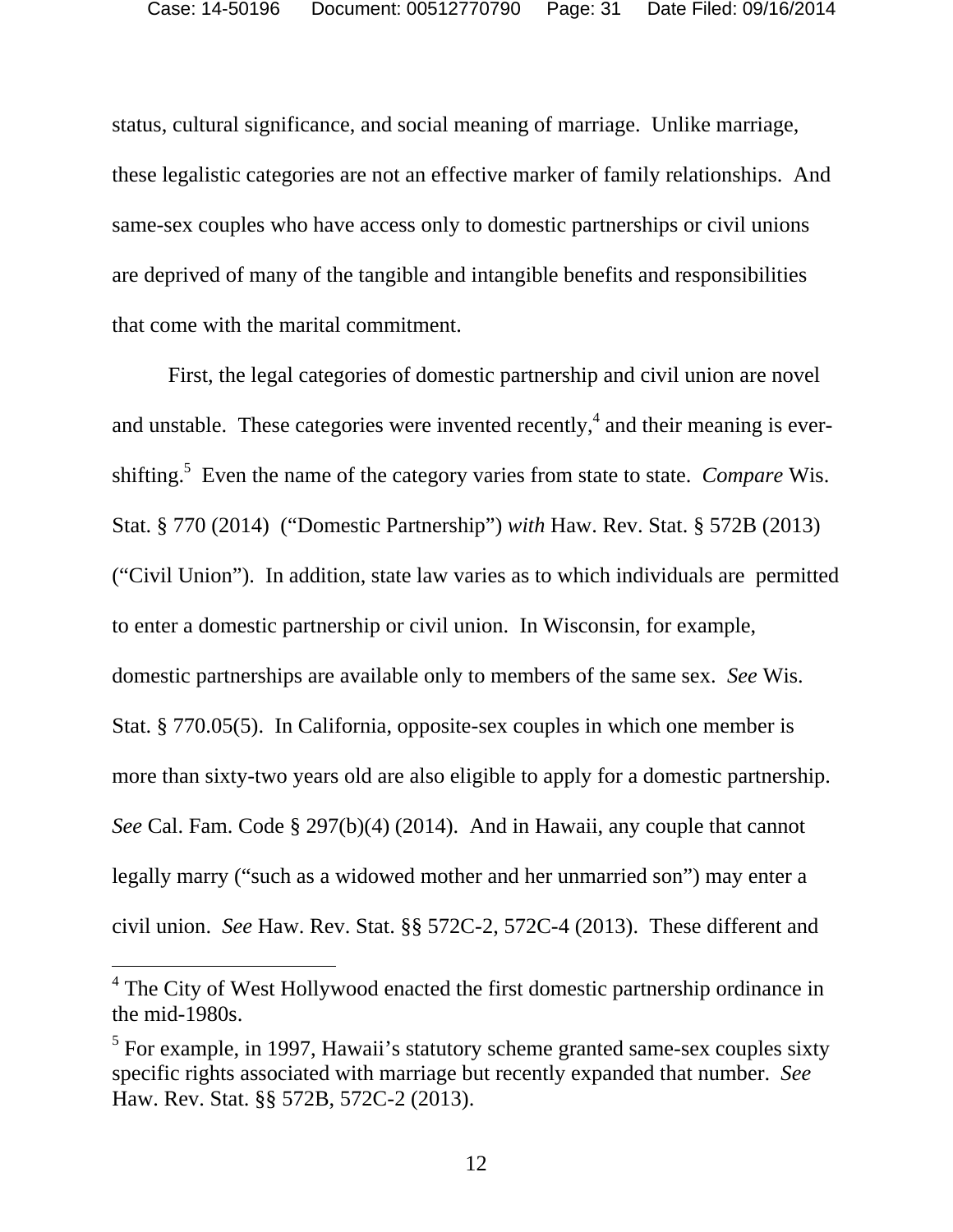inconsistent labels further obscure the legal rights and responsibilities of same-sex couples . *See Jackson v. Abercrombie*, 884 F. Supp. 2d. 1065, 1077 (D. Haw. 2012); *Sevcik v. Sandoval*, 911 F. Supp. 2d 996, 1001 (D. Nev. 2012).

Not surprisingly, in light of their novel and uncertain stature, domestic partnership and civil unions are not valued by society in a way that compares to marriage. People do not associate these legalistic relationships with the stability and permanence that characterize marriage. This is evident in the way government treats domestic partnership. In Nevada, for example, domestic partners need not solemnize their partnership, whereas marriage requires solemnization by a judge, justice or minister. *See Sevcik,* 911 F. Supp. 2d at 1000-01.

In turn, the registration of a domestic partnership is less meaningful to samesex couples than getting married would be. The complex emotions that people experience when they get married—as well as the joy and human closeness they feel when they attend a wedding—simply do not attach to the ministerial step of registering a domestic partnership or entering a civil union. Even when domestic partners celebrate their legal registration with a ceremony, the terrain is unfamiliar: Is the event a wedding? A commitment ceremony? Something else? The lack of a common vocabulary underscores the institution's lack of societal stature.

These reminders continue throughout the relationship. Even the simple act of referring to one's "partner" can be wrought with embarrassment and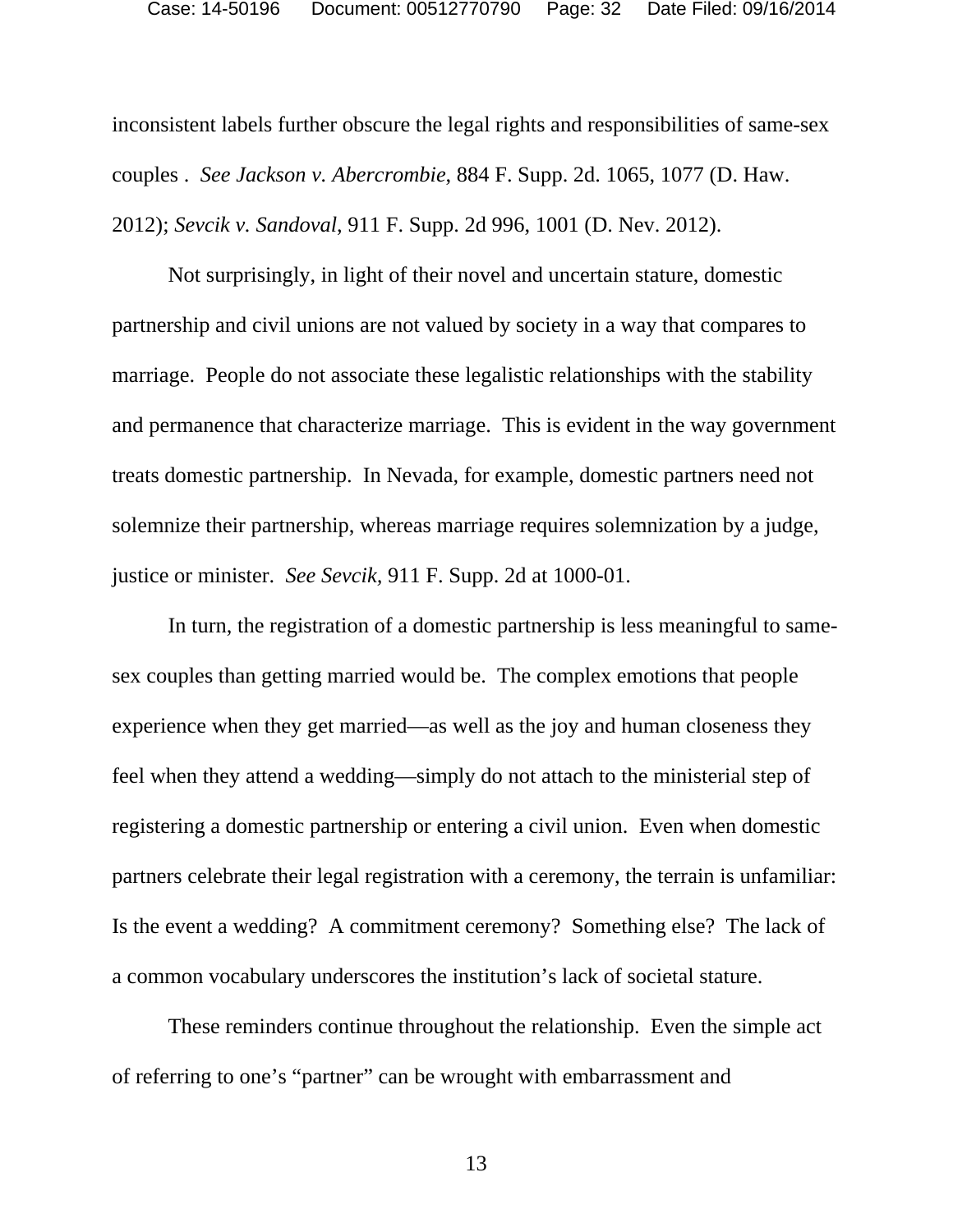misunderstanding: members of same-sex couples can be left searching for a manner to explain, no matter how uncomfortable the setting, whether they are referring to their *domestic* partner or to their professional, athletic, or law partner. Consequently, same-sex couples must often explain the intricacies of state family law to friends and potentially hostile strangers alike. Such ambiguities, and the likelihood of differential treatment, would be reduced if same-sex couples could accurately refer to themselves as "married" or could refer to each other as "husband" or "wife," a vocabulary that is universally understood.

In sum, marriage has a unique status in American society. There is no dispute that marriage means far more than inheritance rights, powers of attorney, or community property. It is, instead, the ultimate symbol of "unequaled commitment." Evan Wolfson, *Why Marriage Matters: America, Equality, and Gay People's Right to Marry* 6 (2004). Domestic partnership would be a patently inferior alternative. Simply put: "No matter what language people speak—from Arabic to Yiddish, from Chinook to Chinese—*marriage* is what we use to describe a specific relationship of love and dedication to another person. It is how we explain the families that are united because of that love. And it universally signifies a level of self-sacrifice and responsibility and a stage of life unlike any other." *Id.* at 3 (emphasis added).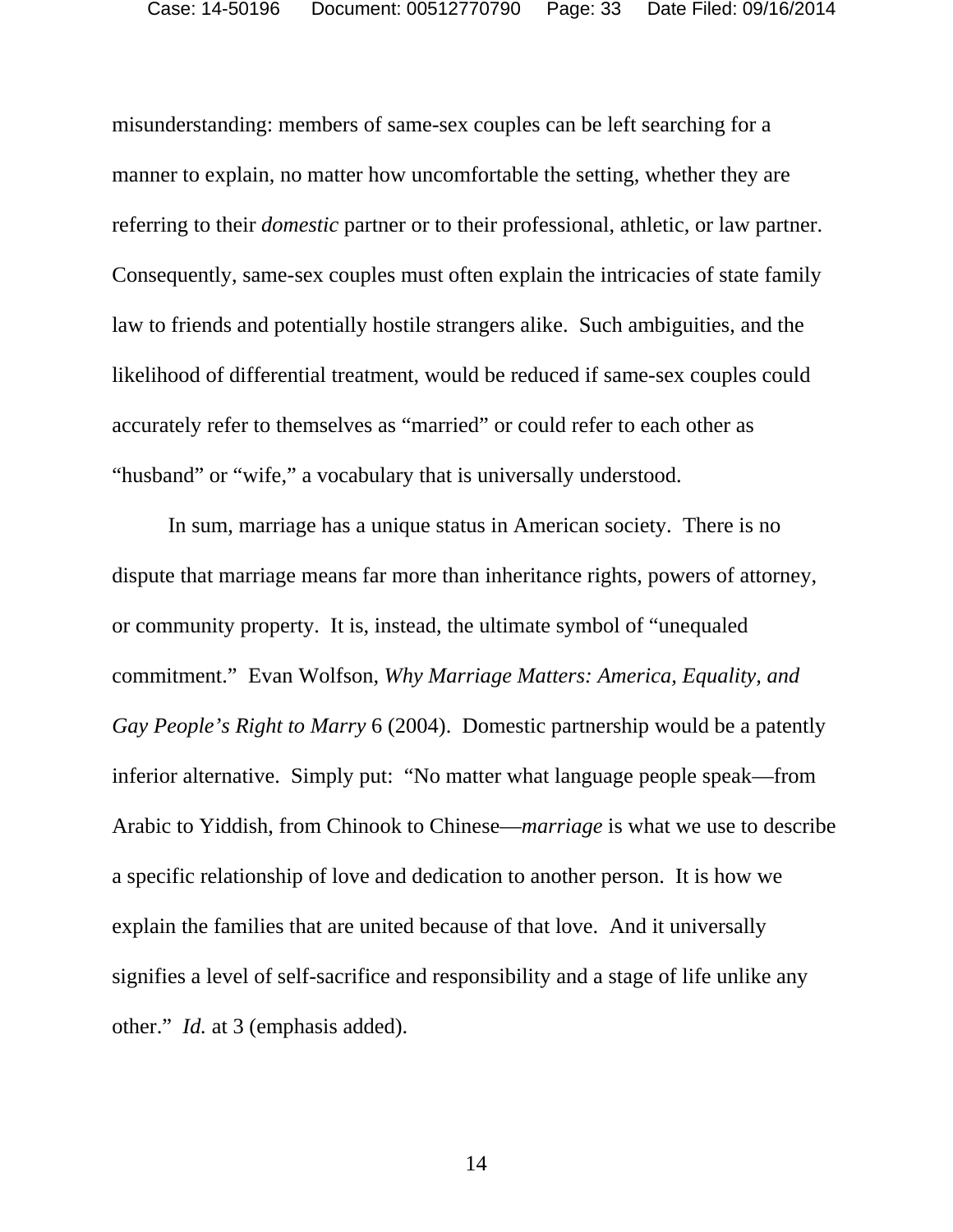### **B. Excluding Same-Sex Couples From the Institution of Marriage Causes Tangible Legal and Economic Harm**

Exclusion of same-sex couples from the institution of marriage results in the denial of many real and concrete legal and economic benefits that are premised upon *married* status. *See generally* M.V. Lee Badgett, *The Economic Value of Marriage for Same-Sex Couples*, 58 Drake L. Rev. 1081 (2010). Because they are not married, same-sex couples may be denied employment-related benefits and may have limited access to affordable employment-based health insurance. *Id.* at 1084 (explaining that "coverage for same-sex domestic partners is still relatively rare"). Many same-sex couples eschew the institution of domestic partnership due to its lesser status. These couples are denied even the limited economic and legal protections that accrue to that designation.

More generally, marriage confers numerous economic benefits that stem from the unique commitment it represents. For example, marriage fosters greater specialization of labor, which can increase a couple's income and the time available for family. *Id.* at 1102. Marriage also tends to reduce a couple's transaction costs: marriage "promotes economic efficiency by reducing transaction costs for couples, mainly by removing the need to renegotiate the terms of the legal relationship as couples experience changed circumstances." *Id.* at 1101. Furthermore, married individuals enjoy greater employment-related economic gains, whereas same-sex couples who cannot marry face uncertainty and pressures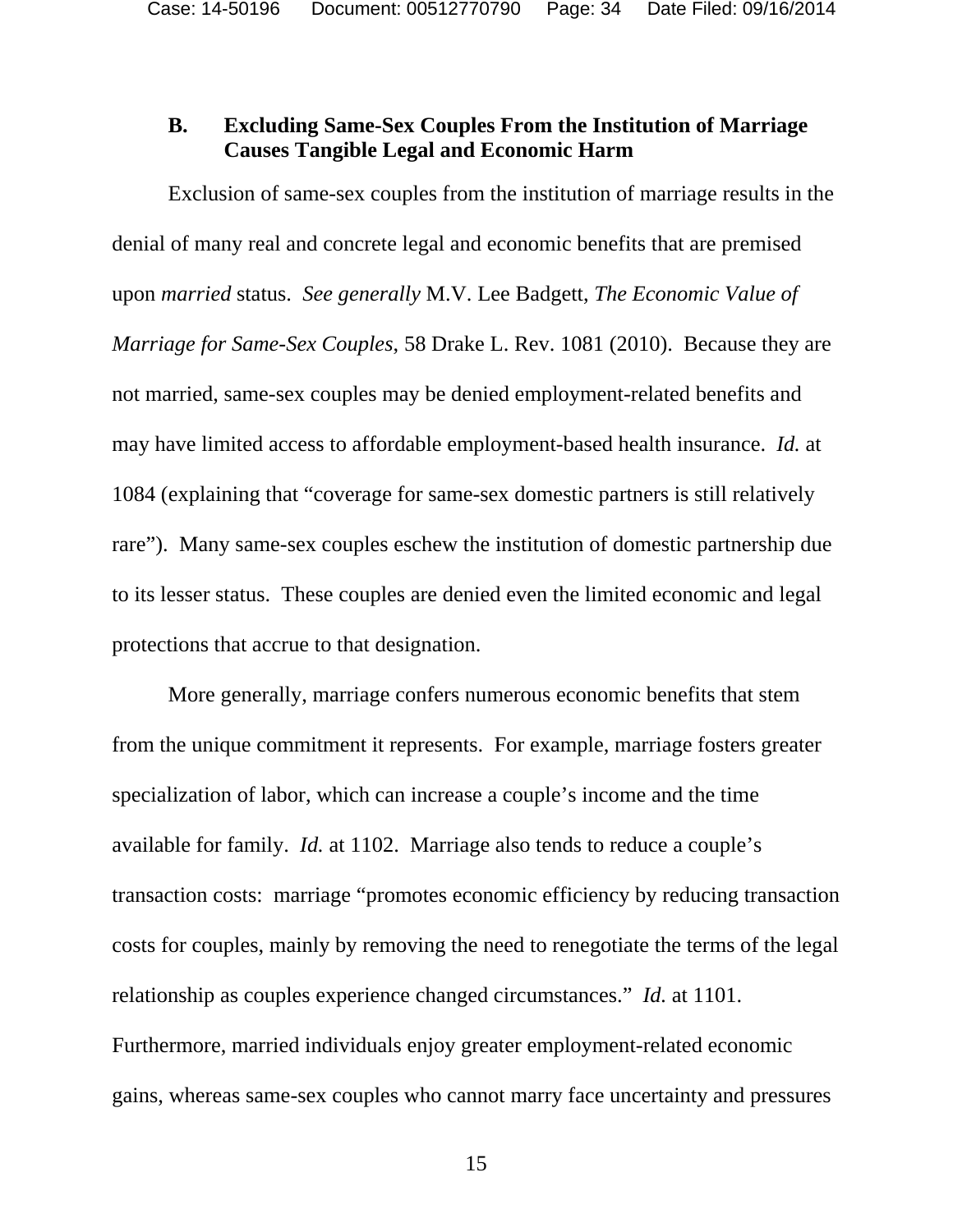that may adversely affect their work performance and reduce their economic rewards. *Id.* at 1102-03. Though difficult to quantify, these economic benefits of marriage are well-known and acknowledged in the field of economics. *Id.*

Even in states that recognize domestic partnerships, domestic partners are afforded fewer rights than those offered to married couples. For example, in Nevada, domestic partners receive some, but not all, of the rights and responsibilities afforded to married couples: among other things, employers there are not legally required to provide health care benefits for domestic partners of their employees. Nev. Rev. Stat. § 122A.210(1) (2013). In Wisconsin, the legislature granted only a set of limited rights to domestic partners. *See* Howard A. Sweet, *Understanding Domestic Partnerships in Wisconsin*, 82 Wis. Law. 6, 56 (Nov. 2009). In enacting the State's domestic partnership statute, the Wisconsin legislature made clear that "the legal status of domestic partnership" was specifically designed *not* to be "substantially similar to that of marriage." Wis. Stat. § 770.001.

## **C. In the Wake of the Supreme Court's Decision in** *Windsor***, the Tangible Benefits Associated with Marriage Are Even More Substantial**

The availability of federal benefits to married couples further demonstrates that the Marriage Ban inflicts real economic and legal harm on same-sex couples. Statutory schemes that allow same-sex couples to enter domestic partnerships or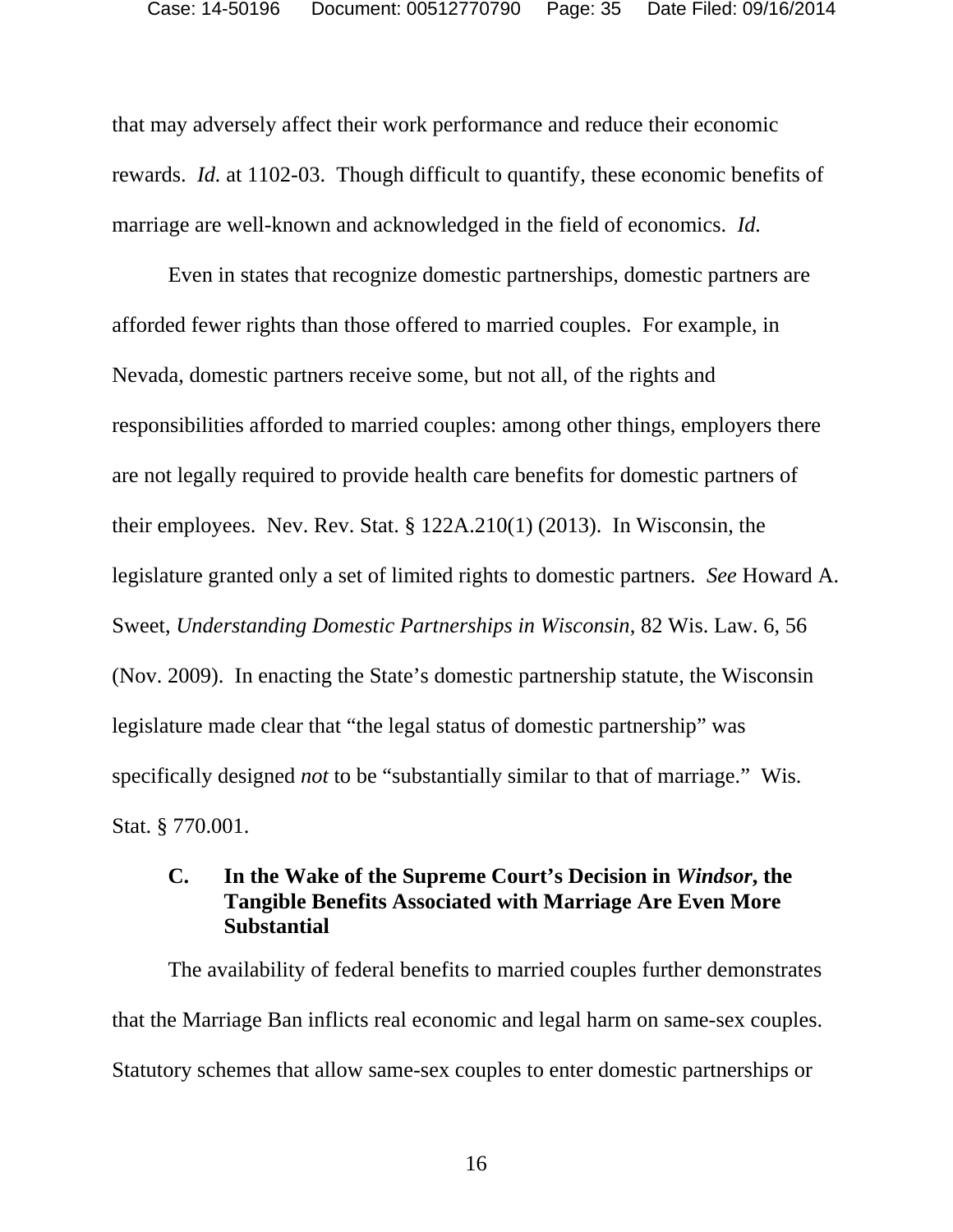civil unions but that do not allow them to marry result in the deprivation of federal benefits because many federal agencies offer such benefits only to lawfully *married* couples. Now that the Supreme Court's decision in *Windsor* has invalidated Section 3 of the Defense of Marriage Act ("DOMA"), which prohibited federal recognition of the validity of same-sex couples' marriages, *Windsor*, 133 S. Ct. at 2695, a growing chasm separates the protections available to same-sex couples who are lawfully married under their state's legal regime from those who are merely joined in domestic partnership or civil union.

The federal government uses "marriage" as a threshold for many federal protections and responsibilities. By defining "marriage" and "spouse" for federal purposes, Section 3 of DOMA effectively "control[led] over 1,000 federal laws" where marital or spousal status is a factor. *Windsor*, 133 S. Ct. at 2683 (citing U.S. Gov't Accountability Office, GAO-04-353R, *Defense of Marriage Act: Update to Prior Report 1* (2004)). By denying same-sex couples the right to marry, Texas has placed those federal protections and responsibilities entirely off-limits to them. *See generally Garden State Equal. v. Dow*, 216 N.J. 314 (2013).

On the same day *Windsor* was decided, the President ordered a complete and comprehensive review of "all relevant federal statutes to ensure [the] decision, including its implications for Federal benefits and obligations, is implemented swiftly and smoothly." *Statement by the President on the Supreme Court Ruling*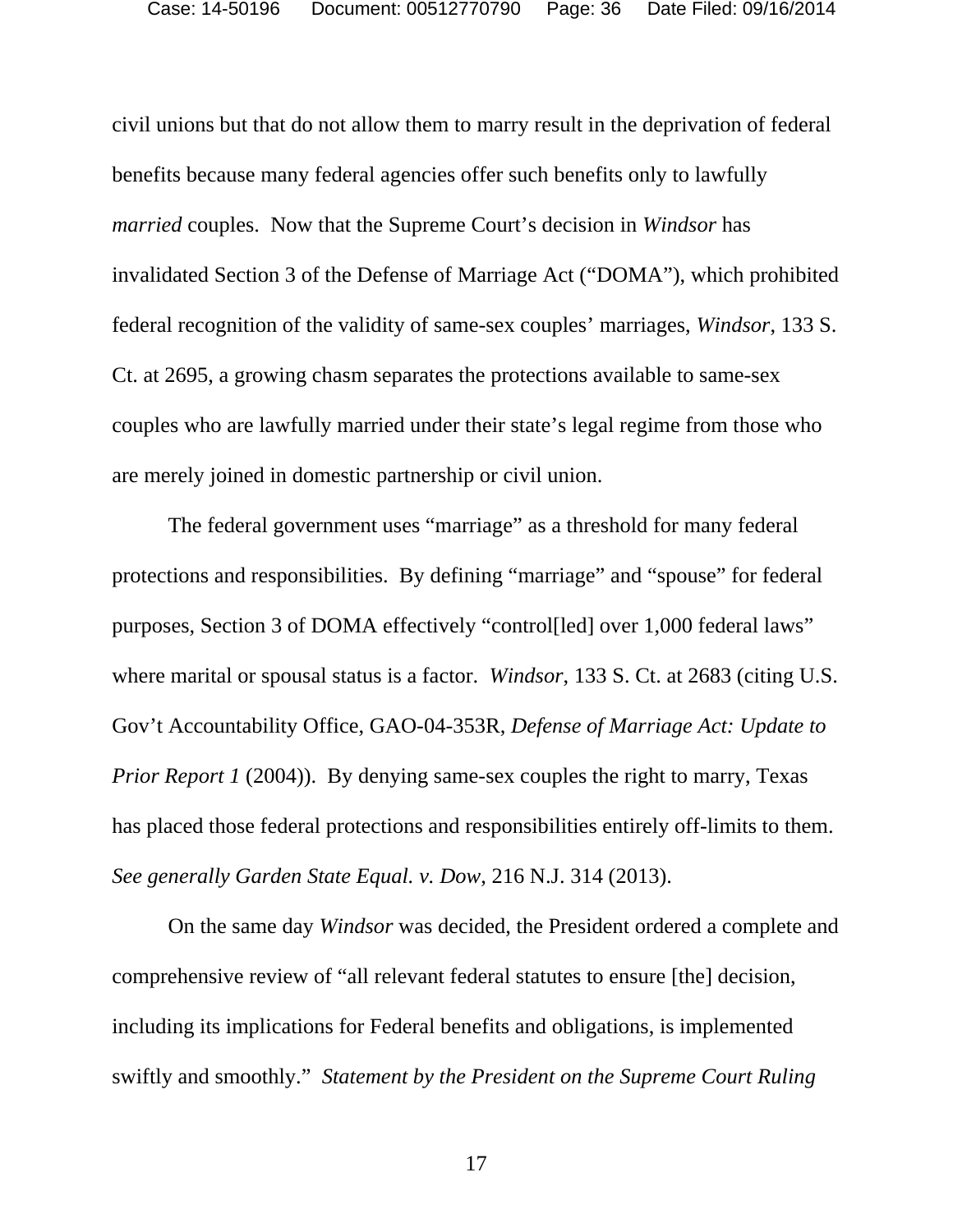*on the Defense of Marriage Act* (June 26, 2013)*, available at* 

http://www.whitehouse.gov/doma-statement. However, in striking down Section 3 of DOMA, the Supreme Court confined its holding to "lawful marriages." *Windsor,* 133 S. Ct. at 2696. Consistent with their existing benefits frameworks, the agencies that have taken action to date in response to the President's directive have extended protections and responsibilities to *married* same-sex couples, <sup>6</sup> but many agencies have stated explicitly that they *will not* extend protections to registered domestic partners.

For example, in its extensive guidance regarding federal benefits post-*Windsor*, the Office of Personnel Management expressly provided that "[b]enefits coverage is now available to a legally married same-sex spouse of a Federal employee or annuitant," but "same-sex couples who are in a civil union or other forms of domestic partnership . . . will remain ineligible for most Federal benefits programs." Office of Personnel Management, Benefits Admin. Letter, *Coverage of Same–Sex Spouses,* No. 13-203, at 1-2 (July 17, 2013). Likewise, on August 29, 2013, the Internal Revenue Service ("IRS") ruled that all legal marriages of same-

 $\overline{a}$ 

<sup>&</sup>lt;sup>6</sup> To date, many federal government agencies have extended protections based on lawful marriage, including the Department of Defense, the Department of Education, the Department of Homeland Security, the Department of Justice, and the Internal Revenue Service. *See* Memorandum from Attorney Gen. Eric Holder to President Barack Obama (June 20, 2014) [hereinafter "Holder Memorandum"], *available at*

http://www.justice.gov/iso/opa/resources/9722014620103930904785.pdf.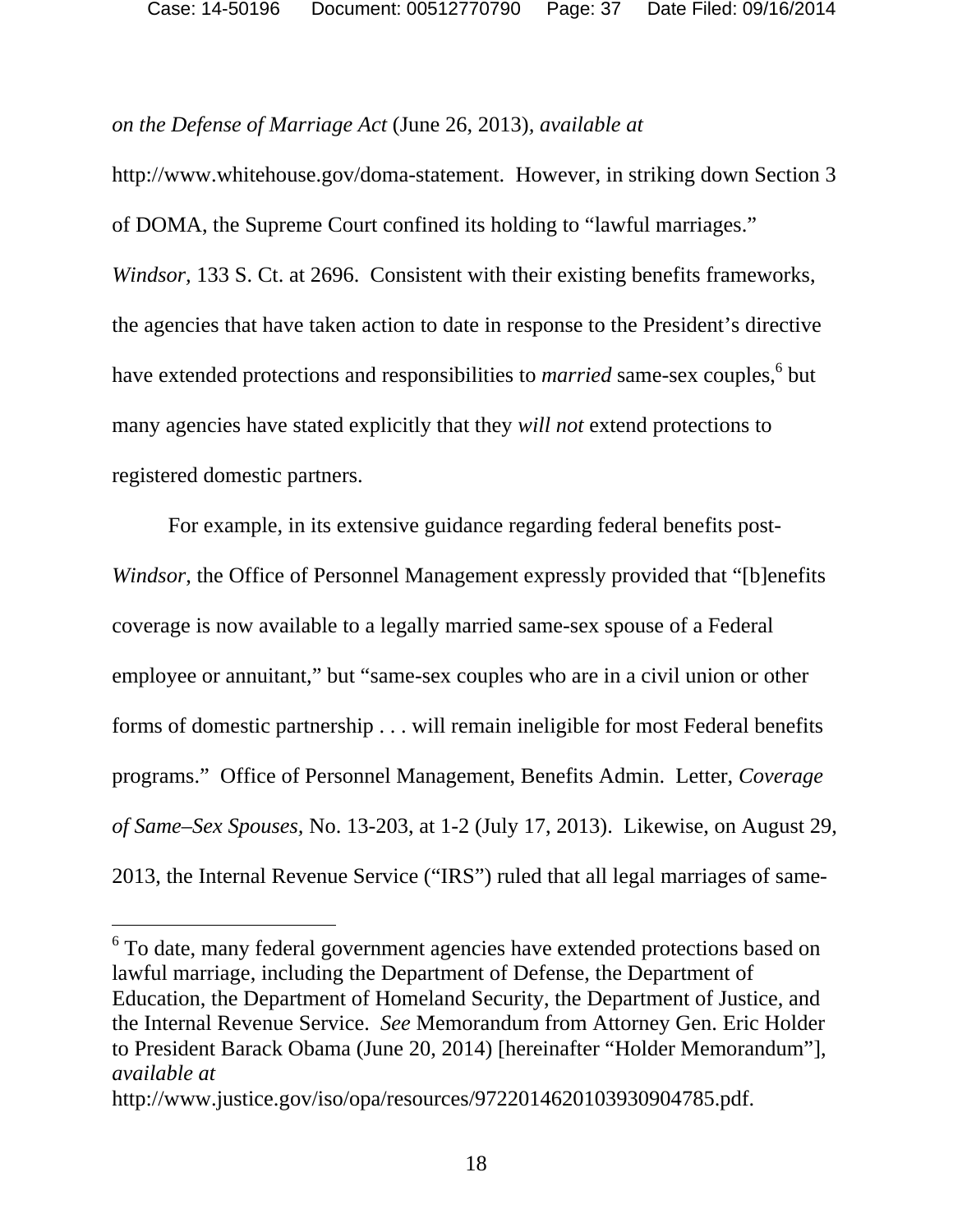sex couples will be respected for federal tax purposes. Rev. Rul. 2013-17, 2013- 381.R.B. However, the Revenue Ruling also specifically held that marital protections do not extend to persons "who have entered into a registered domestic partnership, civil union, or other similar formal relationship recognized under state law that is not denominated as a marriage under the laws of that state . . . ." *Id.* 

In the immigration context, whether a same-sex couple is lawfully *married*  or merely in a domestic partnership or civil union could mean the difference between deportation and a valid basis for a family-based immigration visa. The United States Citizenship and Immigration Services ("USCIS") has made clear that "same-sex marriages will be treated exactly the same as opposite-sex marriages" including, for example, with respect to eligibility for discretionary waivers of certain inadmissibility grounds based on marriage or status of a spouse, and to the residency period required for naturalization of non-citizens married to U.S. citizens. USCIS, *Same Sex Marriages*, at QA 8-9 (updated Apr. 3, 2014) [hereinafter USCIS FAQ], *available at* http://www.uscis.gov/family/same-sexmarriages. These benefits would not be available to same-sex couples in domestic partnerships or civil unions.<sup>7</sup>

l

<sup>&</sup>lt;sup>7</sup> Certain governmental agencies, including the USCIS, have stated that "[a]s a general matter, the law of the place where the marriage was celebrated determines whether the marriage is legally valid for immigration purposes. . . . The domicile state's laws and policies on same-sex marriages will not bear on whether USCIS will recognize a marriage as valid." USCIS FAQ, at QA 3. This means that a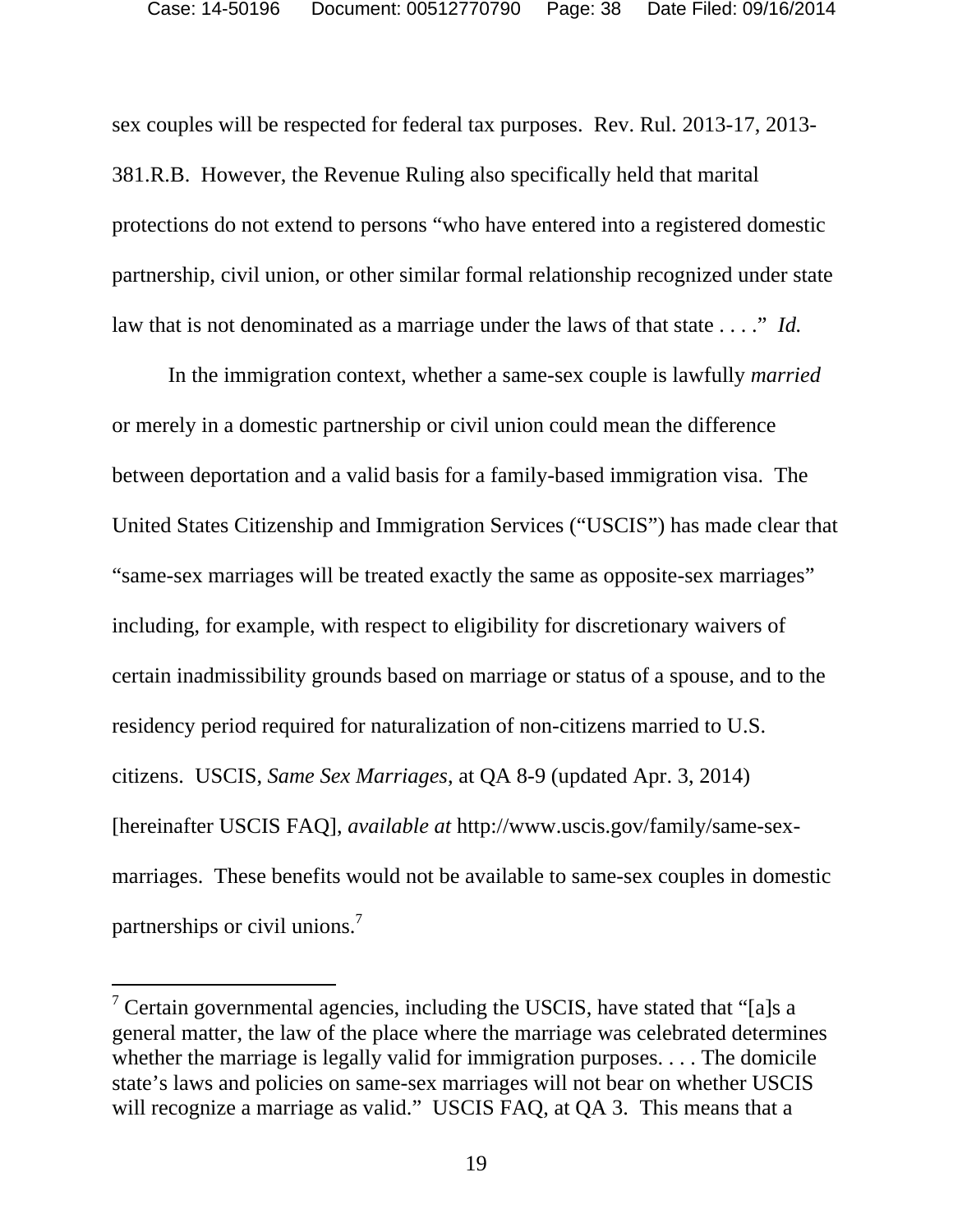The guidance and policies issued by the Department of Homeland Security, Department of Defense and the Department of State further exemplify the primacy of lawful *marriage* in extending federal benefits to same-sex couples. On July 1, 2013, then-Secretary of Homeland Security Janet Napolitano directed the USCIS to "review immigration visa petitions filed on behalf of a same-sex spouse in the same manner as those filed on behalf of an opposite-sex spouse." *Statement by Secretary of Homeland Security Janet Napolitano on the Implementation of the Supreme Court Ruling on the Defense of Marriage Act* (July 1, 2013), *available at* http://www.dhs.gov/news/2013/07/01/statement-secretary-homeland-securityjanet-napolitano-implementation-supreme-court.<sup>8</sup> The Department of State followed suit, beginning with Secretary John Kerry's announcement that U.S. embassies and consulates would adjudicate visa applications based on a marriage of a same-sex couple in the same way that they adjudicate applications for different-sex spouses. John Kerry, Sec'y of State, *Announcement on Visa Changes for Same-Sex Couples* (Aug. 2, 2013), *available at* 

same-sex couple living in a state that provides only for civil unions or domestic partnerships, as well as such couples living in states that lack even these provisions, would be required to bear the burden of travelling out of state—and marrying far away from their friends and families—to qualify for the same federal benefits afforded to heterosexual married couples.

-

8 That directive was formalized on July 26, 2013. *See* USCIS FAQ; *see also U.S. Visas for Same-Sex Spouses,* Dep't of State, *available at* http://travel.state.gov/ content/dam/visas/DOMA/DOMA%20FAQs.pdf (last visited July 16, 2014) (spousal eligibility based on valid marriage).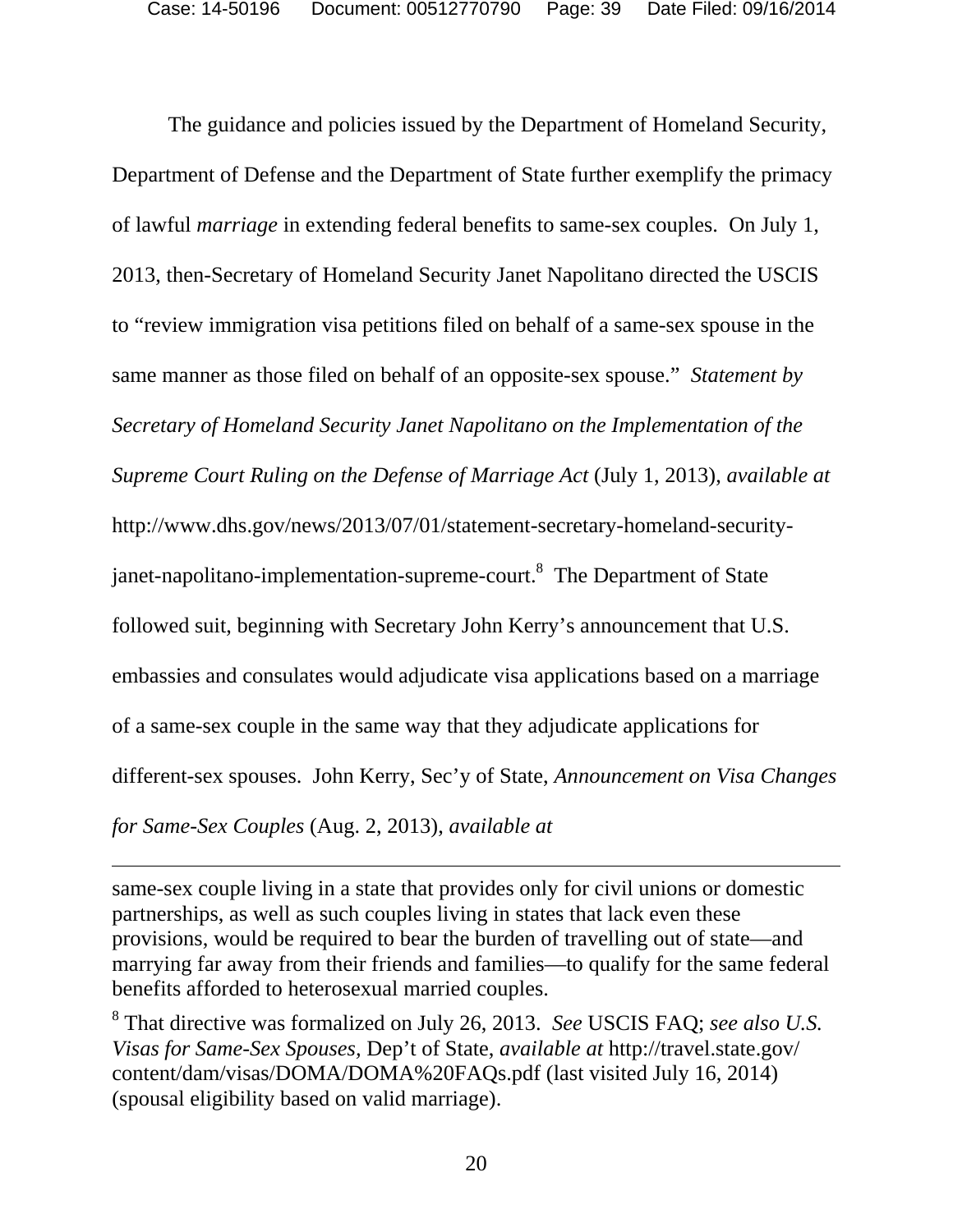http://www.state.gov/secretary/remarks/2013/08/212643.htm. Similarly, in August 2013, Secretary of Defense Chuck Hagel advised that "[i]t is now the Department's policy to treat all married military personnel equally. The Department will construe the words 'spouse' and 'marriage' to include same-sex spouses and marriages, and the Department will work to make the same benefits available to all military spouses, regardless of whether they are in same-sex or opposite-sex marriages." Chuck Hagel, Sec'y of Def., *Extending Benefits to the Same-Sex Spouses of Military Members* at 1 (Aug. 13, 2013), *available at*  http://www.defense.gov/home/features/2013/docs/Extending-Benefits-to-Same-Sex-Spouses-of-Military-Members.pdf. Though the availability of federal benefits continues to evolve, agency guidance makes clear that the threshold requirement to attain many of these benefits is lawful *marriage*—not a civil union or domestic partnership.

Even married same-sex couples who now reside in states that do not permit marriage of same-sex couples cannot enjoy all of the protections afforded by federal law. Federal statutes that explicitly link federal benefits to place of domicile inevitably prohibit some legally married couples—including the married plaintiffs in these cases—from enjoying these benefits because they live in a state (like Texas) that prohibits marriage of same-sex couples. *See* Holder Memorandum, at 3. For example, 38 U.S.C. § 103(c) (2012) requires the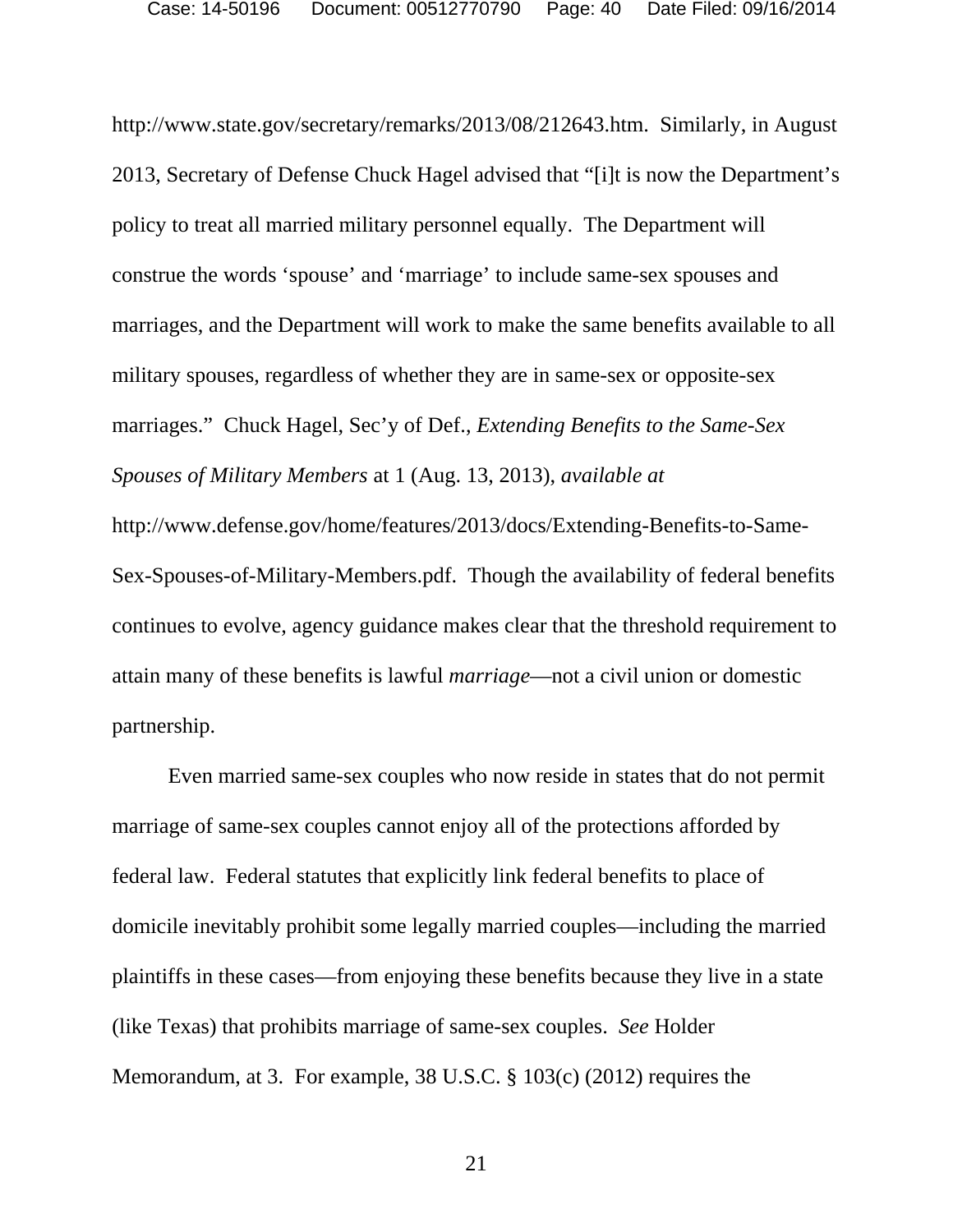Department of Veterans Affairs ("VA") to define "spouse" according to the law of "place of residency rather than the place of celebration" of the marriage, rendering couples who traveled to other states to obtain a legal marriage license and then returned to their state of residency ineligible for all veterans' benefits. News Release from Office of Pub. Affairs, U.S. Dep't of Veterans Affairs (June 20, 2014) [hereinafter "VA News Release"], *available at*

http://www.va.gov/opa/pressrel/pressrelease.cfm?id=2562; *see also* 38 U.S.C. § 103(c) (defining spouse according to "the law of the place where the parties resided at the time of the marriage or . . . when the right to benefits accrued"). Thus, despite complying with the President's post-*Windsor* order, the VA is required by statute to discriminate against some Texans in otherwise legal samesex marriages, treating them only "as equally *as possible* under the law." VA News Release (emphasis added). The same is true of other critical federal benefits, such as Social Security benefits, the availability of which depend on the laws of the state where a same-sex couple resides. *See, e.g.*, 42 U.S.C. § 416(h)(1)(A)(i) (Social Security old-age, survivors, and disability insurance benefits available to applicants who are or were "validly married" according to the courts of the state "in which [the] insured individual is  $\dots$  or  $\dots$  was domiciled"); 29 C.F.R. 825.122(b) (definition of "spouse" in Family Medical Leave Act based on laws of the state "where the employee resides").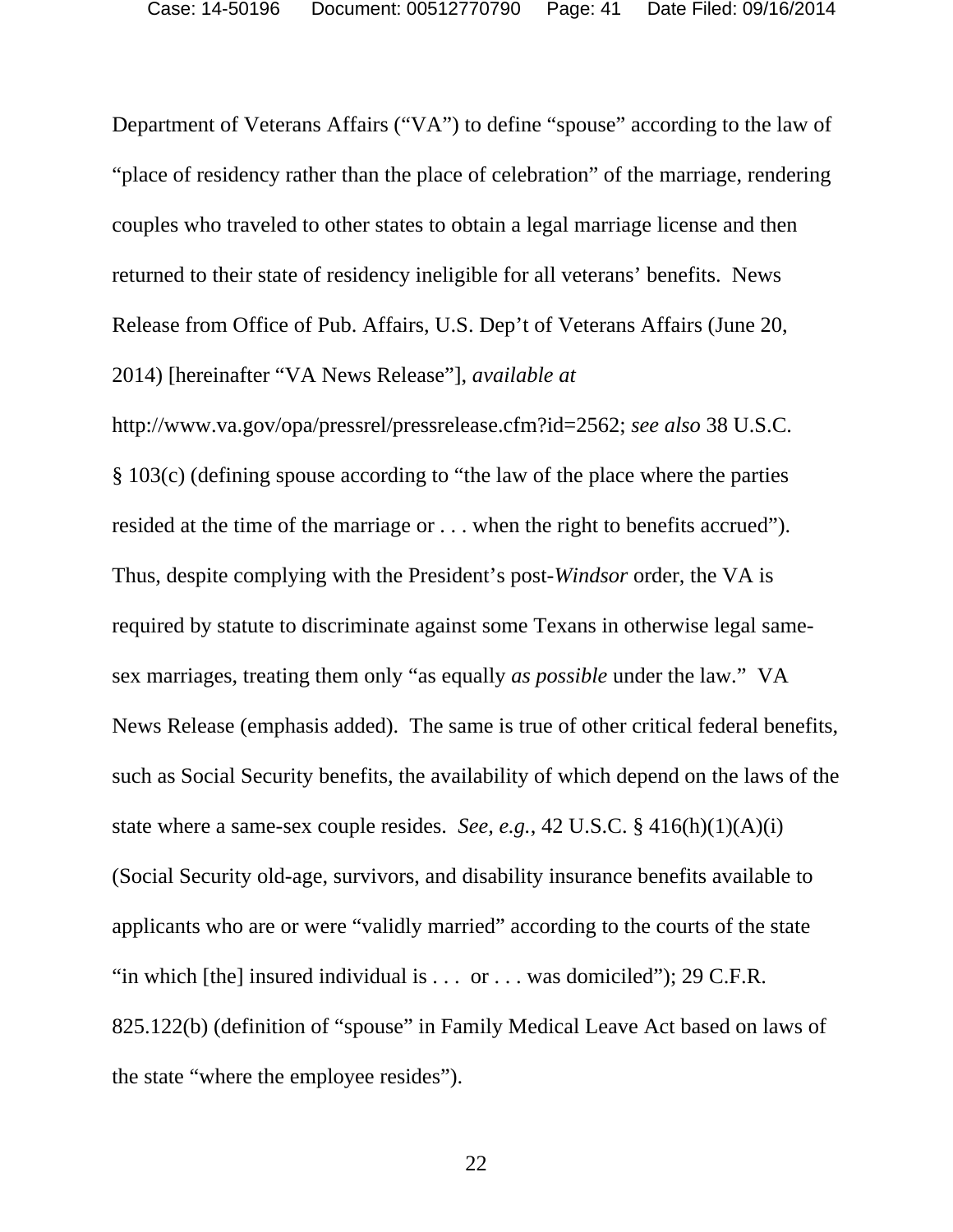## **D. Excluding Same-Sex Couples from Marriage Perpetuates Discrimination Against Gay Men and Lesbians**

The Marriage Ban also causes real and intangible harms to same-sex couples and their immediate and extended families. Even to the extent that a domestic partnership or civil union may confer legal benefits of marriage, the two-tiered regime disadvantages same-sex couples in numerous ways. First, banning samesex couples from the valued institution of marriage makes them "other," and demeans and stigmatizes them. This stigma, in turn, affects their physical and emotional health and well-being and encourages further discrimination against gay and lesbian individuals. This in turn causes "minority stress" that harms their physical and emotional well-being, and face increased discrimination.

## **1. Excluding Same-Sex Couples from Marriage Expresses Government Disapproval of Same-Sex Relationships**

The two-tiered regime that the Marriage Ban establishes conveys official disapproval of same-sex relationships. As the California Supreme Court explained in finding that domestic partnership was not a constitutionally adequate substitute for marriage:

> [T]he statutory provisions that continue to limit access to [marriage] exclusively to opposite-sex couples—while providing only a novel, alternative institution for samesex couples—likely will be viewed as an official statement that the family relationship of same-sex couples is not of comparable stature or equal dignity to the family relationship of opposite-sex couples.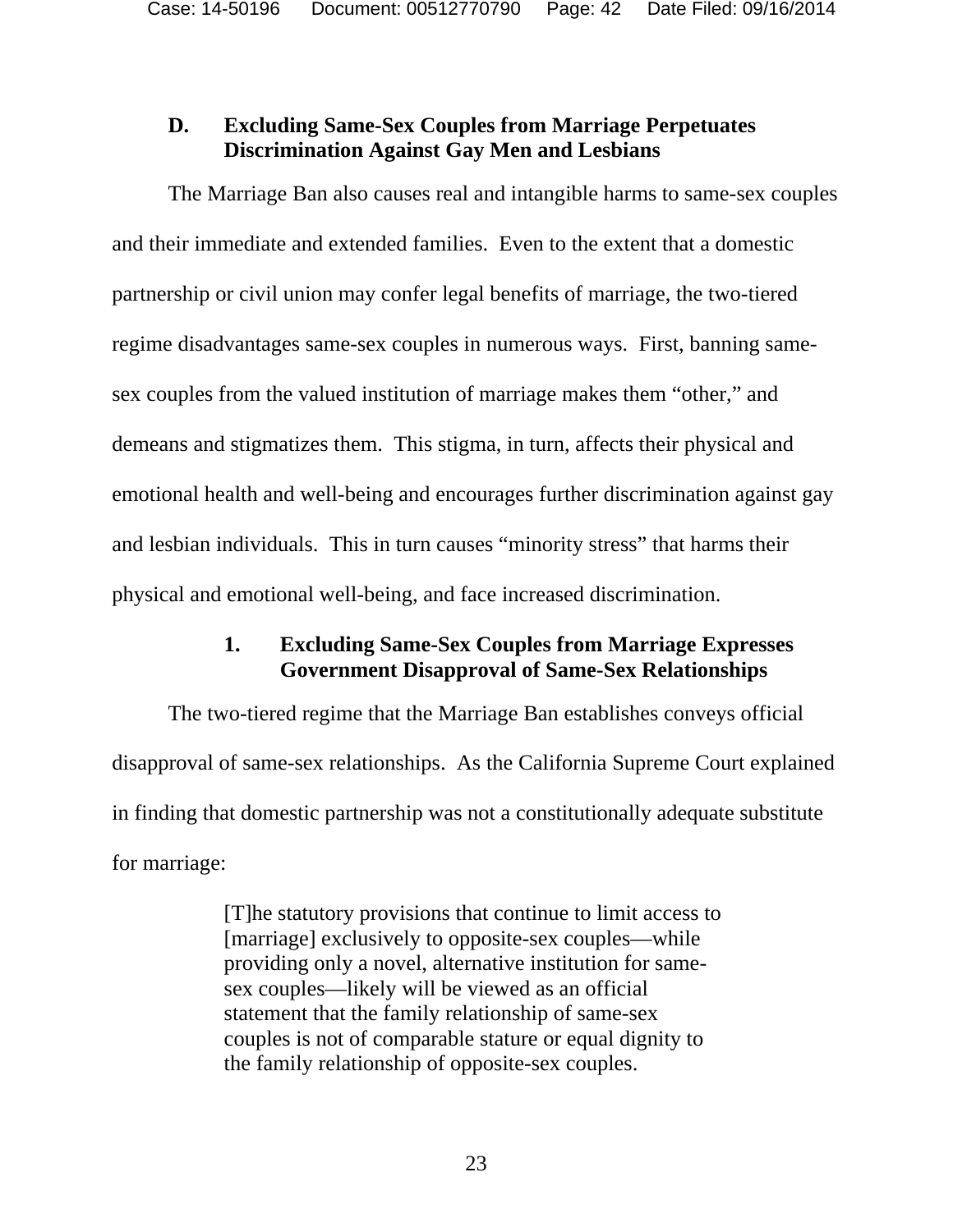Case: 14-50196 Document: 00512770790 Page: 43 Date Filed: 09/16/2014

*In re Marriage Cases*, 183 P.3d 384, 452 (Cal. 2008). To that end, the Court reasoned:

> [T]here is a very significant risk that retaining a distinction in nomenclature with regard to this most fundamental of relationships whereby the term 'marriage' is denied only to same-sex couples inevitably will cause the new parallel institution that has been made available to those couples to be viewed as of a lesser stature than marriage and, in effect, as a mark of secondclass citizenship.

*Id*. at 445; *Goodridge*, 798 N.E.2d at 962 (statutory bar on marriage for same-sex couples "confers an official stamp of approval on the destructive stereotype that same-sex relationships are inherently unstable and inferior to opposite-sex relationships and are not worthy of respect.").

The government disapproval expressed through the Marriage Ban is likewise constitutionally suspect in light of the motivations that underlie the legislation. As was true of Section 3 of the federal Defense of Marriage Act, the Marriage Ban's "principal effect is to identify a subset of [relationships] and make them unequal. The principal purpose is to impose inequality." *Windsor*, 133 S. Ct. at 2694. Although Appellants contend that the purpose of the Marriage Ban is to promote procreation and responsible child-rearing , the district court below properly found that these arguments provide no legitimate basis for denying same-sex couples the right to marry. *De Leon v. Perry*, 975 F. Supp. 2d at 653-54.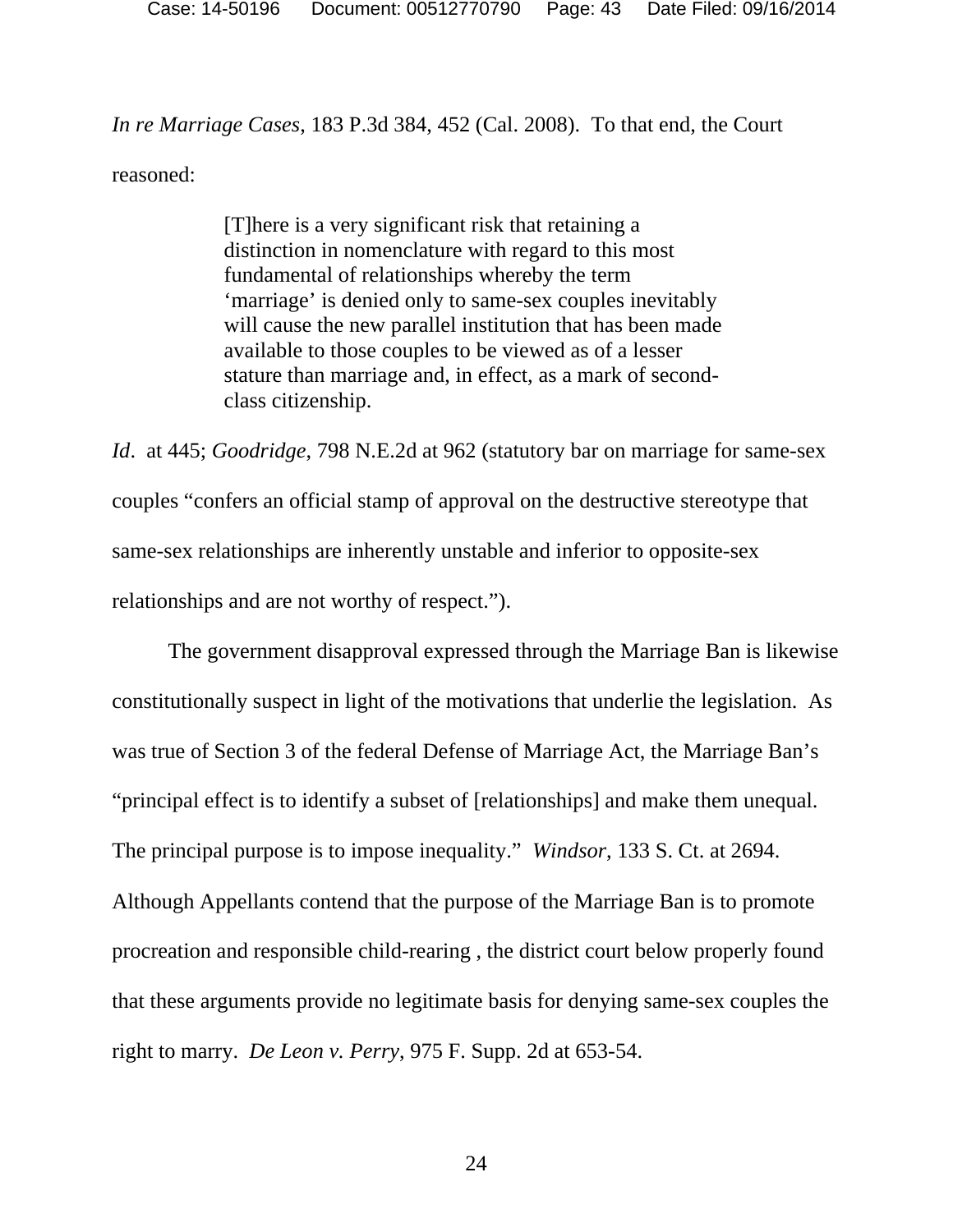As the district court rightly concluded in *De Leon*, the State's interest in child-rearing does not constitute a rational basis for excluding same-sex couples from marriage because same-sex couples also raise children. Citing an "abundance of evidence and research," the district court noted that same-sex couples are just "as capable as other couples of raising well-adjusted children," and therefore the Marriage Ban merely "causes needless stigmatization and humiliation for children being raised by the loving same-sex couples being targeted" by the Marriage Ban. *See id.* at 653. In addition, the court stated that the Defendants' child-rearing argument failed because the Defendants could not establish that heterosexual couples would become worse parents or be less likely to marry if same-sex marriage were permitted. *See id*. ("Defendants have failed to establish how recognizing a same-sex marriage can influence, if at all, whether heterosexual couples will marry, or how other individuals will raise their families.").

The court rejected the Defendants' procreation argument for the same reason, stating, "Same-sex marriage does not make it more or less likely that heterosexuals will marry and engage in activities that can lead to procreation." *Id*. at 654. Furthermore, the court noted that same-sex couples *can* procreate ("through assisted reproductive technology"), so the Marriage Ban is, in fact, detrimental to the goal of "encouraging stable environments for procreation" by denying such environments to same-sex couples. *Id*. at 655. Because it lacks any

25 and 25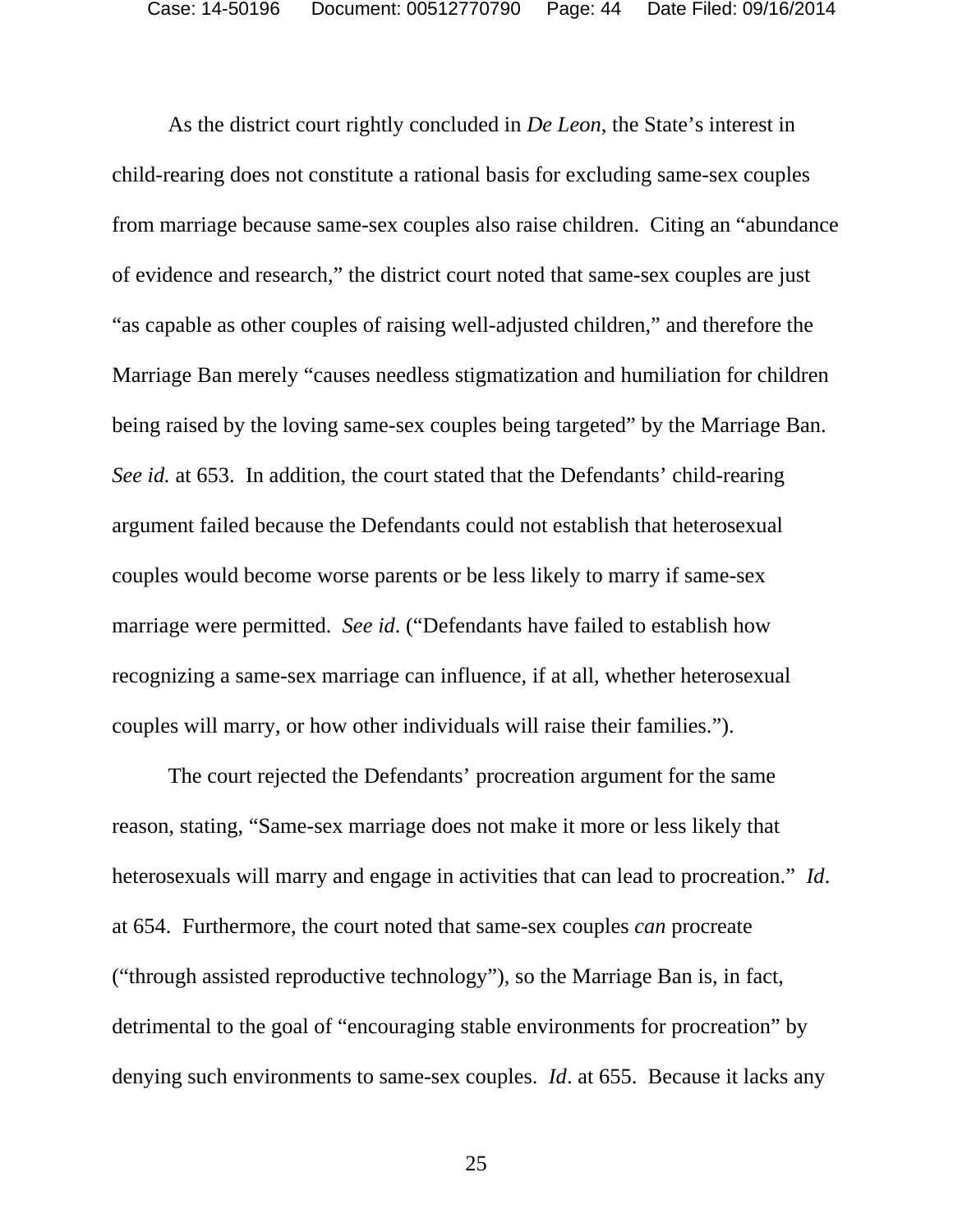rational basis, the lower court rightly concluded that the only possible motivation for the Marriage Ban was animus towards the gay and lesbian citizens of Texas. *See id*.

Federal constitutional law does not permit a "hypothetical justification" such as fostering child-rearing or procreation—to "overcome the clear primary purpose" of the Marriage Ban, which is to "disparage and demean" same-sex relationships. *See Obergefell*, 962 F. Supp. 2d at 995 (citing *Windsor*, 133 S. Ct. at 2696). The fact that the Marriage Ban expressly prohibits the state legislature or any political subdivision within the state from creating or recognizing even domestic partnerships only further demonstrates the Marriage Ban's discriminatory purpose. *See* Tex. Const. art. I, § 32(b) ("This state or a political subdivision of this state may not create or recognize any legal status . . . similar to marriage.").

The Marriage Ban's disapproval of same-sex couples is stigmatizing. Both judicial decisions and social science have recognized that government action singling out a group for disfavored treatment stigmatizes that group. *See Lawrence v. Texas*, 539 U.S. 558, 575 (2003) (stating that the "stigma" imposed by the Texas statute criminalizing "homosexual conduct" was "not trivial"); *Brown*, 347 U.S. at 494 (describing the "feeling of inferiority" that inevitably accompanies differential treatment); *Strauder v. West Virginia*, 100 U.S. 303, 308 (1879), *abrogated on other grounds by Taylor v. Louisiana*, 419 U.S. 522 (1975) (noting that exclusion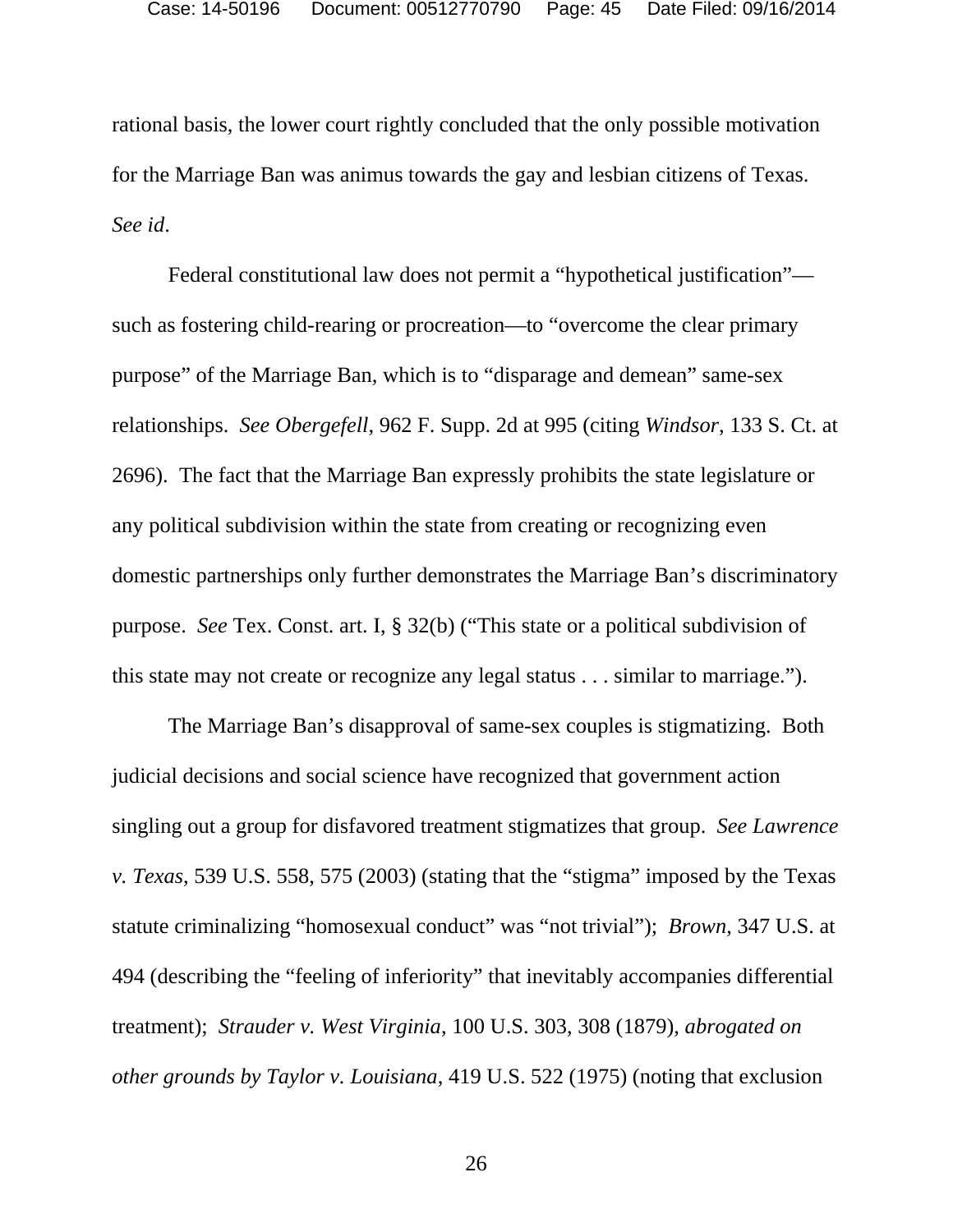of non-white citizens from juries was "practically a brand upon them, affixed by the law, an assertion of their inferiority").

## **2. The Stigma Created by the Marriage Ban Causes Emotional and Physical Harm**

The stigma resulting from the Marriage Ban's two-tiered regime has harmful consequences. That stigma can cause gay men and lesbians to suffer "minority stress," which manifests itself through "prejudice events": expectations of rejection and discrimination, concealment of identity, and internalized homophobia. *See* Ilan H. Meyer, *Prejudice, Social Stress, and Mental Health in Lesbian, Gay and Bisexual Populations: Conceptual Issues and Research Evidence*, 129 Psychol. Bull. 674 (2003). Such stresses negatively affect the mental health and well-being of gay and lesbian individuals. *See, e.g.*, Gilbert Herdt & Robert Kertzner, *I Do, But I Can't: The Impact of Marriage Denial on the Mental Health and Sexual Citizenship of Lesbians and Gay Men in the United States*, 3 J. Sexuality Res. & Soc. Policy 33 (2006). "Greater exposure to discrimination and perceptions of stigma have been linked with poorer mental health in sexual minority individuals." Adam W. Fingerhut, Letitia Anne Peplau, & Shelly L. Gable, *Identity, Minority Stress and Psychological Well-Being Among Gay Men and Lesbians*, 1 Psychol. & Sexuality 101, 105 (2010). Internalized homophobia, for example, can lead to lowered self-esteem, anxiety, substance abuse, and depression. Gregory M. Herek et al., *Correlates of Internalized Homophobia in a Community Sample of Lesbians*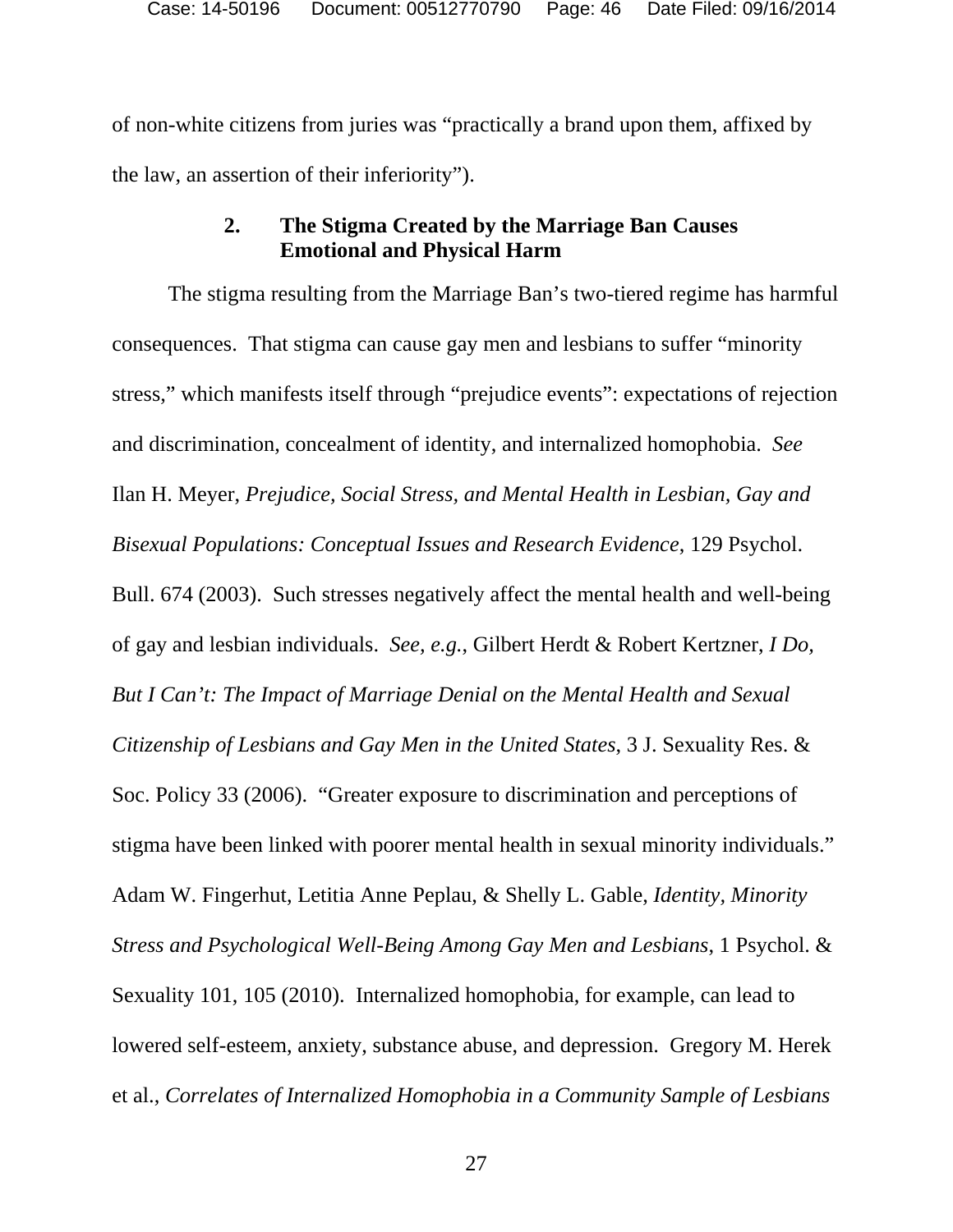*and Gay Men*, 2 J. Gay & Lesbian Med. Assoc. 17 (1997). And frequent suicides by gay teenagers "has drawn national attention to the insidious peer harassment that lesbian, gay, bisexual, and transgender (LGBT) youth face on a daily basis." Lisa C. Connolly, *Anti-Gay Bullying in Schools--Are Anti-Bullying Statutes the Solution?*, 87 N.Y.U. L. Rev. 248, 249 (2012).

### **3. The Stigma Created by the Marriage Ban Perpetuates Discrimination Against Gay Men and Lesbians**

By making sexual orientation a legally salient characteristic, the Marriage Ban also encourages and provides cover for those who seek to treat gay men and lesbians differently based on their sexual orientation. *See, e.g.*, *Perry v. Schwarzenegger*, 704 F. Supp. 2d 921, 979 (N.D. Cal. 2010) (describing how Proposition 8 sent "a message that gay relationships are not to be respected; that they are of secondary value, if of any value at all; that they are certainly not equal to those of heterosexuals"). Because the state provides for separate and lesser treatment of gay men and lesbians, individuals may logically conclude that it is permissible to treat them as inferior. *Cf. Lawrence*, 539 U.S. at 575 (criminalizing sexual conduct between same-sex couples was "an invitation to subject homosexual persons to discrimination both in the public and in the private spheres"); *Strauder*, 100 U.S. at 308 (exclusion of non-white citizens from juries was "a stimulant to . . . race prejudice").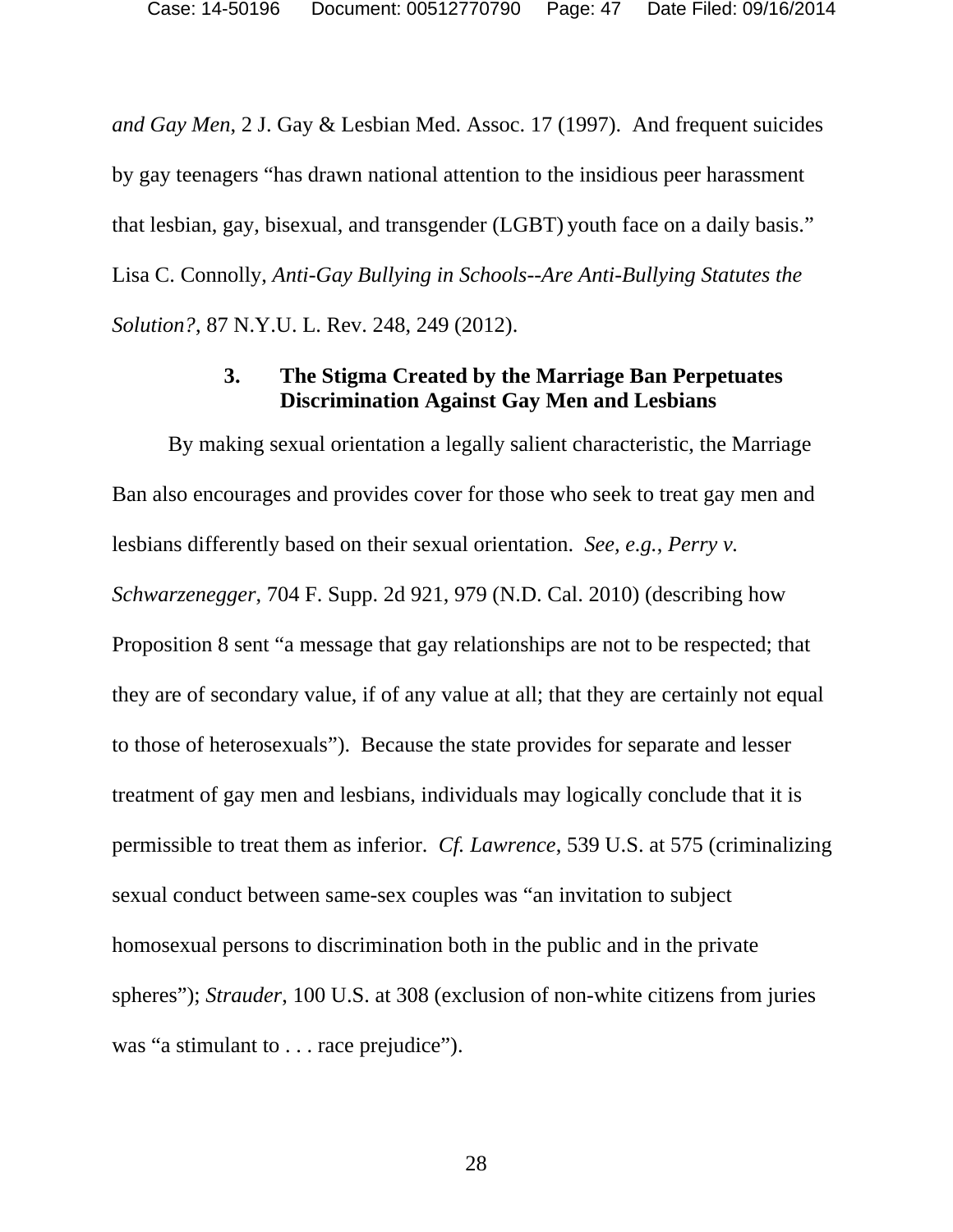Moreover, designating same-sex couples as different can trigger unintentional discrimination. Due to confusion regarding legal requirements, hospitals may refuse to allow a same-sex partner to be by a loved one's side during a medical emergency, and doctors may not permit domestic partners to make medical decisions on behalf of an incapacitated partner. In an analogous context, the New Jersey Civil Union Review Commission received testimony that gay and lesbian individuals who were legally entitled to hospital visitation rights were delayed in gaining access to their hospitalized partners. *See* N.J. Civ. Union Rev. Comm'n, *The Legal, Medical, Economic and Social Consequences of New Jersey's Civil Union Law* at 14-15 (Dec. 10, 2008), *available at* http://www.nj.gov/lps/dcr/ downloads/CURC-Final-Report-.pdf. For example, a woman whose partner was admitted to the emergency room with a potentially fatal cardiac arrhythmia was prevented for a time from getting information about her partner's condition because the doctor was unfamiliar with civil unions. *See id*. at 1. Furthermore, employers may be less understanding of an employee's need to take leave to care for a domestic partner. *See id.* at 21. Even family members may not understand either the level of commitment expected of a domestic partner towards the couple's child or the degree of attachment of the child to a domestic partner.

Moreover, by segregating gay men and lesbians, the Marriage Ban causes society to focus on sexual orientation to the exclusion of other characteristics. As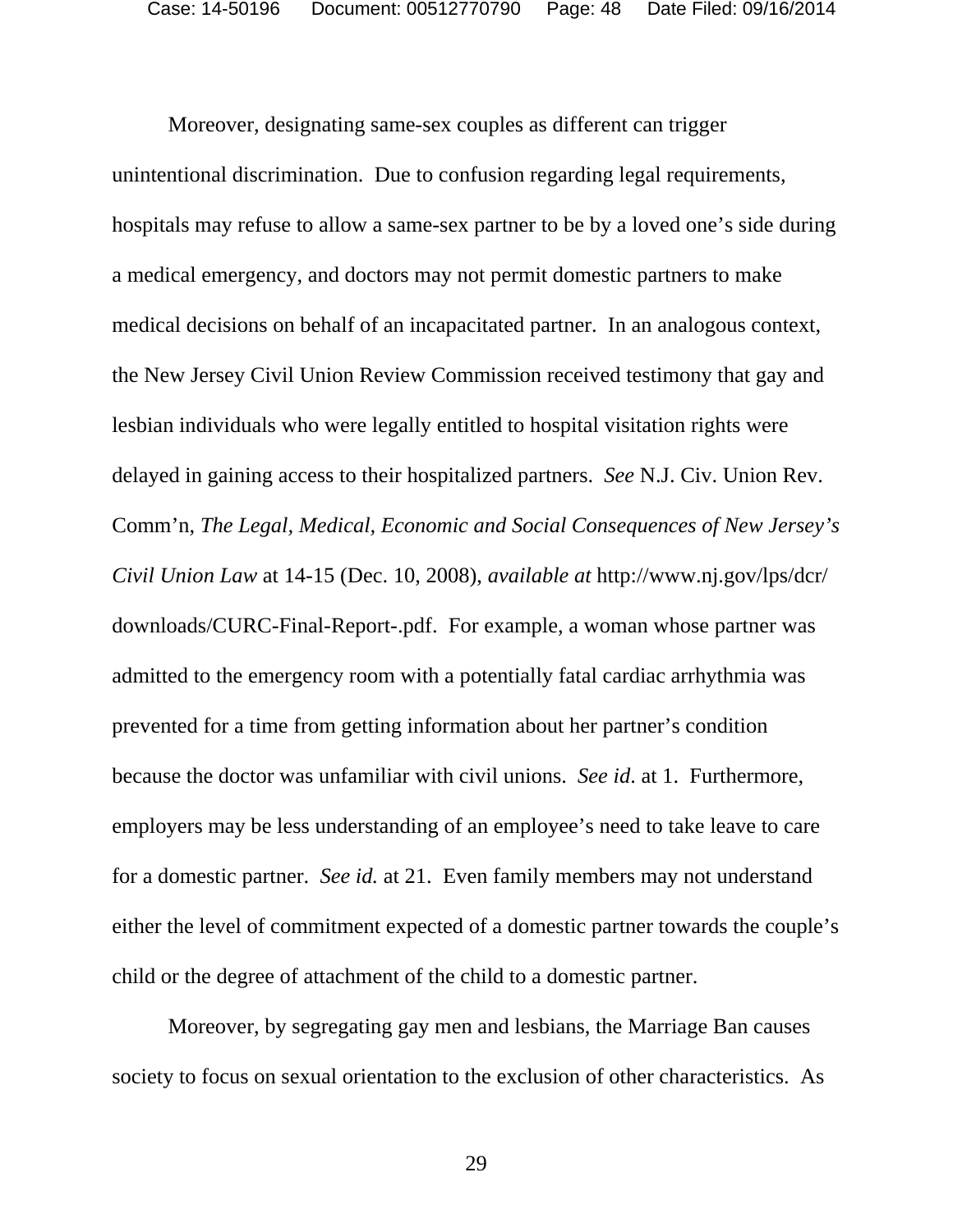with segregation on the basis of race, separating gay men and lesbians based on their sexual orientation causes that aspect of their identity to eclipse other attributes. *See* Robin A. Lenhardt, *Understanding the Mark: Race, Stigma, and Equality in Context*, 79 N.Y.U. L. Rev. 803, 818-19 (2004). Thus, when gay men or lesbians disclose that they are in a domestic partnership, others often see them *only* as gay—and treat them accordingly—rather than viewing them as full persons entitled to the same respect and dignity given to other members of society. *See generally* Marc R. Poirier, *Name Calling: Identifying Stigma in the "Civil Union"/ "Marriage" Distinction*, 41 Conn. L. Rev. 1425, 1429-30, 1479-89 (2009) (describing the way in which the nomenclature distinction perpetuates bias and facilitates discrimination).

#### **CONCLUSION**

Numerous racial and religious minorities have, at various times in history, faced restrictions on their privilege to marry. *See* Nancy Cott, *Public Vows: A History of Marriage and the Nation* 4 (2000). But "[a] prime part of the history of our Constitution . . . is the story of the extension of constitutional rights and protections to people once ignored or excluded." *Virginia*, 518 U.S. at 557. The Marriage Ban creates a separate and unequal regime for a disfavored class. By excluding same-sex couples from the hallowed, state-sponsored institution of marriage, the Marriage Ban inflicts "immediate, continuing, and real injur[y]" on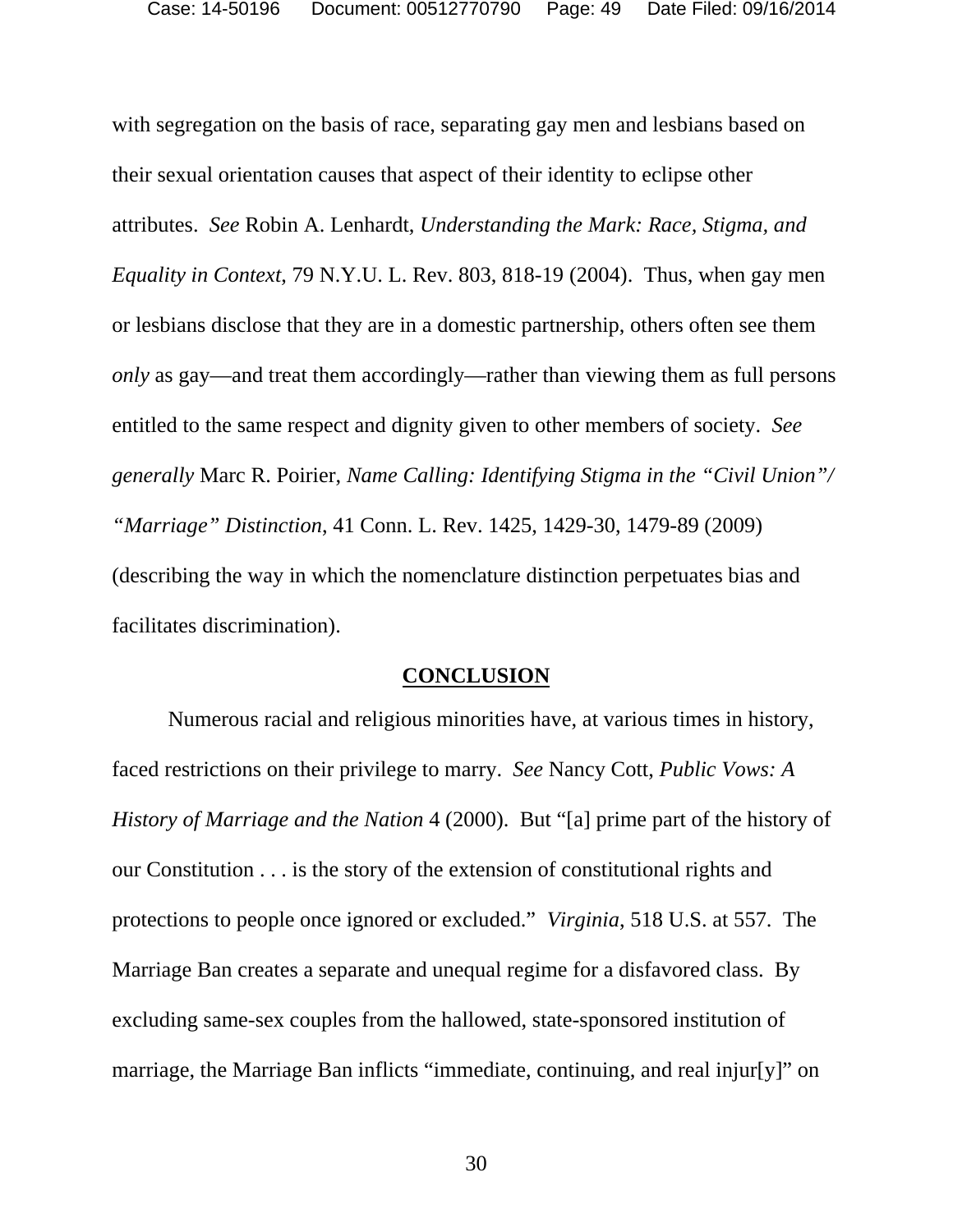gay and lesbian individuals. *Romer*, 517 U.S. at 635. Gay men and lesbians and their families are deprived of meaningful benefits, suffer from state-sanctioned stigma, and are exposed to further discrimination on the basis of their sexual orientation. The patently separate-but-unequal regime effected by the Marriage Ban fails any level of judicial scrutiny. *Amici* urge this Court to find that the Marriage Ban is unconstitutional.

DATED: September 16, 2014 Respectfully submitted,

MUNGER, TOLLES & OLSON LLP JEROME C. ROTH NICOLE S. PHILLIS

 s/ Jerome C. Roth MUNGER, TOLLES & OLSON, LLP 560 Mission Street, 27th Floor San Francisco, CA 94105-2907 Telephone: (415) 512-4000 Email: Jerome.Roth@mto.com Nicole.Phillis@mto.com

Attorneys for *Amici Curiae,* BALIF, et al.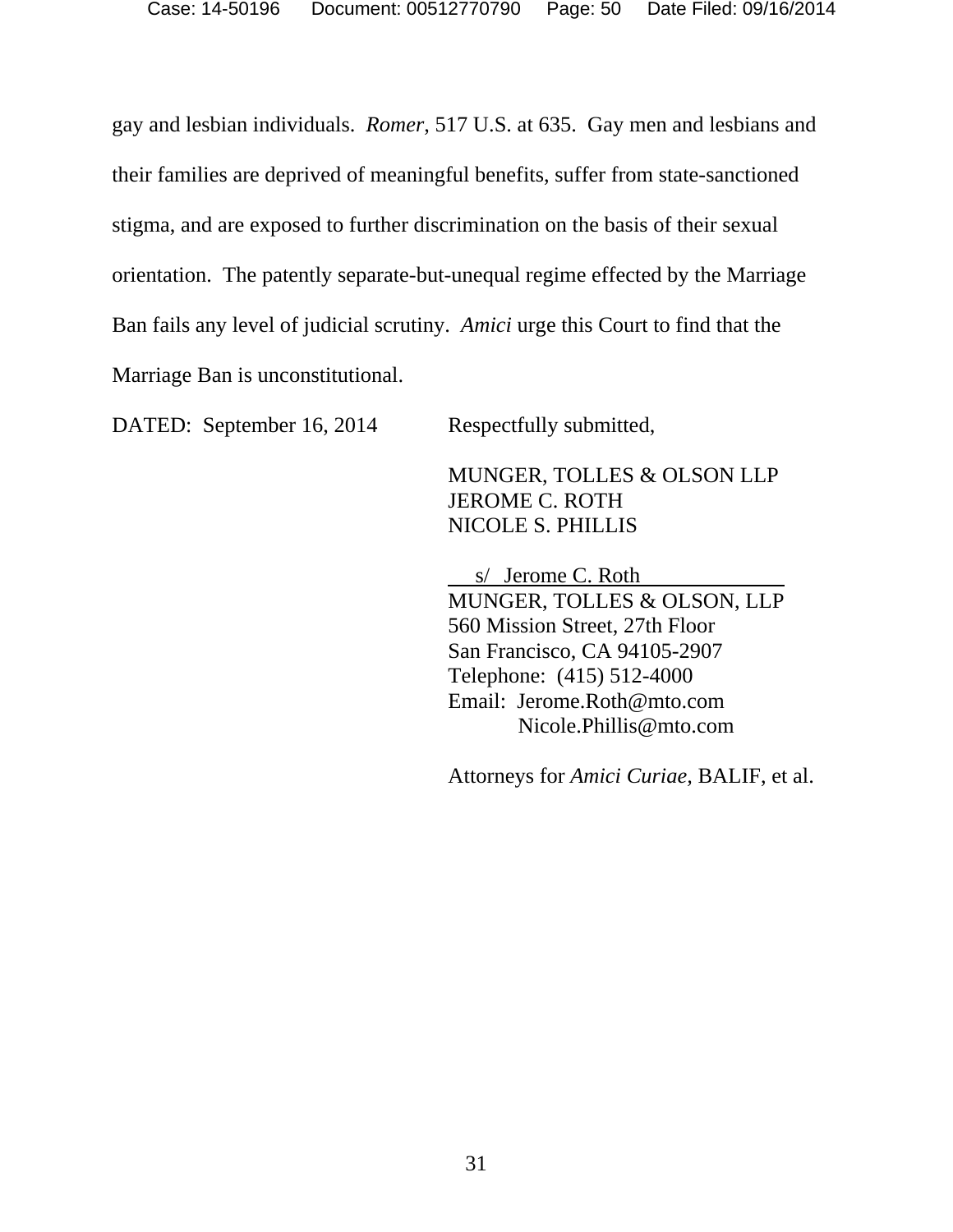Case: 14-50196 Document: 00512770790 Page: 51 Date Filed: 09/16/2014

#### **CERTIFICATE OF COMPLIANCE WITH RULE 32(a)**

- 1. This brief complies with the type-volume limitation of Fed. R. App. P.  $32(a)(7)(B)$  because this brief contains 6,928 words, excluding the parts of the brief exempted by Fed. R. App. P.  $32(a)(7)(B)(iii)$ .
- 2. This brief complies with the typeface requirements of Fed. R. App. P.  $32(a)(5)$  and the type style requirements of Fed. R. App. P.  $32(a)(6)$  because this brief has been prepared in a proportionally spaced typeface using Microsoft Word 2010 in 14 point Times New Roman font.

DATED: September 16, 2014 Respectfully submitted,

MUNGER, TOLLES & OLSON LLP JEROME C. ROTH NICOLE S. PHILLIS 560 Mission Street, 27th Floor San Francisco, CA 94105-2907 Telephone: (415) 512-4000 Email: Jerome.Roth@mto.com Nicole.Phillis@mto.com

s/ Jerome C. Roth

Attorneys for *Amici Curiae,* BALIF, et al.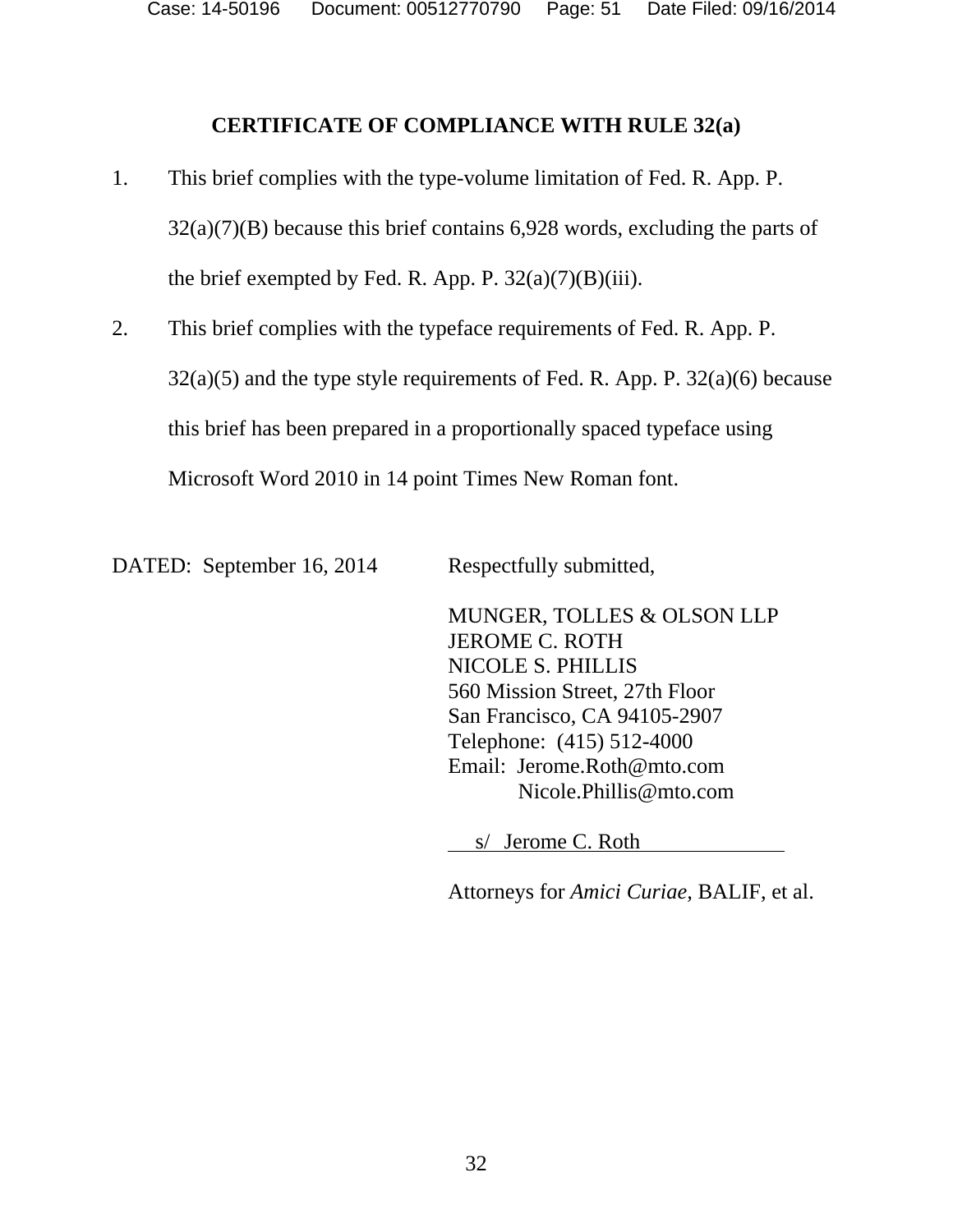## **CERTIFICATION OF SERVICE**

I hereby certify that on September 16, 2014, I electronically filed the foregoing Brief of Amici Curiae Bay Area Lawyers for Individual Freedom ("BALIF"), et al. in Support of Plaintiffs-Appellees with the Clerk of the Court using the CM/ECF System and served on all parties or their counsel of record through the CM/ECF system if they are registered users or, if they are not, by placing a true and correct copy in the United States mail, postage prepaid, to their address of record.

DATED: September 16, 2014 MUNGER, TOLLES & OLSON LLP JEROME C. ROTH NICOLE S. PHILLIS 560 Mission Street, 27th Floor San Francisco, CA 94105-2907 Telephone: (415) 512-4000 Email: Jerome.Roth@mto.com Nicole.Phillis@mto.com

s/ Jerome C. Roth

Attorneys for *Amici Curiae,* BALIF, et al.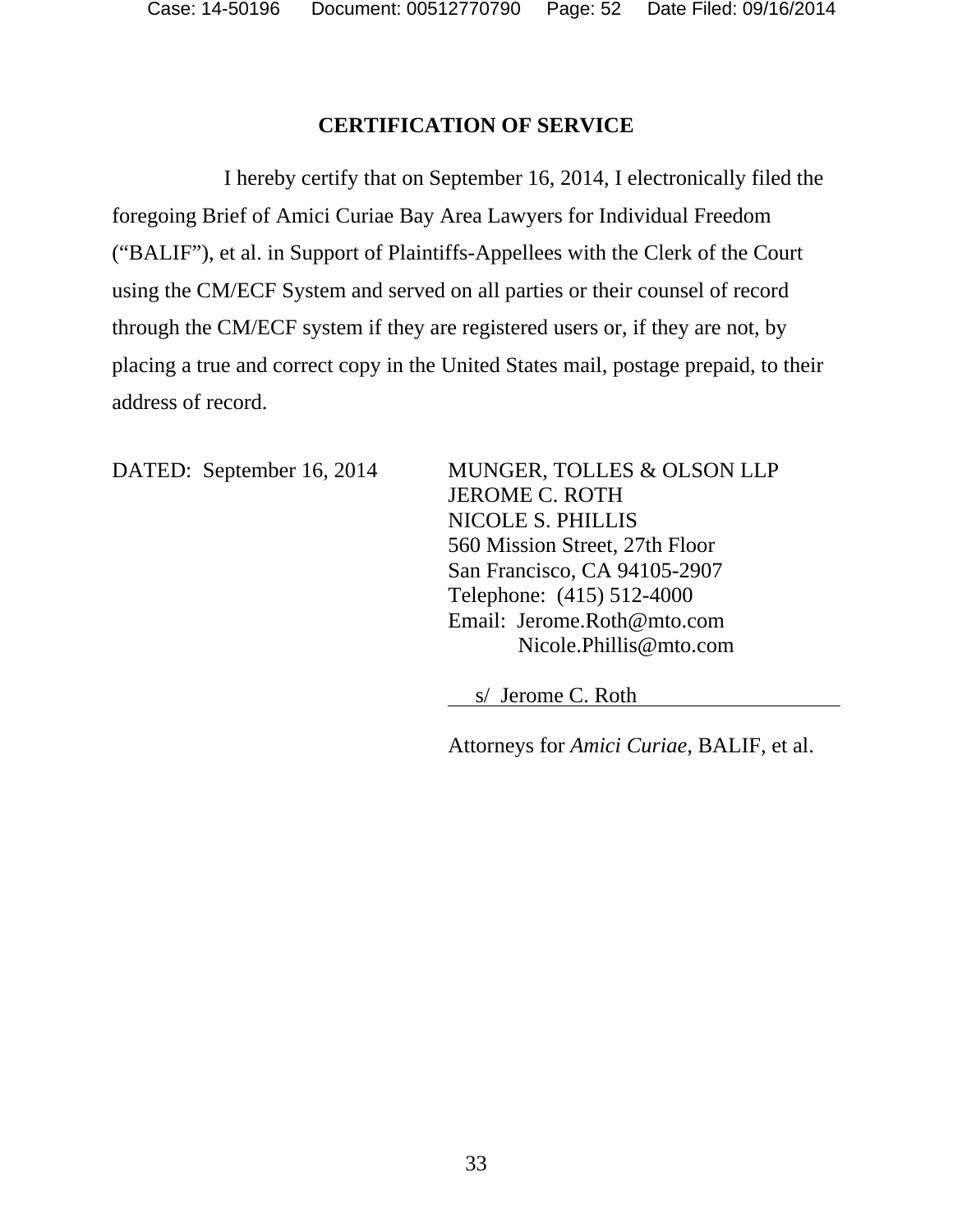#### **APPENDIX: STATEMENTS OF AMICI**

Amici respectfully submit the following statements regarding their interests in this matter:

#### **Austin LGBT Bar Association ("Austin LGBT Bar")**

The Austin LGBT Bar Association ("Austin LGBT Bar") is a membership organization comprised of over 100 attorneys, judges, and law students located in Austin, Texas. It has a voting member on the Board of Directors of the Austin Travis County Bar Association. The Austin LGBT Bar conducts bi-monthly certified continuing legal education programs on the laws and statutes that impact the lives of LGBT persons and implements mentoring programs for law students. In addition to promoting education on issues relating to LGBT law, one of the stated purposes of the Austin LGBT Bar is to help raise the profile and acceptance of LGBT individuals within the legal community and to serve as examples for professionalism. The Austin LGBT Bar works hard to educate Texas attorneys on how to best represent their gay and lesbian clients in the extremely difficult climate that exists due to a disparate and unequal treatment of LGBT persons under the law– particularly with regard to gay and lesbian families.

#### **Bar Association of San Francisco ("BASF")**

The Bar Association of San Francisco ("BASF") is a nonprofit voluntary membership organization of attorneys, law students, and legal professionals in the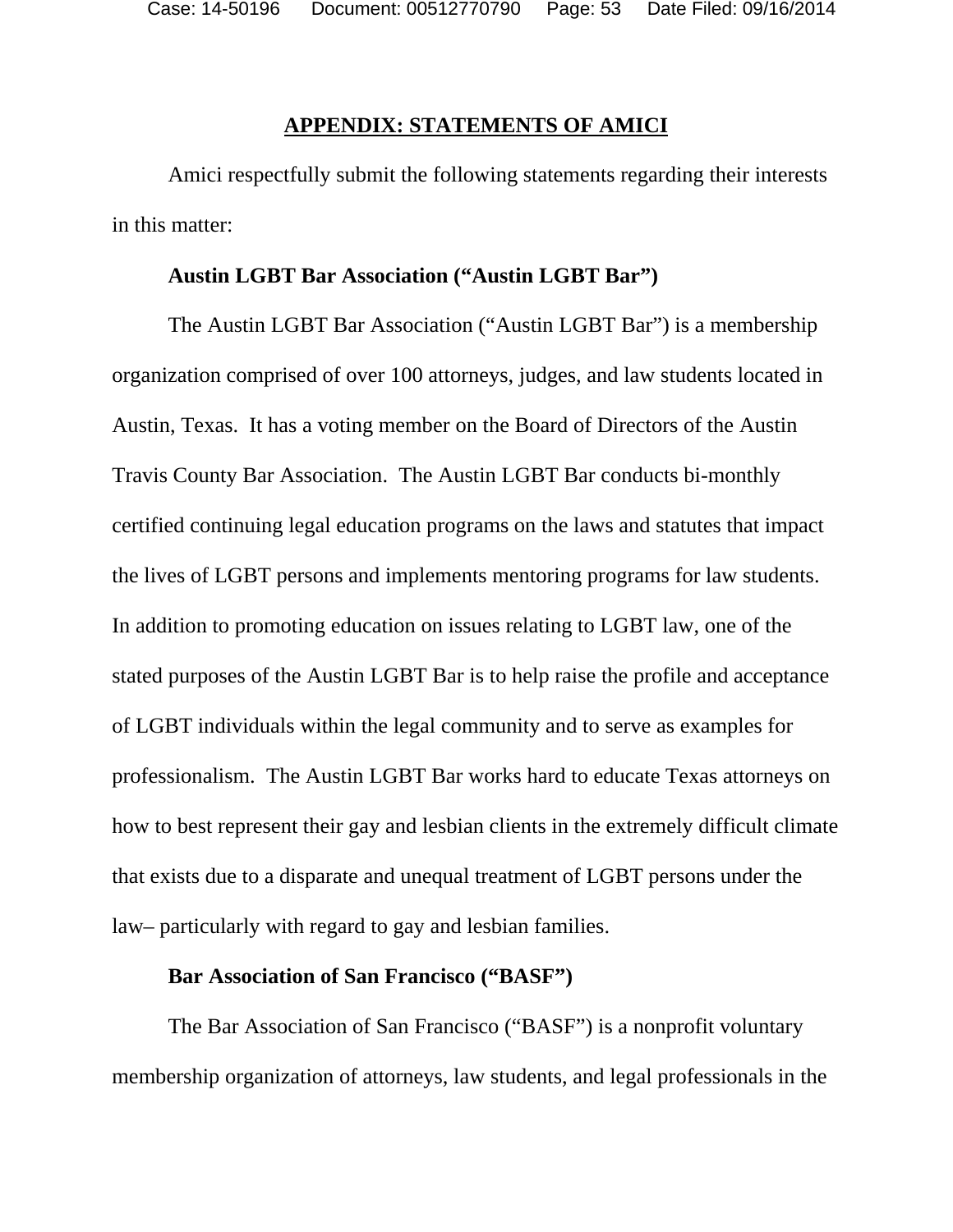San Francisco Bay Area. Founded in 1872, BASF enjoys the support of more than 7,500 individuals, law firms, corporate legal departments, and law schools. Through its board of directors, committees, volunteer legal services programs, and other community efforts, BASF has worked to promote and achieve equal justice for all and oppose discrimination in all its forms, including, but not limited to, discrimination based on race, sex, disability, and sexual orientation.

#### **Central Florida Gay and Lesbian Law Association ("CFGALLA")**

The Central Florida Gay and Lesbian Law Association ("CFGALLA") was founded in 2004 as a regional Voluntary Bar Association of The Florida Bar. CFGALLA is a qualified  $501(c)(6)$  non-profit organization under the Internal Revenue Code. It is the objective of CFGALLA to establish and maintain an integrated group to support, assist, and encourage gay and lesbian attorneys, legal professionals, and law students, and provide support and resources to the community at large on gay, lesbian, bisexual and transgendered issues.

# **Colorado Gay Lesbian Bisexual Transgender ("GLBT") Bar Association**

The Colorado Gay Lesbian Bisexual Transgender ("GLBT") Bar Association is a voluntary professional association of gay, lesbian, bisexual and transgender attorneys, judges, paralegals and law students and allies who provide a GLBT presence within Colorado's legal community. The mission of the GLBT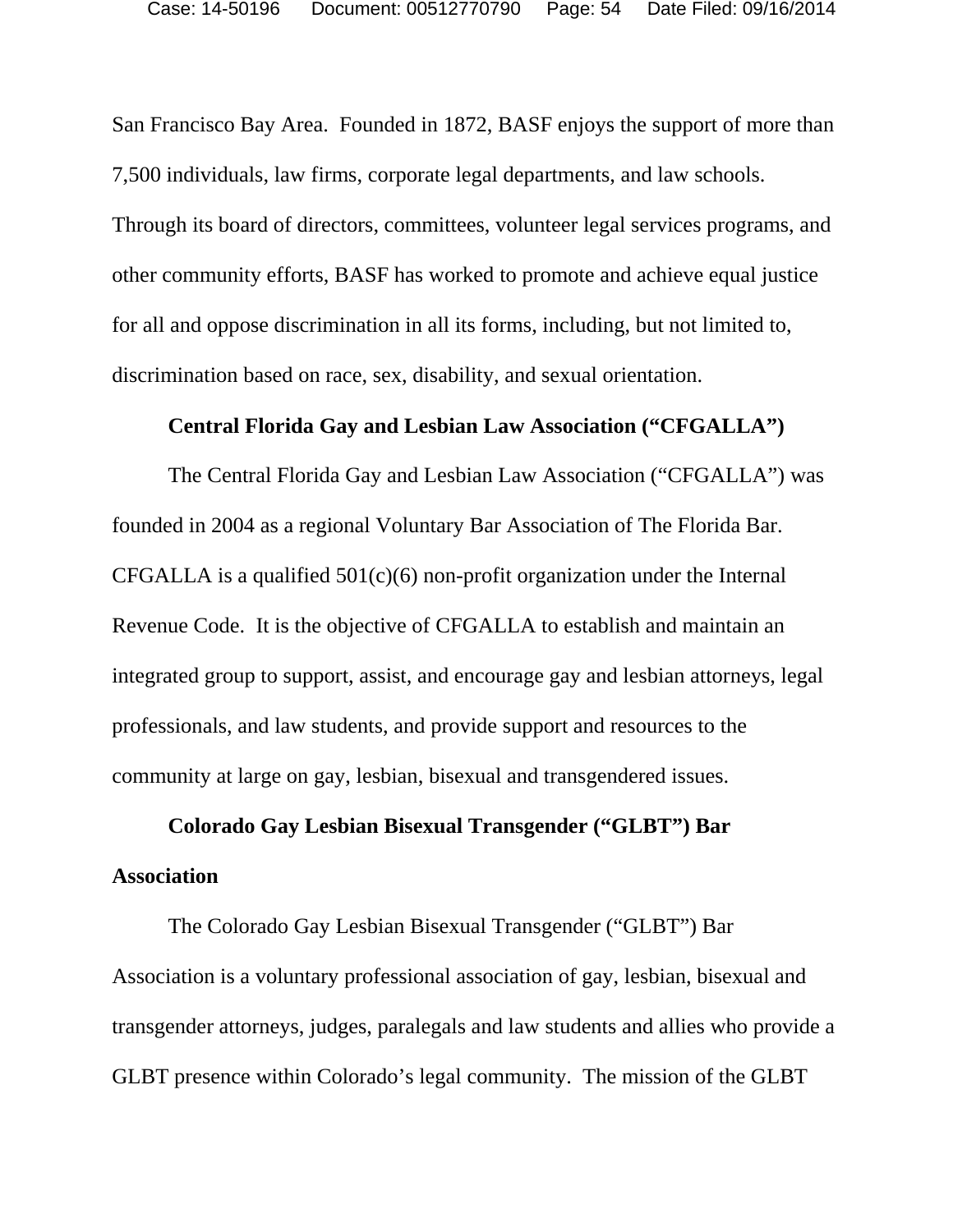Bar Association includes promoting the recognition of civil and human rights; promoting sensitivity to legal issues faced by the GLBT community; assuring the fair and just treatment of members of the GLBT community and enhancing the practice and professional expertise of lawyers who serve or who are members of the GLBT community.

#### **Dallas Gay And Lesbian Bar Association ("DGLBA")**

The Dallas Gay and Lesbian Bar Association ("DGLBA") is composed of approximately 50 lawyers, law students, para-professionals, and related professional allies who share an interest in the laws that affect and protect the gay, lesbian, bisexual, and transgendered community. The DGLBA issues a monthly newsletter to nearly 200 subscribers on current topics of interest in LGBT law and the community. The DGLBA holds monthly luncheon meetings for its members where speakers provide continuing legal education on a broad range of topics affecting lawyers who represent LBGT clients. The DGLBA also holds networking events, gives scholarships to deserving law students, profiles its members on its website, and educates and promotes legal issues affecting the LGBT community.

## **Freedom to Marry**

Freedom to Marry is the campaign to win marriage nationwide. Freedom to Marry works with partner organizations and individuals to win marriage in more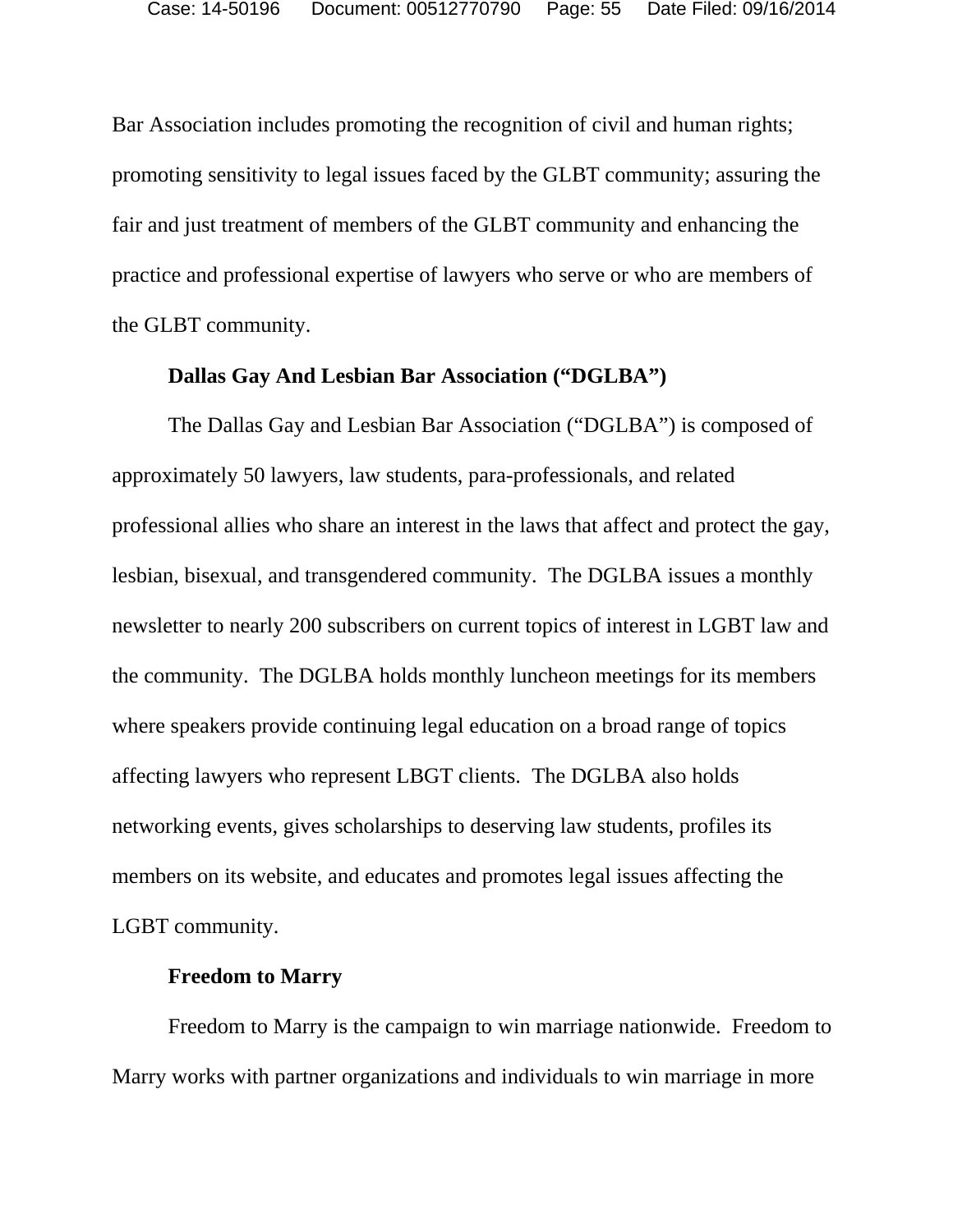states, solidify and diversify the majority for marriage, and challenge and end federal marriage discrimination. Freedom to Marry is based in New York, and has participated as amicus curiae in several marriage cases in the United States and abroad.

# **Lambda Law Society of the Indiana University Robert H. McKinney School of Law**

The Lambda Law Society of the Indiana University Robert H. McKinney School of Law is a student, faculty, and staff organization dedicated to promoting the civil rights of LGBTQ citizens in Indiana and throughout the United States.

The amicus brief prepared by attorneys Jerome C. Roth and Nicole S. Phillis of Munger, Tolles & Olson encapsulates many ideals shared by our organization regarding the legalization of marriage equality in the State of Indiana and beyond.

Therefore, it is with great pride that the IU McKinney Lambda Law Society joins Munger, Tolles & Olson's amicus brief wholeheartedly and without reserve. We stand with Munger, Tolles & Olson and other organizations like ours on the right side of history knowing that one day, true equality for all Hoosiers will become a reality.

#### **LGBT & Allied Lawyers of Utah Bar Association**

LGBT & Allied Lawyers of Utah is a non-profit organization of associated legal professionals and members of the Utah State Bar, whose mission is to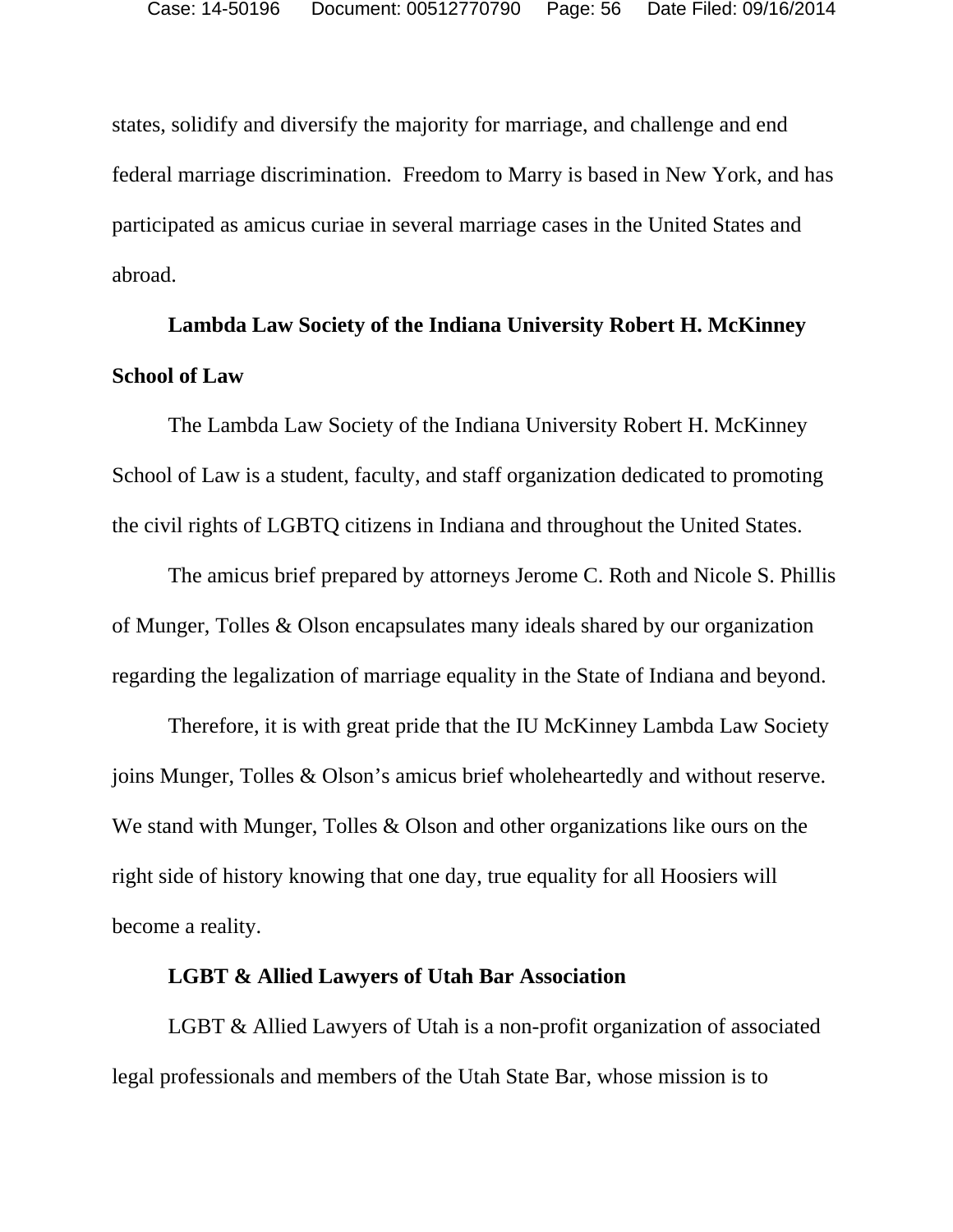promote education, advocacy, and equality with regard to sexual orientation, gender identity, and gender expression.

#### **LGBT Bar Association of Maryland**

The Lesbian, Gay, Bisexual and Transgender ("LGBT") Bar Association of Maryland is a state association of lawyers, judges and other legal professionals, law students, activists, and affiliate lesbians, gay, bisexual, and transgender legal organizations.

# **Love Honor Cherish ("LHC")**

Love Honor Cherish ("LHC") is the largest grassroots marriage equality organization in Southern California. Founded in May 2008 to defend the California Supreme Court's decision *In re Marriage Cases*, 43 Cal. 4th 757 (2008), LHC has strategically moved marriage equality forward since its inception. In 2010 and 2012, LHC launched efforts to gather signatures to put repeal of Proposition 8 on the ballot in California due to its unwavering dedication to restore marriage equality in California as soon as possible. While those efforts were unsuccessful due to the prohibitive cost of funding a signature gathering campaign, LHC's volunteers had more than one million conversations about the importance of marriage equality with California voters. LHC continues to advance marriage equality through public education, community empowerment and outreach in collaboration its coalition partners.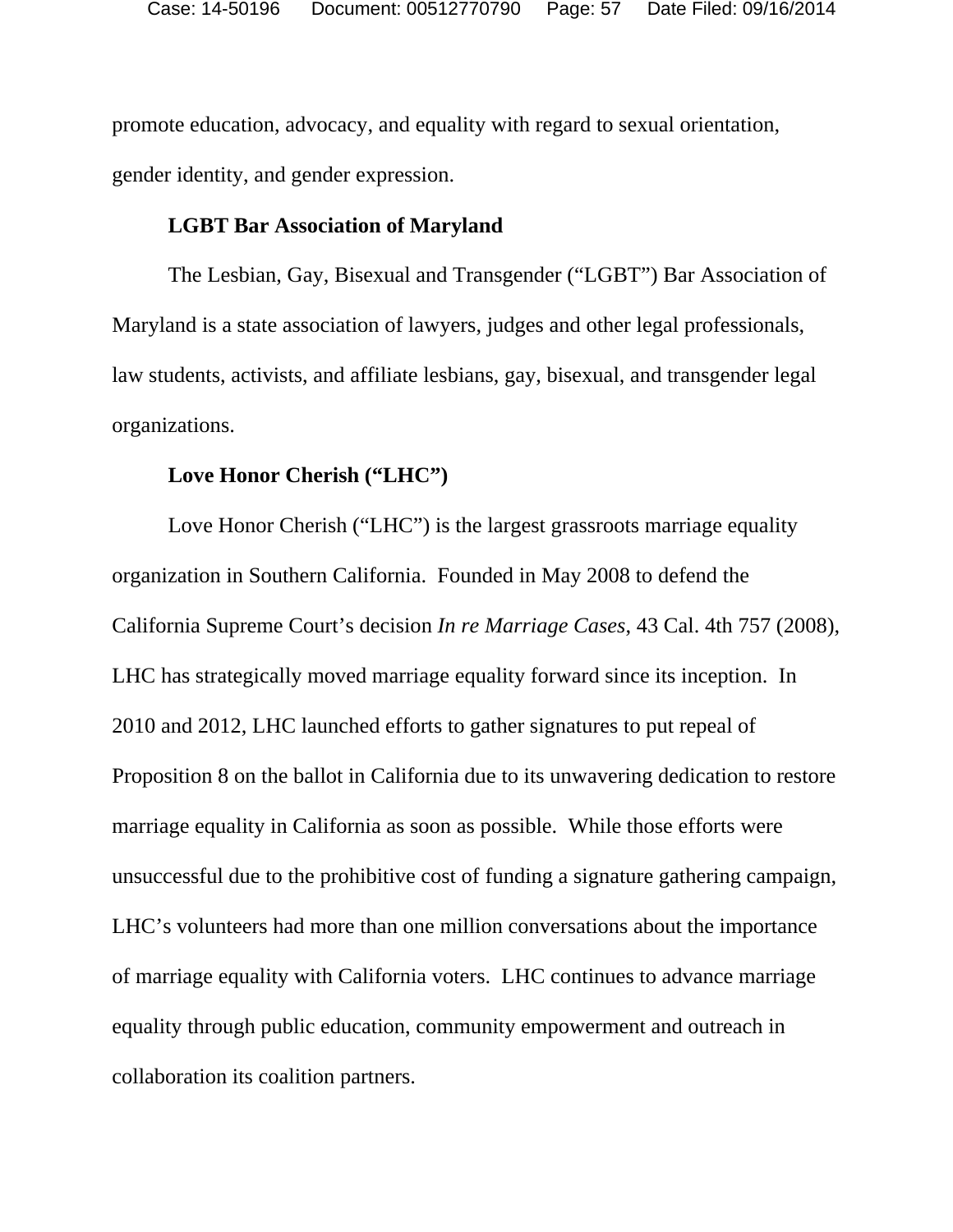Case: 14-50196 Document: 00512770790 Page: 58 Date Filed: 09/16/2014

#### **Marriage Equality USA ("MEUSA")**

Marriage Equality USA is a national, not-for profit, volunteer-based organization, comprised of over 40,000 same-sex couples, lesbian, gay, bisexual, and transgender people, their families, friends, supporters, and allies. The organization leads nonpartisan, community-based educational efforts to secure the freedom to marry for all loving, committed couples without regard to sexual orientation or gender identity and to have those marriages fully recognized by the federal government.

## **Matthew Shepard Foundation ("MSF")**

The Matthew Shepard Foundation ("MSF") is a Wyoming non-profit civilrights advocacy and educational corporation organized in 1998. MSF works to counter prejudice against, prevent crimes of violence toward, and oppose unequal treatment under law of people who are, or are perceived as, lesbian, gay, bisexual or transgender. The organization conducts outreach programming in support of workplace, educational, legal and social acceptance for the LGBT community, publishes original educational content for and by LGBT and allied youth, and undertakes policy advocacy to inspire citizens to participate in civic processes in support of equal rights for LGBT persons and members of other minorities. As part of its mission to remedy unequal treatment of LGBT persons under law, MSF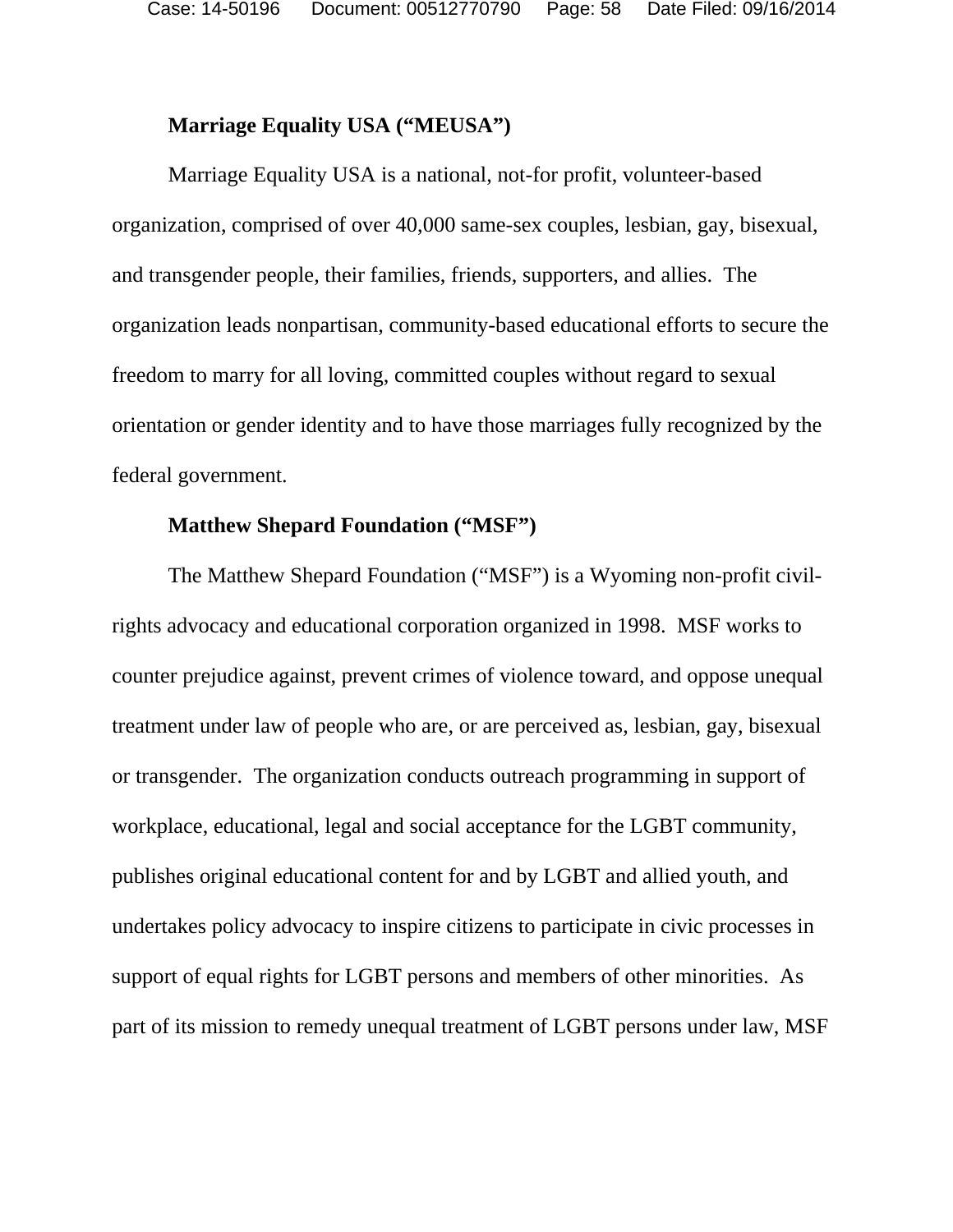strongly supports the recognition of an inalienable right for two consenting adults of the same sex to legally marry one another.

#### **Mexican American Bar Association of San Antonio ("MABA")**

The Mexican American Bar Association of San Antonio provides a forum and a means for lawyers to promote the social, economic, political and educational advancement of the people of the San Antonio community; and to serve the community as a professional association by providing legal services, assistance and advice on matters of concern to the community, to encourage respect for the judicial system by rewarding and commending those who persist in the pursuit of fairness, justice and equality and by vigilantly guarding the rights of those who the system would oppress; to work through legislation, advocacy and education to accomplish these goals.

### **Minnesota Lavender Bar Association ("MLBA")**

The Minnesota Lavender Bar Association ("MLBA") is a voluntary professional association of LGBT attorneys and allies, promoting fairness and equality for the LGBT community within the legal industry and for the Minnesota community. The MLBA envisions a Minnesota where LGBT attorneys, clients, and community members are treated equally and without discrimination. The MLBA's mission is to promote equality and justice in the legal profession and the LGBT community in Minnesota.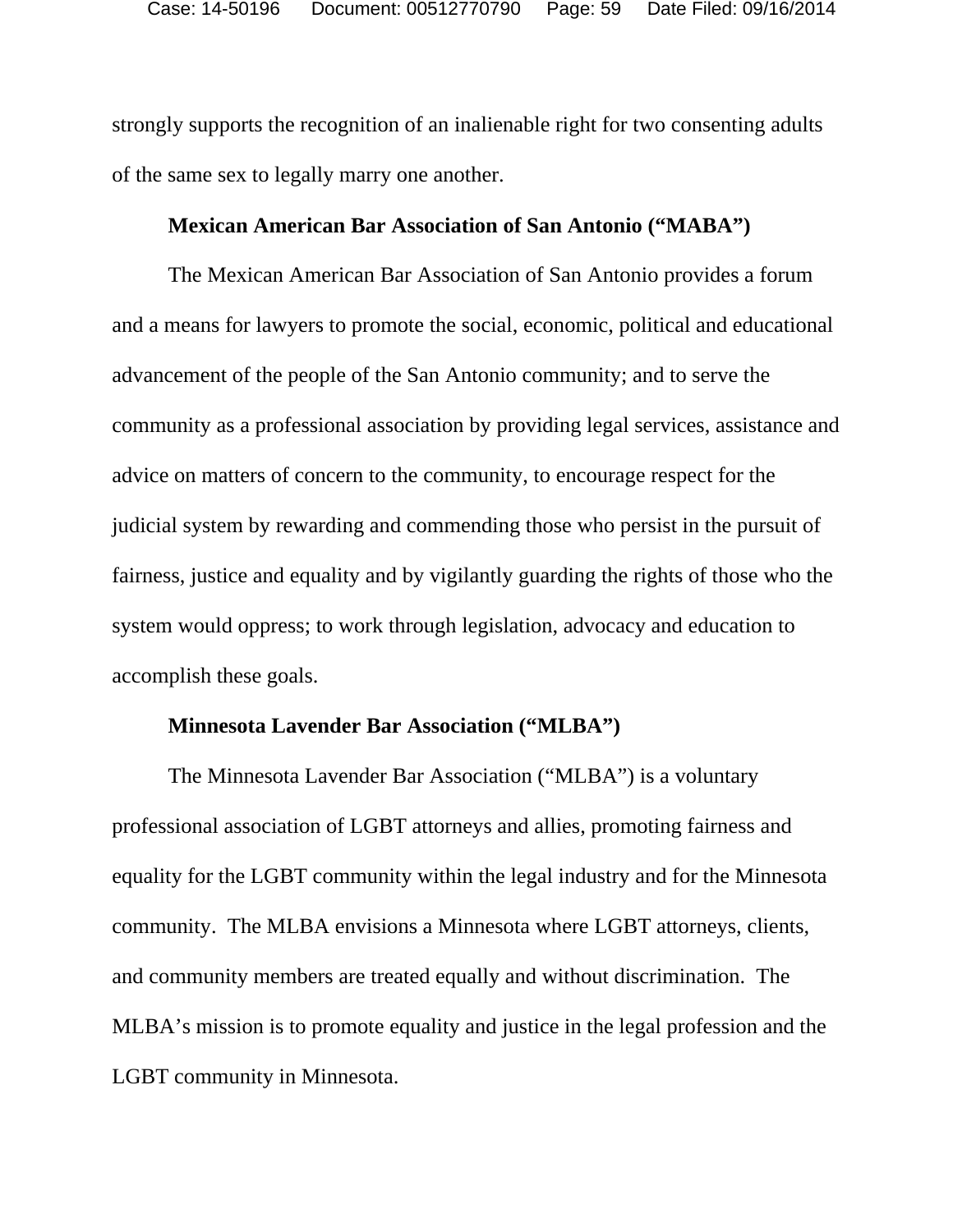#### **National Asian Pacific American Bar Association ("NAPABA")**

The National Asian Pacific American Bar Association ("NAPABA") is the national association of Asian Pacific American attorneys, judges, law professors, and law students. NAPABA represents the interests of over 40,000 attorneys and 62 local Asian Pacific American bar associations, who work variously in solo practices, large firms, corporations, legal services organizations, non-profit organizations, law schools, and government agencies. Since its inception in 1988, NAPABA has been at the forefront of national and local activities in the areas of civil rights. Equal access to the fundamental right to marry is one such right which Asian Pacific Americans were long denied through anti-miscegenation laws, and NAPABA joins amici to continue the defense of equal access to the fundamental right to marry.

## **New Mexico Lesbian and Gay Lawyers Association ("NMLGLA")**

The New Mexico Lesbian and Gay Lawyers Association ("NMLGLA"), formed in 1995, is a non-profit, voluntary bar organization committed to promoting and protecting the interests of the lesbian, gay, bisexual and transgender lawyers and to achieving their full participation in all rights, privileges and benefits of the legal profession. The NMLGLA also strives to promote the efficient administration of justice and the constant improvement of the law, especially as it relates to lesbians, gay men, bisexual and transgender individuals.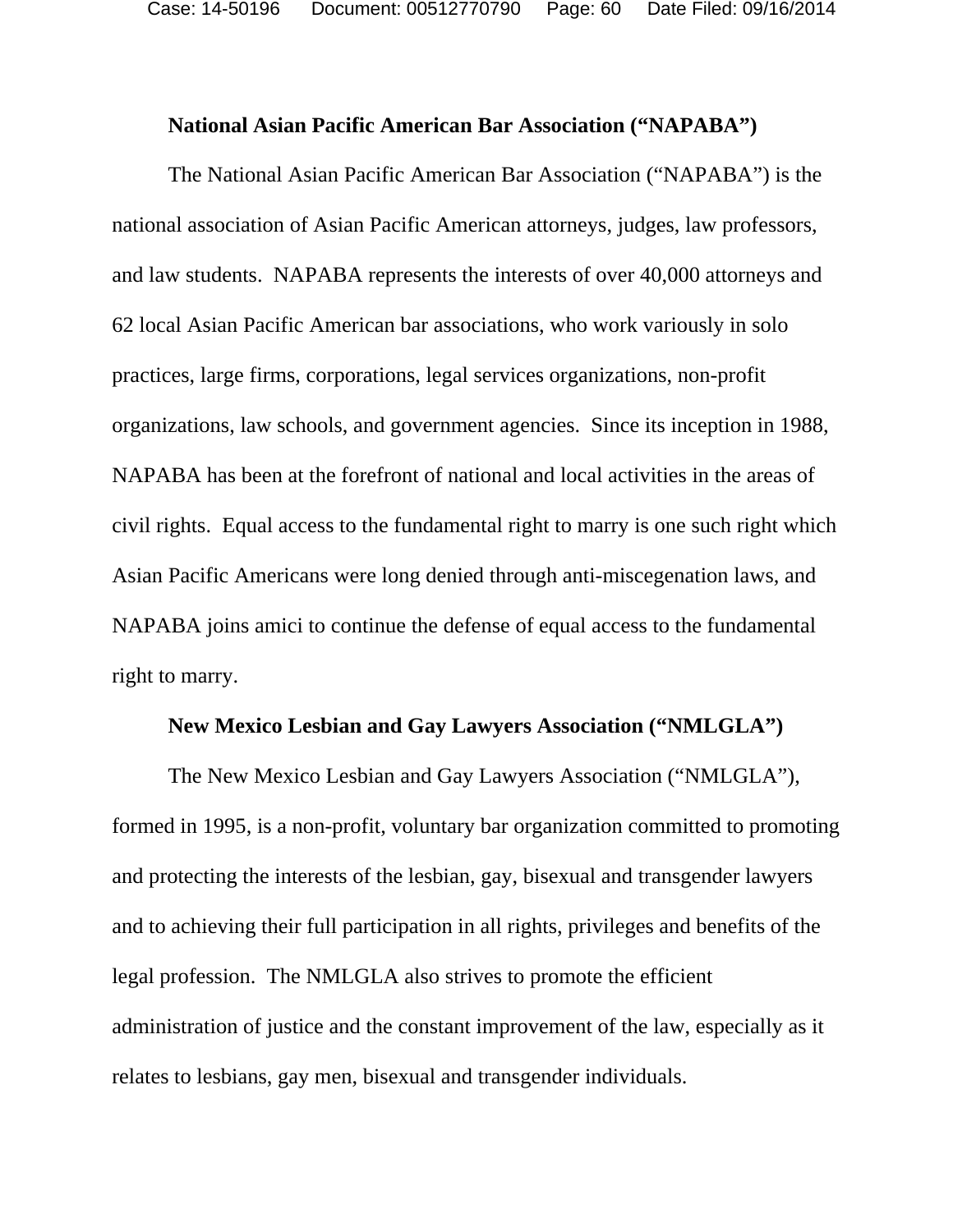Case: 14-50196 Document: 00512770790 Page: 61 Date Filed: 09/16/2014

#### **OGALLA: LGBT Bar Association of Oregon**

OGALLA: The LGBT Bar Association of Oregon is a voluntary organization of legal practitioners – including attorneys, judges, paraprofessionals, and educators – dedicated to the promotion of the fair and just treatment of all people under the law regardless of sexual orientation, gender identity or gender expression, to providing visibility for LGBT persons in the law, to educating the public, the legal profession and the courts about legal issues of particular concern to the LGBT community, to identifying and eliminating the causes and conditions of prejudice in society, and to promoting a spirit of unity, while valuing the diversity of our community.

#### **Oklahomans for Equality**

Oklahomans for Equality seeks equal rights for Lesbian, Gay, Bisexual, and Transgender individuals and families through advocacy, education, programs, alliances, and the operation of the Dennis R. Neill Equality Center in Tulsa, Oklahoma.

#### **Outlaw - Indiana University Maurer School of Law**

Outlaw at Indiana University Maurer School of Law promotes equal rights and works to protect against discrimination based on sexual orientation or gender. We also seek to promote tolerance on behalf of the GLBT community within the Law School. Outlaw has been involved in the campaign for marriage equality in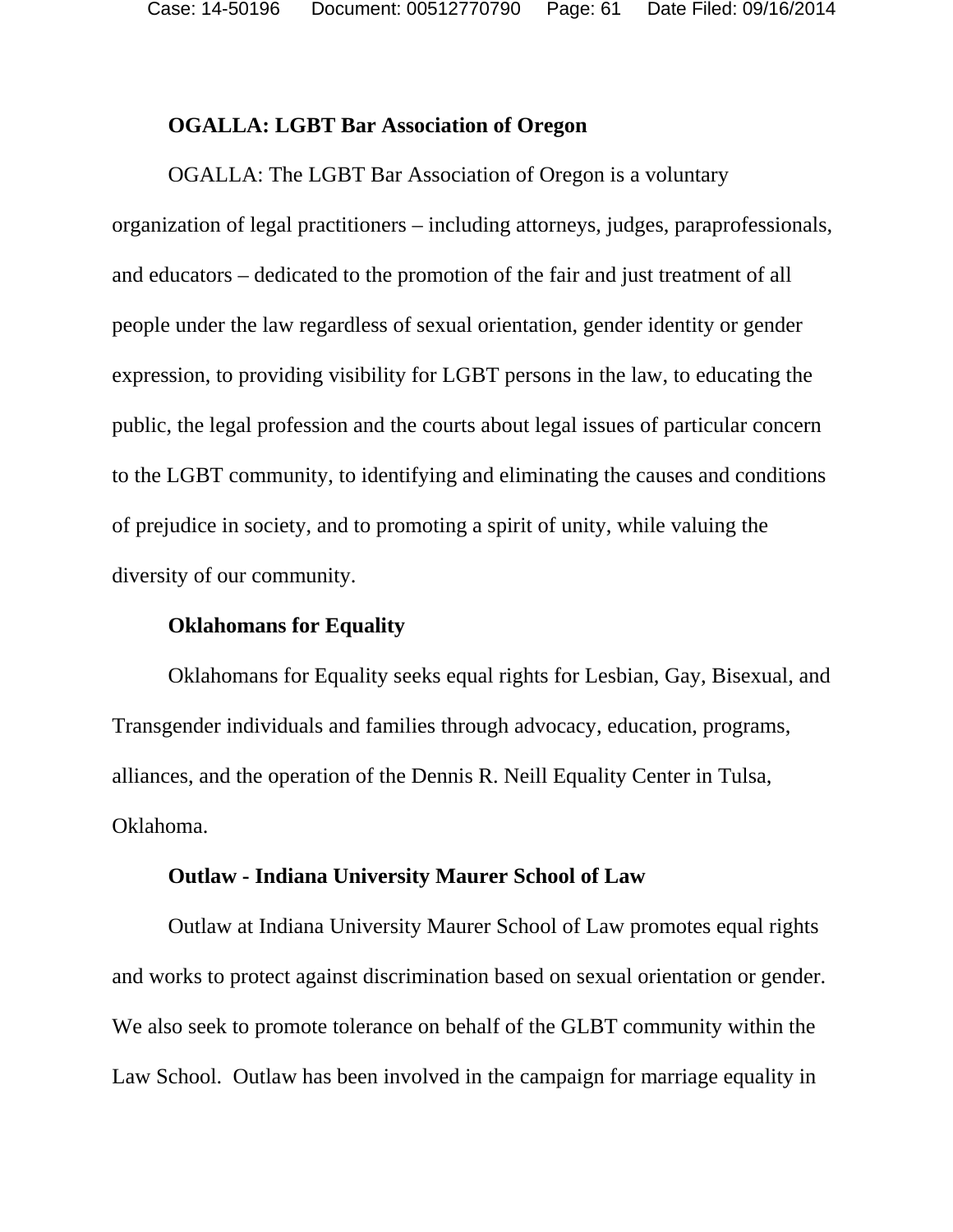Indiana. Our members have volunteered with Freedom Indiana in its phone bank to call Hoosiers and encourage them to call their representatives to express their support for marriage equality. We also helped raise awareness among Maurer's law students by hosting panel discussions on Indiana's same-sex marriage amendment. We would like to continue supporting the fight for marriage equality by signing on to the amicus brief in the Fifth Circuit case, *DeLeon v. Perry*.

#### **OUTLaw – University of Texas School of Law**

OUTLaw is an LGBTQ-specific organization of almost 100 students, both queer and allies, at the University of Texas School of Law. OUTLaw sponsors educational events addressing important LGBTQ related issues nationally and worldwide, organizes a Wills and Estates clinic for gay and lesbian couples annually, hosts monthly social events, and provide interview and application help for younger students to help prepare for the application process and work as an LGBTQ individual.

The amicus brief prepared by attorneys Jerome C. Roth and Nicole S. Phillis of Munger, Tolles & Olson encapsulates many ideals shared by our organization regarding the legalization of marriage equality in Texas and nationwide. This is an especially pertinent matter for each member of OUTLaw because it will affect us both professionally in our futures practicing law, and individually in our abilities to live openly as queer individuals and to form the families we want and deserve.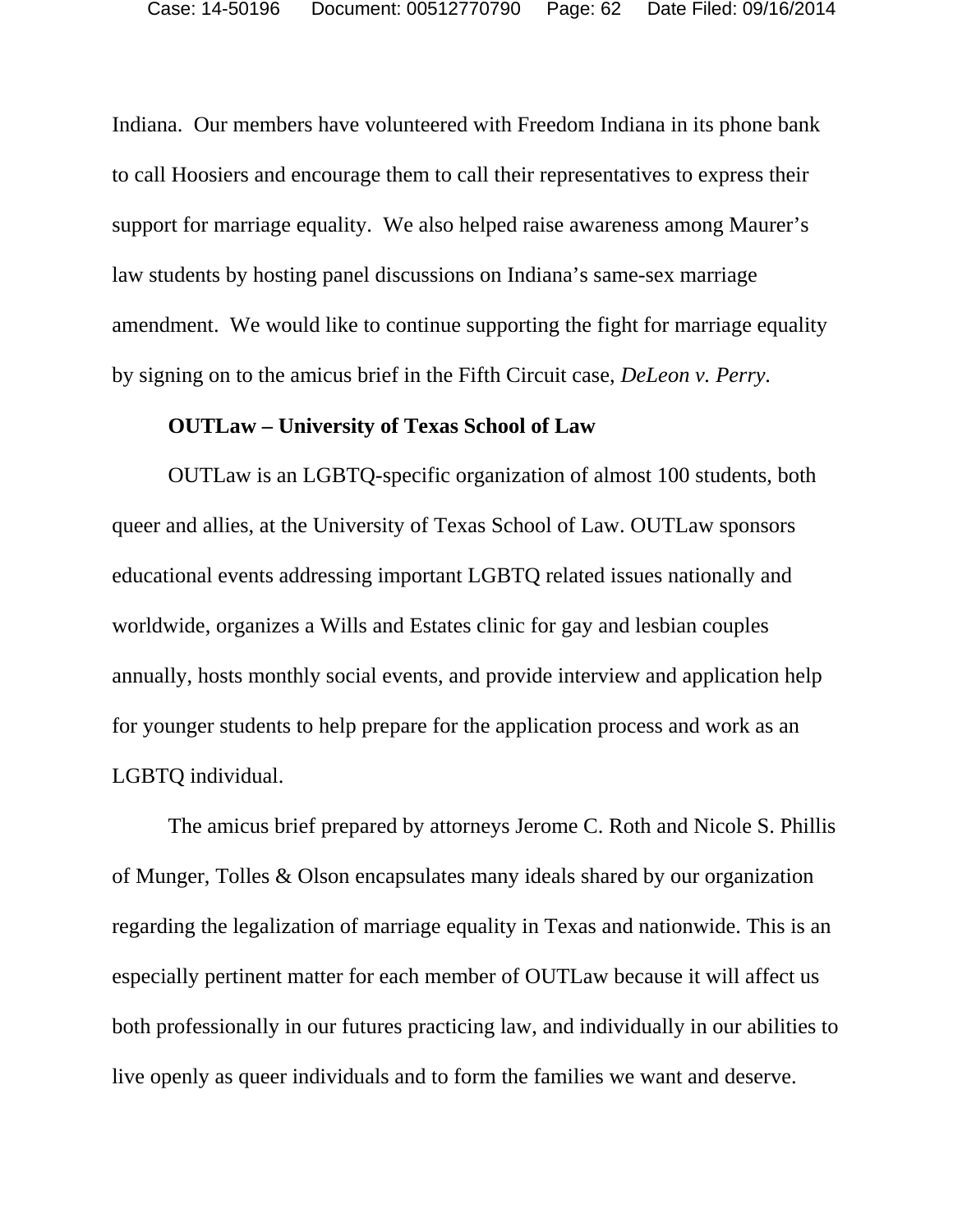#### **OUTLaws – S.J. Quinney School of Law at the University of Utah**

The OutLaws is an association of LGBT and allied students at the S.J. Quinney School of Law at the University of Utah. We seek to educate law students and the community about issues facing the LGBT community, and partner with existing local organizations to improve the legal standing of Utah's LGBT citizens and families. As such, we have a strong interest in the outcome of *DeLeon v. Perry*. We join the signatories of this brief in support of the plaintiff-appellees.

#### **QLaw: The GLBT Bar Association of Washington**

QLaw, the GLBT Bar Association of Washington, is an association of gay, lesbian, bisexual, and transgender (GLBT) legal professionals and their friends. QLaw serves as a voice for gay, lesbian, bisexual, and transgender lawyers and other legal professionals in the state of Washington on issues relating to diversity and equality in the legal profession, in the courts, and under the law. The organization has five purposes: to provide opportunities for members of the GLBT legal community to meet in a supportive, professional atmosphere to exchange ideas and information; to further the professional development of GLBT legal professionals and law students; to educate the public, the legal profession, and the courts about legal issues of particular concern to the GLBT community; to empower members of the GLBT community by improving access to the legal and judicial system and sponsoring education programs; and to promote and encourage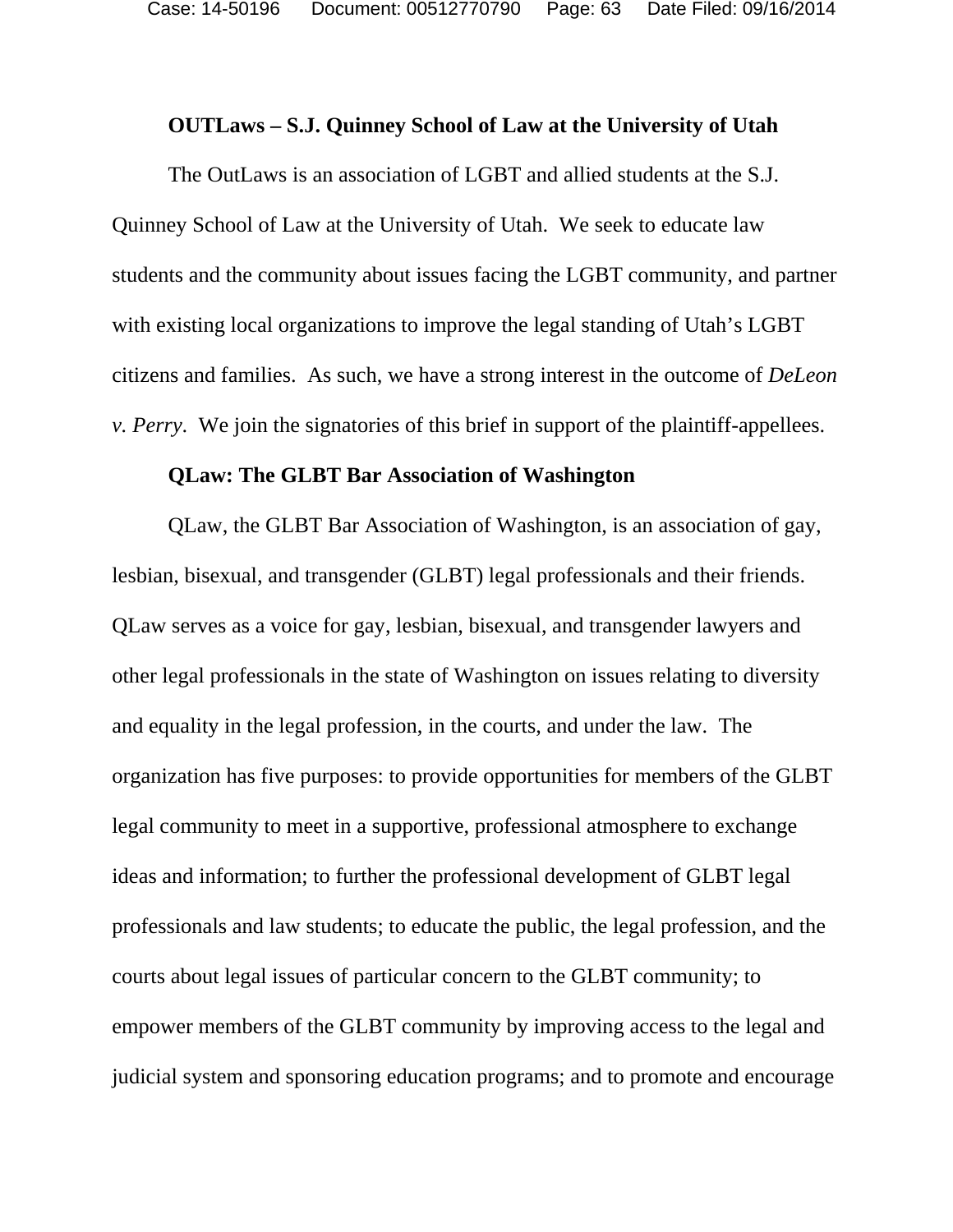the advancement of lesbian, gay, bisexual, and transgender attorneys in the legal profession.

# **SMU OUTLaw – Southern Methodist University Dedman School of Law**

SMU OUTLaw is a student organization comprised of LGBT students and supporters at the Southern Methodist University Dedman School of Law. OUTLaw promotes equality and advocacy by providing informational programs regarding current LGBT issues and professional skills events aimed at encouraging LGBT diversity in the legal field. As such, SMU OUTLaw has a strong interest in the outcome of *DeLeon v. Perry*.

Disclaimer: The views expressed herein are the views of OUTLaw, an unincorporated association of law students at the SMU Dedman School of Law, and do not represent the views of either Southern Methodist University or its Dedman School of Law.

#### **Stonewall Bar Association of Georgia, Inc.**

Stonewall Bar Association of Georgia, Inc. was established in 1995 as a coalition of attorneys, judges, law students, paralegals, and other legal professionals to utilize their expertise to support the rights of lesbian, gay, bisexual, and transgender people and oppose discrimination based on sexual orientation and gender identity. A voluntary bar association, consisting of almost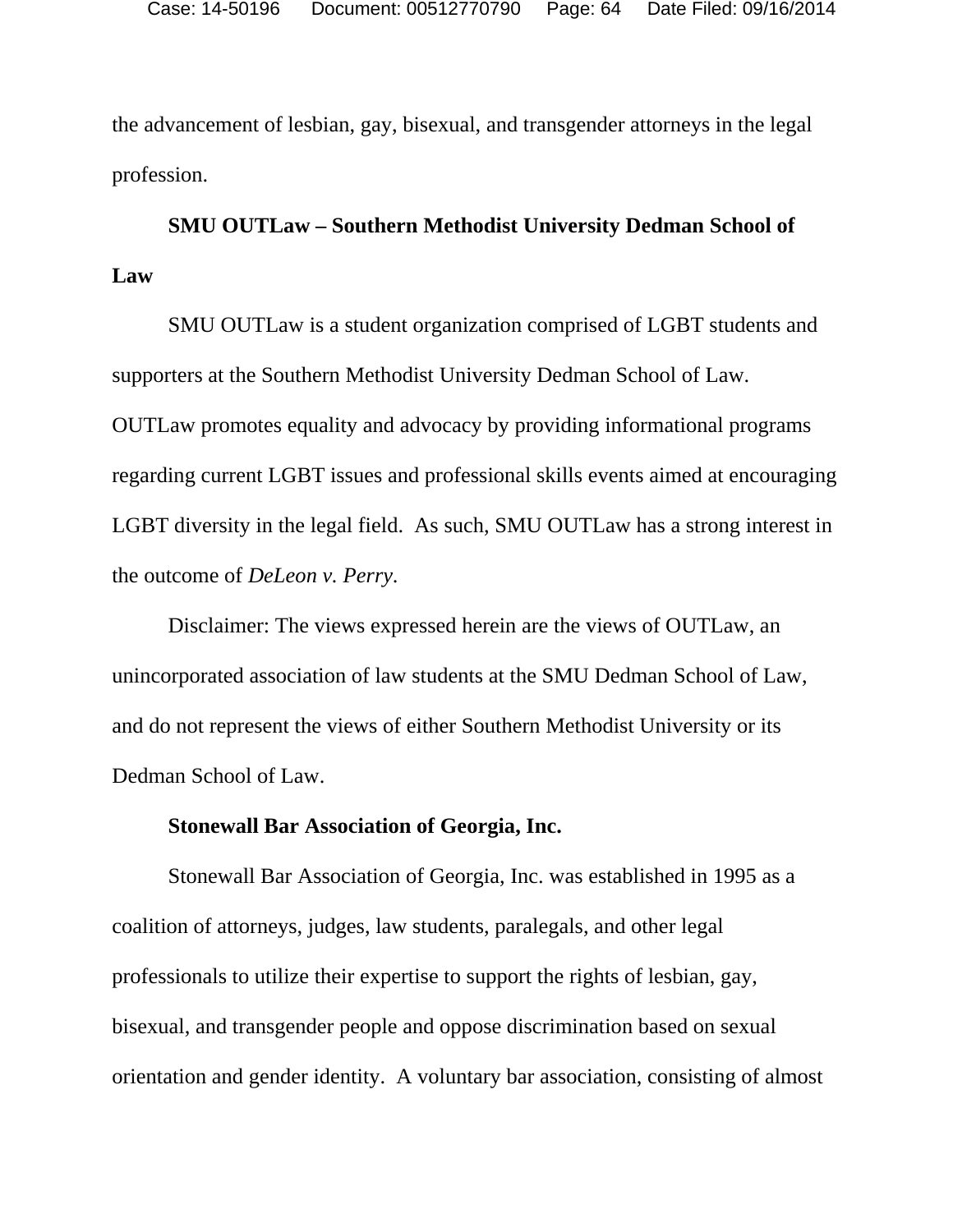300 dues-paying members, SBA publishes an on-line directory of attorneys who are eager to serve gay, lesbian, bisexual and transgender clients. The organization also publishes a monthly newsletter that is emailed to approximately 800 legal professionals, provides scholarships to law students, conducts continuing education for attorneys, and provides opportunities for networking with judges and other legal professionals. SBA has worked with other organizations to file amicus briefs in cases that impact our community in Georgia. Such briefs have been submitted in cases that overturned Georgia's sodomy law and secured the rights of local governments and private corporations to offer domestic partnership benefits to company employees and their life partners.

### **Stonewall Law Association of Greater Houston ("SLAGH")**

Stonewall Law Association of Greater Houston ("SLAGH") is a voluntary professional association of gay, lesbian, bisexual and transgender attorneys, judges, paralegals, law students and allies who provide a LGBT presence within the greater Houston legal community. SLAGH encourages the recognition of civil and human rights, promotes sensitivity to legal issues faced by LGBT community and those living with HIV, assures the fair and just treatment of members of the LGBT community, provides opportunities for LGBT attorneys, judges, law students and their allies to interact in a professional setting, builds alliances with other minority bar associations and legal organizations, and enhances the practice and